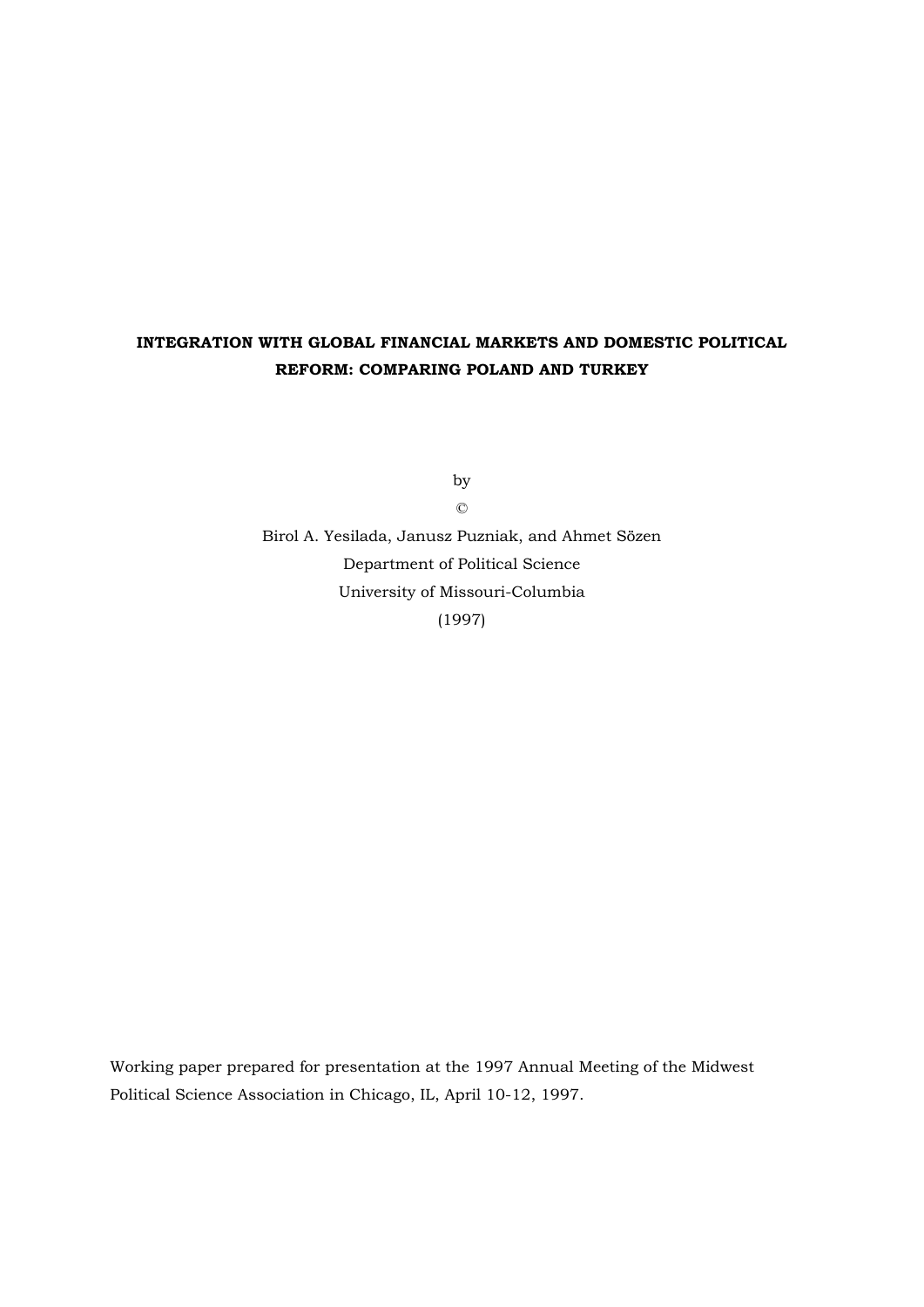#### **ABSTRACT**

 This paper is about the political economy of policy reform in contemporary Poland and Turkey. It focuses on the period of 1980-97 in Turkey and 1989-97 in Poland during which the economies of these countries underwent significant structural changes and became integrated with global financial markets with the rise of the Warsaw Stock Exchange in 1991 and the Istanbul Stock Exchange in 1986.

 The first part of the paper provides an overview of the contending theoretical perspectives on "Phoenix risen" and on how external and domestic economic factors influence domestic political reforms in countries where integration with international financial markets has taken place. In the second part of the paper, these propositions are then assessed against the Polish and Turkish experiences.

## **I. INTRODUCTION**

 During the last decade, many developing countries have experienced a significant inflow of private capital as they became more integrated with international financial markets.<sup>[1](#page-1-0)</sup> The amount of private capital flowing into these countries, including bonds and loans (\$54.8b), totaled \$167.1 billion in 1995 while official development assistance was  $$64.2$  $$64.2$  billion.<sup>2</sup> The figure for private finance represent a significant increase from earlier periods, including bonds and loans, as indicated by World Bank figures: \$51.4 billion during 1977-82, \$34.9 billion in 1983-90, and \$142.7 billion during 1991-94.[3](#page-1-2) With this increase in the flow of private capital into the emerging markets, scholars began to ask what factors contributed to this new phenomenon and what sort of relationship exists, if any, between the flow of private capital and domestic political reform (e.g., democratization) in the emerging market countries.

 Emerging markets is a term that came out of the International Finance Corporation (IFC) of the World Bank Group. The term refers to those developing and more developed countries where one finds new stock markets. This definition is widely accepted by scholars and practitioners. However, there are different definitions of global finance. For the purposes of this study, we adopt a definition of global finance provided by Benjamin Cohen:

. . . global finance is assumed to encompass all types of cross-border portfolio-type transaction–borrowing and lending, trading of currencies or other financial claims, and the provision of commercial banking or other

<u>.</u>

<span id="page-1-0"></span><sup>1</sup>World Bank, *Global Economic Prospects and the Developing Countries* (Washington, DC: World Bank, 1995), p. 12.

<span id="page-1-1"></span><sup>2</sup>International Finance Corporation, *Emerging Stock Markets Factbook, 1996* (Washington, DC: IFC, 1996), p. 6.

<span id="page-1-2"></span><sup>3</sup>World Bank, *Global Economic Prospects,* p. 12.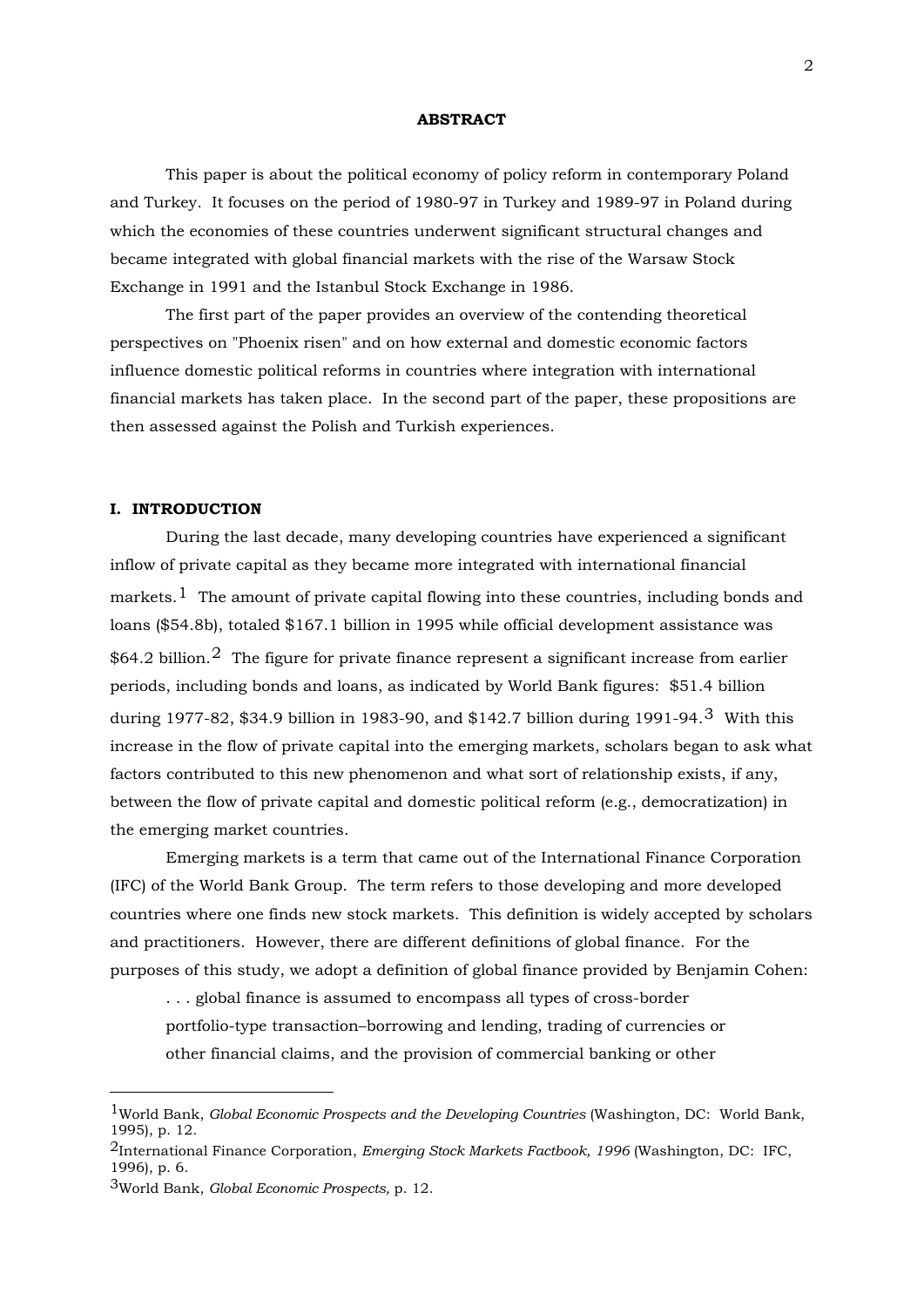financial services. It also includes capital flows associated with foreign direct investment–transactions involving significant control of producing enterprises. Financial globalization (or internationalization) refers to the broad integration of national markets associated with both innovation and deregulation in the postwar era and is manifested by increasing movements of capital across national frontiers. The more alternative assets are closely regarded as substitutes for one another, the higher the degree of capital mobility.<sup>[4](#page-2-0)</sup>

 This definition of global finance presents a comprehensive view of the subject that lends itself for operationalization and testing. As capital mobility increases, international financial markets are expected to become more integrated. Accordingly, governments will presumably undertake various policy reforms to improve their respective economies' attractiveness to foreign capital. Similarly, the relationship between global finance and domestic political reform in the emerging markets is a contested topic among scholars. In the next section, different views on these relationships will be examined.

 Poland and Turkey provide an excellent test cases for the above relationships. During the last two decades, different Polish and Turkish governments pushed ahead with the restructuring and further integration of the economy with global capitalism. These efforts followed the adoption of Poland and Turkey's most comprehensive austerity programs, sponsored by the International Monetary Fund (IMF), in January 1990 and January 1980 respectively. The result has been a thorough political and socioeconomic transformation of both countries that display a complex interplay of domestic and foreign forces.

## **II. RISE OF THE GLOBAL FINANCIAL MARKETS: MYTH OR REALITY?**

1

 During the last decade there has been a growing body of literature that examines the expansion of global financial markets.<sup>[5](#page-2-1)</sup> As Cohen asks "how can we explain the remarkable globalization of financial markets of recent years, and what are its economic and political

<span id="page-2-0"></span><sup>4</sup>Benjamin J. Cohen, "Phoenix Risen: The Resurrection of Global Finance," *World Politics,* 48, 2 (January, 1996): 269.

<span id="page-2-1"></span> $5$ For example of such works see Benjamin J. Cohen, "Phoenix Risen," pp. 268-96; Stephen R. Gill and David Law, "Global Hegemony and the Structural Power of Capital," *International Studies Quarterly,* 33, (December, 1989); John B. Goodman, *Monetary Sovereignty: The Politics of Central Banking in Western Europe* (Ithaca, NY: Cornell University Press, 1992); John B. Goodman and Louis W. Pauley, "The Obsolescence of Capital Controls? Economic Management in an Age of Global Markets," *World Politics,*  46, (October, 1993); Eric Helleiner, *States and the Remergence of Global Finance: From Bretton Woods to the 1990s* (Ithace, NY: Cornell University Press, 1994); Eric Helleiner, "The World of Money: The Political Economy of International Capital Mobility," *Policy Sciences,* 27, 4 (1994); Peter Isard, *Exchange Rate Economics* (Cambridge: Cambridge University Press, 1995); Ethan B. Kapstein, *Governing the Global Economy: International Finance and the State* (Cambridge: Harvard University Press, 1994); Peter Kurzner, *Business and Banking: Political Chance and Economic Integration in Western Europe* (Ithace, NY: Cornell University Press, 1993); and Andrew C. Sobel, *Domestic Choices,*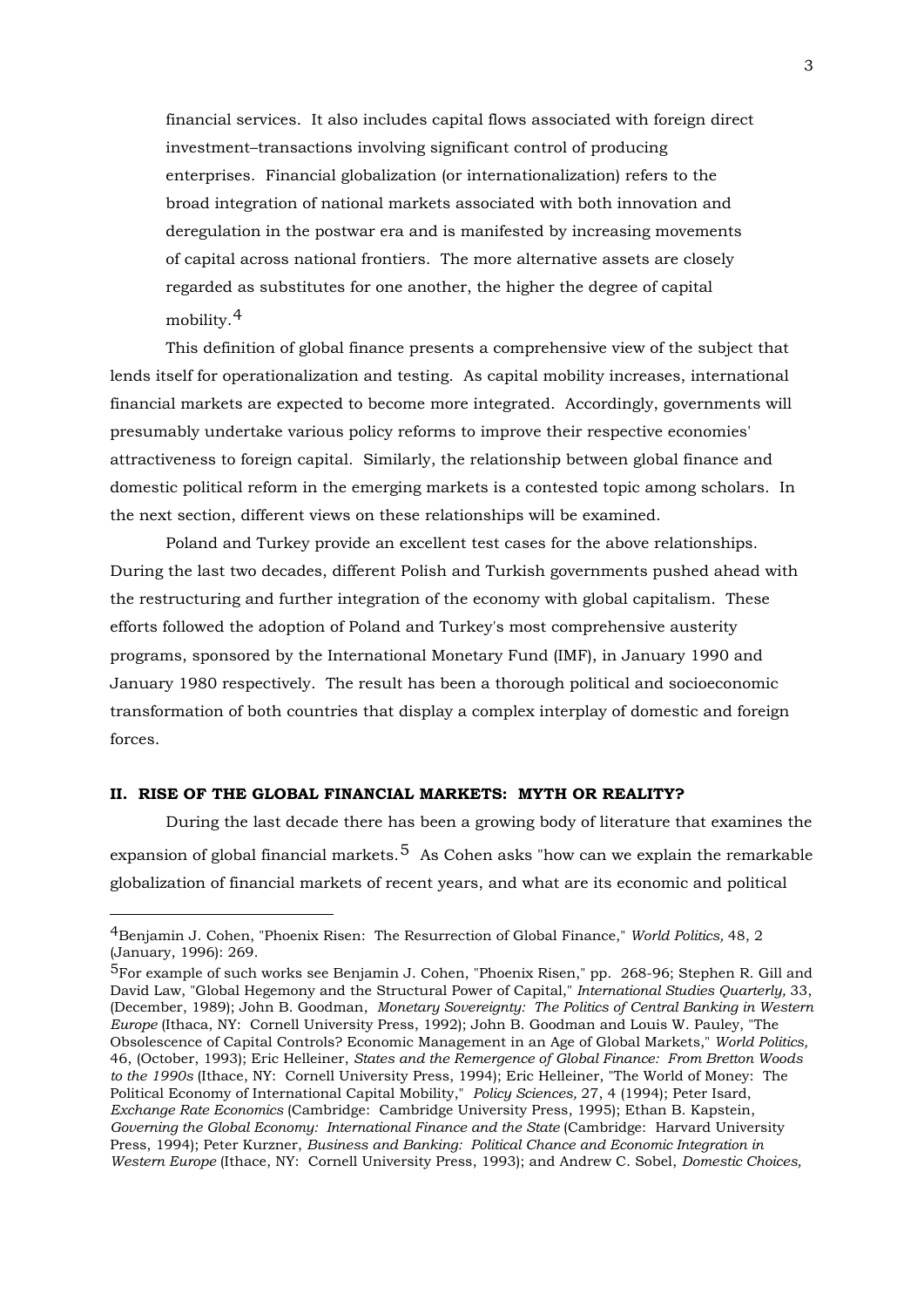implications?"<sup>[6](#page-3-0)</sup> These questions go to the heart of the relationship which is now at the forefront of research in international political economy. However, we ought to be careful not to assume that this is a new phenomenon. It simply is not. What we observe is a more complex version of what has been a practice for a long time.

 Markets for exchanging different monetary instruments are very old. Arrangements for exchanging gold and silver coins of different societies go back to ancient times. Moreover, the Sumerians were the first people to write a book on international business in 2,000 BC. It is ironic that we are discovering international business now! According to Charles Kindleberger "international banking developed simultaneously with local banking after the introduction of the bill of exchange by the Italians in the thirteenth century."<sup>[7](#page-3-1)</sup> This was followed by a widespread use of paper instruments as means of payment in the fourteenth century and the rest is history.

 In recent decades, as Peter Isard notes, "the institutional characteristics of markets for exchanging different monetary instruments have been influenced by another profound transformation in the means of settling transactions."[8](#page-3-2) With the onset of telecommunications and computer technology revolutions, the practice of using paper instruments to settle international transactions has for the most part become obsolete. Now, international payments can be made through rapid transmission via telecommunication instruments. The works cited above (fn. 5) address the causes of these changes.

 According to Benjamin Cohen, scholarly works identify three sets of factors responsible for the rise of financial markets: systemic or structural, state or domestic, and cognitive or ideological–similar to the notion of Waltz's three images.<sup>[9](#page-3-3)</sup> In this regard, Eric Helleiner notes two sets of causal interpretations: the impact of technological changes and market forces that work at the expense of states' roles and the autonomy of the states.<sup>[10](#page-3-4)</sup> For Helleiner, the answer lies in the autonomy of the states as governments enter into a competition of deregulation in order to attract foreign capital.

 Philip Cerny, on the other hand, argues for a combined effects of three sets of explanations–the market forces, institutional and technological advances, and political processes.<sup>[11](#page-3-5)</sup> The last component of Cerny's classification is further refined to reflect the

1

<span id="page-3-4"></span>10Helleiner. *States and the Remergence,* p. 1.

*International Markets: Dismantling National Barriers and Liberalizing Securities Markets* (Ann Arbor: University of Michigan Press, 1994).

<span id="page-3-0"></span><sup>6</sup>Cohen, "Phoenix Risen," p. 268.

<span id="page-3-1"></span><sup>7</sup>Charles Kindleberger, *A Financial History of Western Europe.* (London: George Allen & Unwin, 1984), p. 39.

<span id="page-3-3"></span><span id="page-3-2"></span><sup>8</sup>Peter Isard, *Exchange Rate Economics.* (Cambridge: Cambridge University Press, 1995), p. 13. 9Cohen, "Pheonix Risen," p. 274. For the three images argument see, Kenneth Waltz, *Man, the State, and War,* (New York: Columbia University Press, 1959).

<span id="page-3-5"></span><sup>11</sup>Cerny, "The Deregulations aand Re-regulation," as cited in Cohen, "Pheonix Risen," p. 274.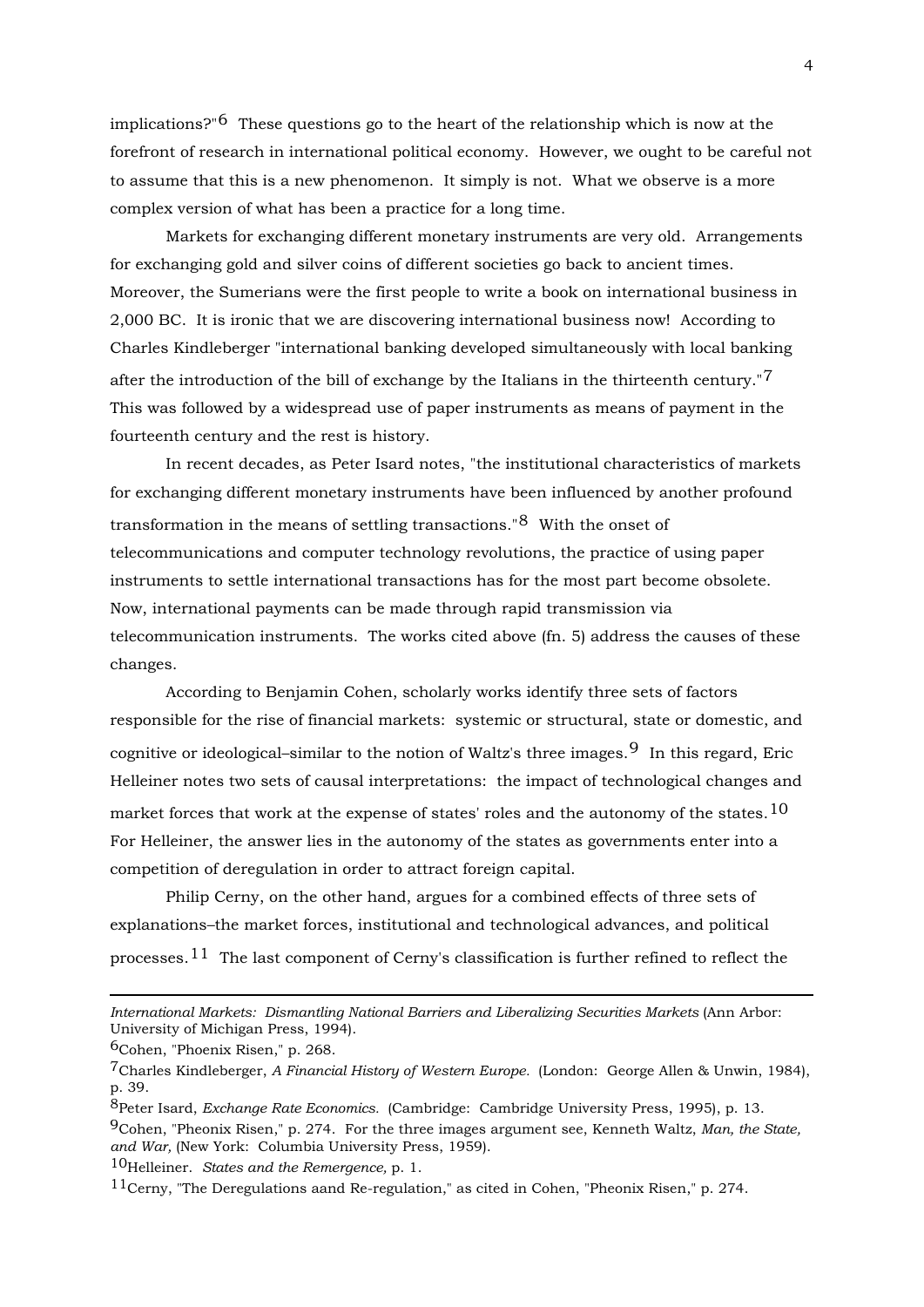dynamics of domestic interest groups politics and the relative autonomy of the state. One other work which deserves special notice is Andrew Sobel's book on the international securities markets. According to Sobel, three sets of explanations can be made for explaining the rise of international financial markets. The first two explanations, systemic changes and foreign policy consideration, fall into the category he calls the "outside-in" group. The third explanation, domestic pressures, represent the "inside-out" factors.  $12$ The former includes competition among national markets, changes in technologies, and power politics, meaning the exercise of power as foreign policy tool, between states. The result is that national governments respond to these external pressures and reform their policies to enhance flow of financial capital. In contrast, the inside-out explanation focuses on the stimuli for change coming from increased competition between organized interest groups within domestic political economies.<sup>[13](#page-4-1)</sup> Sobel maintains that it is the domestic, or the inside-out, considerations that have had a spillover effect in the international financial markets.<sup>[14](#page-4-2)</sup> He further argues that the inside-out explanations require important components: (1) that contradictions must exist in that forces can be mobilized for political action, and (2) that "contextual shifts restructured the policy area sufficiently to overcome the status quo and past obstacles to regulatory change."<sup>[15](#page-4-3)</sup>

 Based on these alternative explanations, Cohen proposes four models (which he refers to as hypotheses) for investigation: (1) the impact of competition and innovation in the financial market place based on the neoclassical economists' arguments, (2) the role of policy rivalry among governments in an insecure world based on the realist view, (3) the role of domestic politics and institutions in driving international development based on the pluralist paradigm, and (4) the role of belief systems and epistemic communities as catalysts for change based on the cognitive model.<sup>[16](#page-4-4)</sup> These alternative approaches provided the basic framework for a systematic analysis of the problem. However, Cohen's models exclude the alternative formulations put forth by radical economic thought like the dependencia, neo-Marxist, and the world system analysis literature. According to these views, one can hypothesize that the rise in financial markets is due to one social class' desire to increase its profit base by making the world market its domain. Moreover, we can further refine the research question by distinguishing between the interests of the foreign

<u>.</u>

<span id="page-4-0"></span><sup>12</sup>Sobel, *Domestic Choices,* pp. 13-16. It should be noted that the terms "outside-in" and "inside-out" come form Kenneth Waltz's earlier study, *The Theory of World Politics,* (Reading: Addison-Wesley, 1979). Cohen in his review of Sobel's work makes this observations.

<span id="page-4-1"></span> $13$ Ibid., p. 16.

<span id="page-4-2"></span><sup>14</sup>Other scholars support this observation. For some examples see, Jagdish Bhagwati, *Protectionism*  (Boston: MIT Press, 1989), I. M. Destler and John Odell, *Anti-Protection: Changing Forces in United States Trade Politics* (Washington, DC: Institute for International Economics, 1987), and Helen Milner, *Resisting Protectionism* (Princeton: Princeton University Press, 1988).

<span id="page-4-3"></span><sup>15</sup>Sobel, *Domestic Choices,* pp. 88-89.

<span id="page-4-4"></span><sup>16</sup>Cohen, "Phoenix Risen," p. 274-75.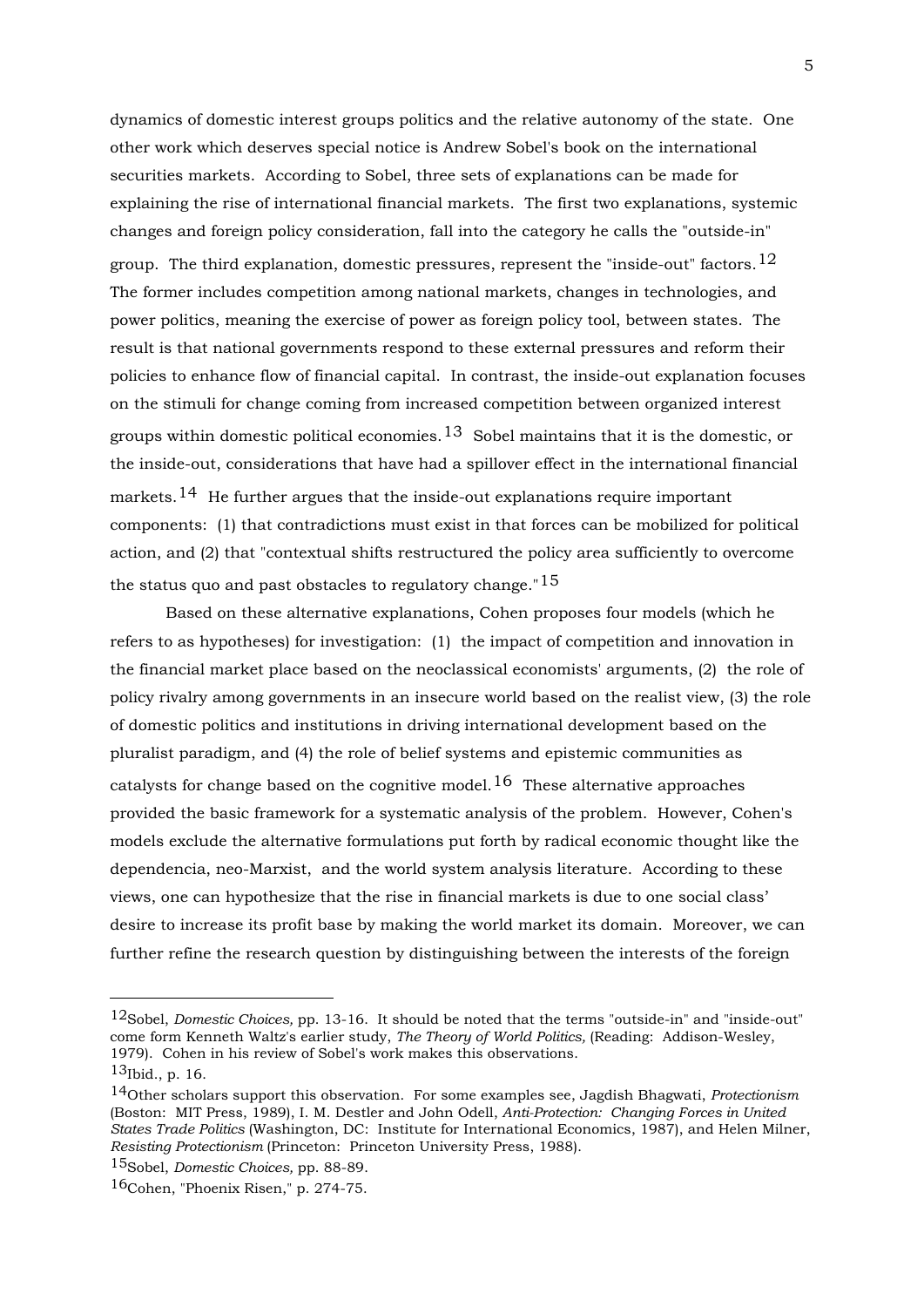industrialists and financiers as these respective groups of investors look for opportunities for investment.<sup>[17](#page-5-0)</sup>

 Other works take this topic of financial market's rise to prominence and apply it to the recent political reforms in the emerging markets. The aim is to examine whether or not there exist some causal relationship between the rise of emerging markets, more specifically their integration with global financial markets, and domestic reforms in the form of democratization. Until recently, studies of the political economy of foreign investment in the Less Developed Countries (LDCs) and/or the Newly Industrialized Countries (NICs) indicated that the decade of 1970s can be seen as one of rapid debt accumulation, the 1980s of economic reorientation under the IMF and World Bank supervision, and the 1990s as the decade of growth and integration with global financial markets. In this last stage, we observe varying degrees of domestic reforms (e.g., Argentina, Chile, Mexico, and Turkey) and challenges to authoritarian state by organized interest (e.g., China and Russia). Though there is no empirical proof that integration with global financial markets results in democratization in these countries, the probability of the relationship carries important theoretical and policy implications. If the relationship exists, this would negate the earlier findings that demonstrated a causal relationship between economic austerity, flow of foreign investment, and the rise of authoritarian regimes.<sup>[18](#page-5-1)</sup>

 This plausible relationship between financial markets and democratization goes to the heart of the basic assumptions one finds in the traditional literature on markets and politics.<sup>[19](#page-5-2)</sup> Furthermore, the relationship, if exists, refutes the long standing assumption in North American political science and economics that economics and politics are separate and to a large extent unconnected. As Milton Friedman explains, this view basically holds

<u>.</u>

<span id="page-5-0"></span><sup>17</sup>For examples of radical economic thought see T. DosSantos, "The Structure of Dependence" *American Economic Review* 60 (May, 1970): 231-236; Joan Robinson, *Aspects of Development and Underdevelopment.* (Cambridge: Cambridge University Press, 1979); Samir Amin. *Unequal Development.* (New York: Monthly Press, 1980); Fernando H. Cardoso "Dependency and Development in Latin America." *New Left Review,* 74 (July-August, 1972): 83-95; Ronald Chilcote (1985). *Theories of Development and Underdevelopment.* (Boulder: Westview, 1985).

<span id="page-5-1"></span><sup>18</sup>For some examples see Henri J. Barkey, *The Politics of Economic Reform in the Middle East* (New York: St. Martin's Press, 1992), David Collier, ed., *The New Authoritarianism in Latin America*  (Princeton: Princeton University Press, 1979), Dharam Ghai, *The IMF and the South: The Social Impact of Crisis and Adjustment* (London: Zed Books, 1991), Joan Nelson, ed., *Economic Crisis and Policy Choice: The Politics of Adjustment in the Third World* (Princeton: Princeton University Press, 1990), Robert Kaufman, "Democratic and Authoritarian Responses to the Debt Issue: Argentina, Brazil, and Mexico," *International Organization,* 39 (1985), pp. 473-503, Guillermo O'Donnell, *Modernization and Bureaucratic Authoritarianism* (Berkeley: University of California Press, 1979), and Birol A. Yesilada and Mahir Fisunoglu, "Assessing the January 24, 1980 Economic Stabilization Program In Turkey," In Henri J. Barkey, ed., *The Politics of Economic,* pp. 183-212.

<span id="page-5-2"></span><sup>19</sup>See for example Anthony Downs, *An Economic Thoery of Democracy* (New York: Harper and Row, 1957), Milton Friedman, *Capitalism and Freedom* (Chicago: University of Chicago Press, 1960), Robertr Gilpin, *The Political Economy of International Relations* (Princeton: Princeton University Press, 1987), Albert O. Hirschman, *National Power and the Structure of Foreign Trade* (Berkeley: University of California Press, 1947) and Hirschman, *Exit, Voice, and Loyalty* (Cambridge, Mass: Harvard University Press, 1970), and Charles Lindblom, *Politics and Markets: The World's Political-Economic Systems* (New York: Basic Books, 1977) and Lindblom, "Market and Democracy–Obliquely," *PS: Political Science & Politics,* 27, 4 (1995), pp, 684-688.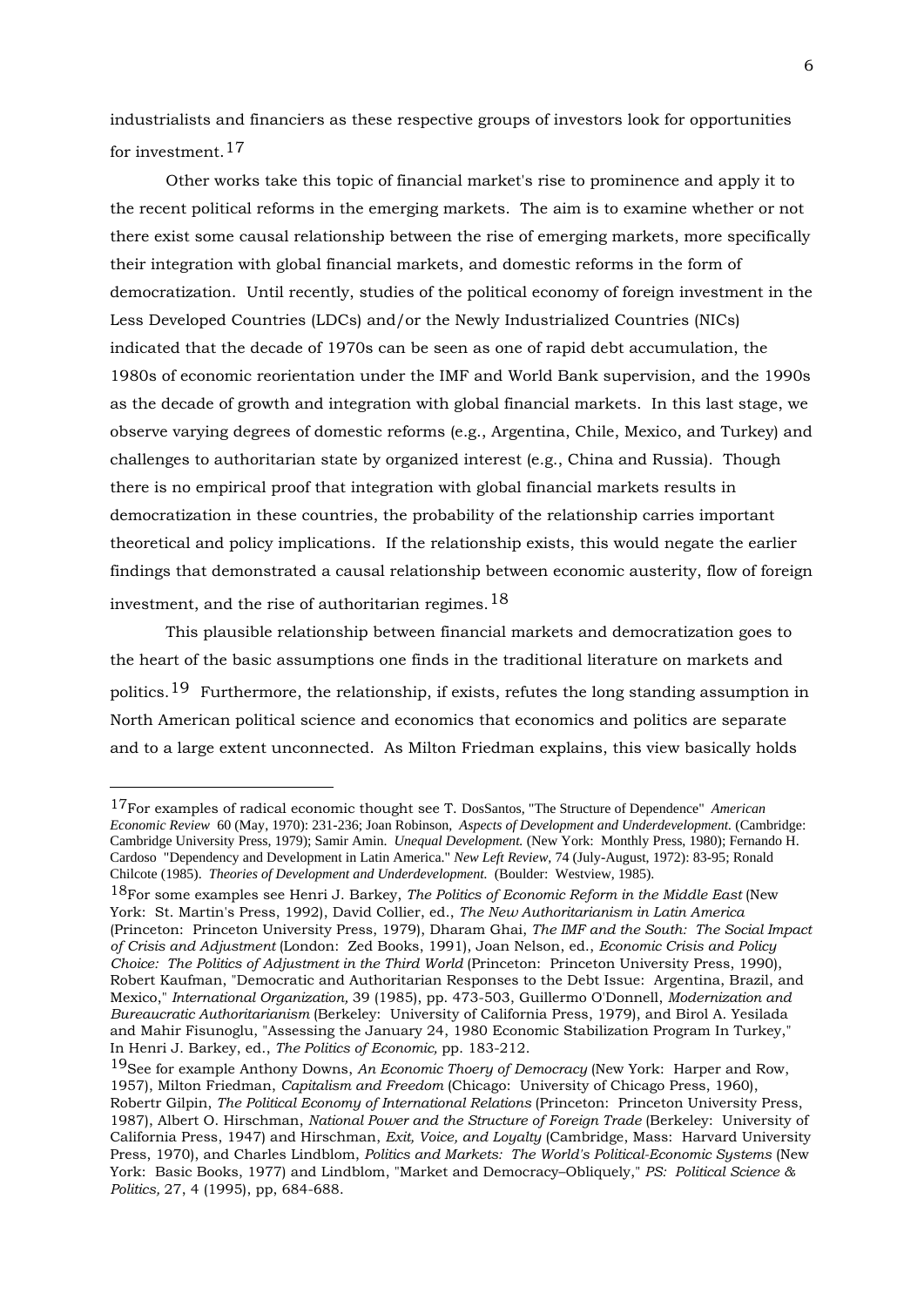that "individual freedom is a political problem and material welfare an economic problem; that any kind of political arrangement can be combined with any kind of economic arrangement. ... Such a view is a delusion, that there is an intimate connection between economics and politics, ... only certain combinations of political and economic arrangements are possible, and that in particular, a society which is socialist cannot also be democratic, in the sense of guaranteeing individual freedom." $20$  According to Friedman. economic freedom is an end in itself and also a prerequisite for political freedom.

 This possible relationship between markets and democratization was recently the topic of a conference at Brown University in November 1995, where scholars and financial officials discussed the ramifications of these issues. Participants presented various ideas pertaining to this topic and attempted to build in the works of current researchers in this field.<sup>[21](#page-6-1)</sup> However, there is a fundamental weakness in the way most researchers are tackling this topic. The most common approach is to look at the relationship between markets and politics in a linear fashion by identifying a dependent and various independent variables. It is highly likely that such approaches miss the crucial complexity of the existing relationships between markets and politics and also with the social dimension of economic/political development. This methodological issue is related to the powerful dialectic relationship John Goodman and Louis Pauley raise in their study of global markets and capital controls. They argue that there exists a powerful dialectic relationship between market forces and public policy where government actions result in increased capital mobility which, in turn, increases pressures for further liberalization of the policies.  $22$ 

 The conclusion of the works on emerging markets fall into two classes–those which find some degree of causality between increased integration of the financial markets and democratization and those which maintain that the opposite relationship is crisis. In this regard, the study by Leslie Armijo is highly relevant. Armijo provides two sets of hypotheses for direct and indirect links between foreign capital inflows and democracy and evaluates them in Brazil, India, and Mexico. Although the analysis is far short of a rigorous empirical testing, Armijo's study is rich in data and provides the following observations:

[results provide] a partial return to two of the crucial insights of dependency theory. First, dependence on foreign capital for industrial investment tends

<span id="page-6-0"></span><sup>20</sup>Friedman, Ibid., pp. 7-8.

<span id="page-6-1"></span><sup>21</sup>Leslie Elliot Armijo, "Mixed Blessings: Foreing Capital Inflows and Democracy in 'Emerging Markets'" Paper presented at the Workshop on Financial Globalization and Emerging markets: Policy Autonomy, Democratization and Lessons from Mexico. Watson Institute of International Studies, Brown University, November 18-19, other papers include Thomas Biersteker and Christine Kearnet, "International Sources of Contemporary Democratization," Michael Gavin, Ricardo Hausmann and Leonardo Liederman, "The Macroeconomics of capital Flows to Latin America," and Sylvia Maxfield and Joshua Hoffman, "International Portfolio flows to Developing/Transitional Economies: Impact on Government Policy Choice."

<span id="page-6-2"></span> $22$ John B. Goodman and Luis W. Pauley, "The Obsolescence of Capital Controls? Economic Management in an Age of Global Markets," *World Politics,* 46 (October, 1993).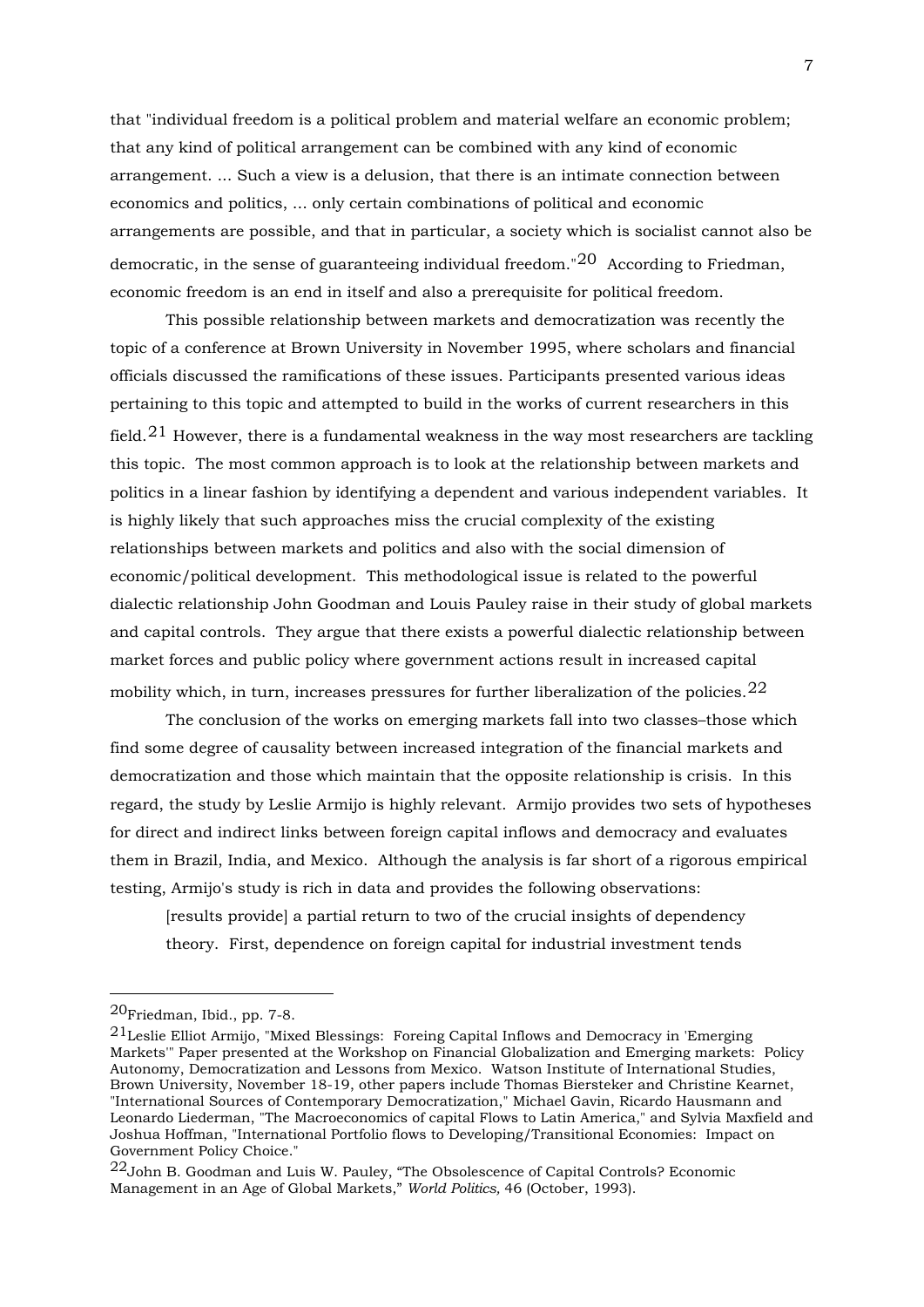to bring with it increased direct or indirect influence for foreign governments and/or business into the process of national economic policy choice, in most diversions of democratic theory normatively understood as the exclusive province of resident citizens. Second, reliance on most of not all forms of foreign capital brings with it an anti-egalitarian bias, in that those private actors involved (and direct beneficiaries of) international financial intermediation, whether as borrowers or lenders, tend to be big rather than small businesses, and already wealthy rather than low-income individuals.  $^{23}$  $^{23}$  $^{23}$ 

 Armijo further concludes that while the causality in this relationship is rather murky, at the very least, economic growth makes "the consolidation of democracy, once established, easier than it otherwise would be."<sup>[24](#page-7-1)</sup>

 In her review of these conclusions, Mary Ann Haley argues that there is a very important factor overlooked by Armijo. According to Haley, Armijo fails to consider the fundamental role played by institutional investors (money managers of pension funds, insurance companies, banks, brokerage firms, and large multinational corporations) in influencing policy decisions.  $25$  This is an important observation and to establish the relationship the researcher needs to carry out a micro-level search to see the relationship between the representatives of the investors and the governmental decision-makers.

 Based on the above review, we will consider the following questions of theoretical and policy significance to analyze the relationship between financial markets' integration and domestic reform in Poland and Turkey:

- Q1. What is the nature of the relationship between market reforms and democratization in Poland and Turkey?
- Q.2. Is there a causal relationship between Poland and Turkey's integration with the global financial markets and democratization? $^{26}$  $^{26}$  $^{26}$
- Q3. What are the foreign factors involved in these relationships?
- Q4. What was the nature of the stabilization and adjustment policies (neoorthodox, heterodox, or a combination) in Poland and Turkey?

<span id="page-7-0"></span><sup>23</sup>Armijo, "Mixed Blessings," p. 36.

<span id="page-7-1"></span> $^{24}$ Ibid., p. 37.

<span id="page-7-2"></span><sup>25</sup>Mary Ann Haley, "Freedom and Finance: Institutional Investors and Democracy in Emerging Markets," paper presented at the 1996 Annual Meeting of the Western Political Science Association in San Francisco, March 12-16, pp. 9-10.

<span id="page-7-3"></span> $26$  This question is aimed at determining the nature of democratic reforms in Poland and Turkey. It is interesting that when these countries and other emerging market economies first attempted export oriented growth during the 1970s and early 1980s, they often experienced authoritarian political rule. However, as these countries' economies began to integrate with global financial markets, we observe domestic political reform in the direction of democratization. Why is this happening? What are the domestic and foreign factors affecting democratic reform? Is it the international financiers' interests in having highly liberalized markets that is spilling over into the political domain in the form of democratic reforms? Is there are difference in the interests of foreign financiers and the industrialists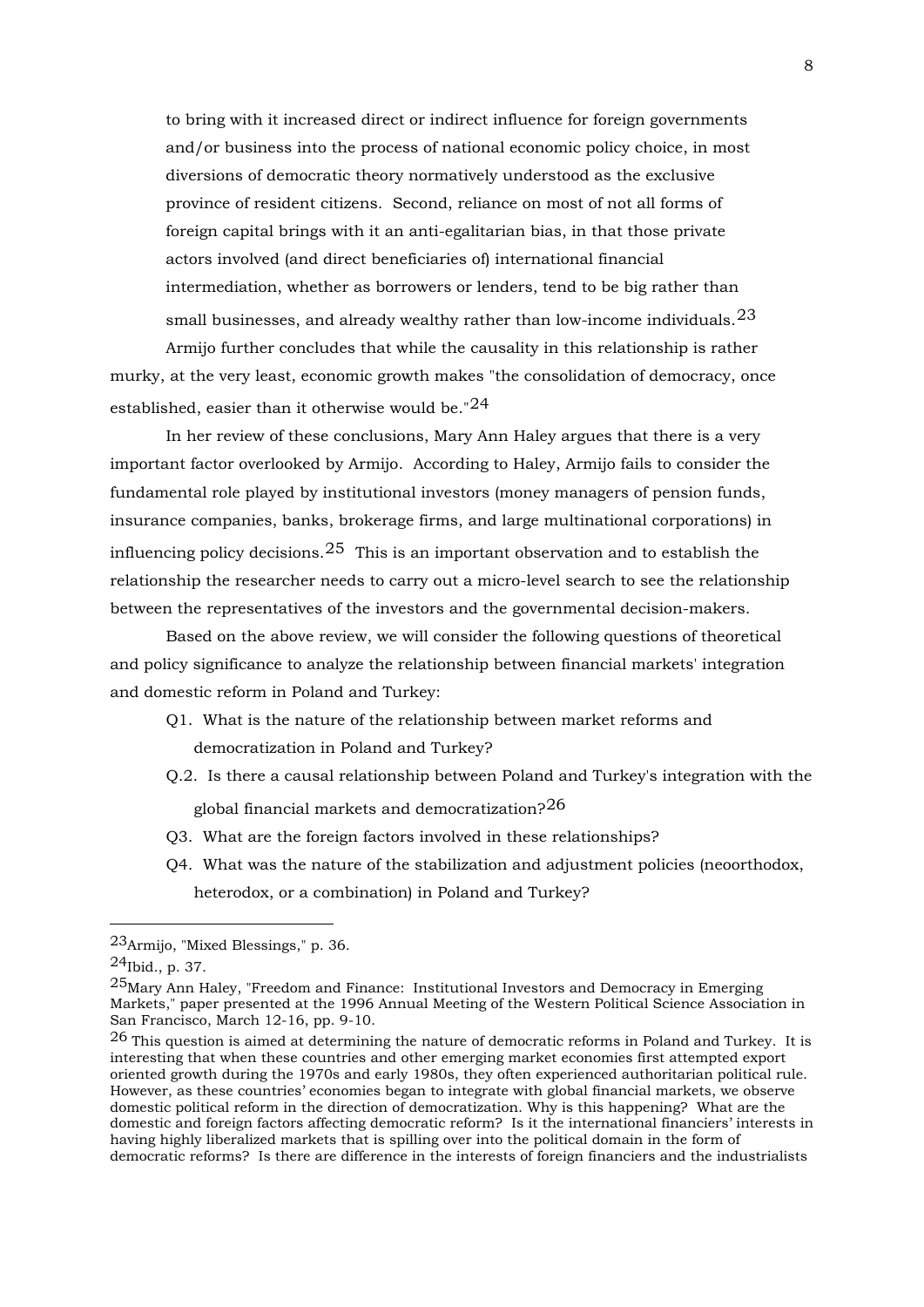#### **III. TYPES OF CAPITAL FLOWS INTO THE EMERGING MARKET ECONOMIES**

 As we explained above, systemic and technological changes in the world resulted in increased financial flows between the mature and emerging market economies. Table 1 provides figures on the type of such flows. The data clearly show the growing importance of the emerging markets for global investments. Among the investment types, private capital, specially in the form of portfolio investments, is becoming a key factor in this picture. As portfolio investments increased, stock markets of these countries became important sites for profit making/losses for the global investors. At the same time, the impact of these flows on the macroeconomic indicators of the receiving countries has been significant. Private capital flows provide important source of capital in balancing the current account of the countries - that is, if there is a net flow. Furthermore, the recipient country's inflation rate and foreign exchange reserves can benefit from these investments. However, none of these benefits can be achieved unless the government adopts realistic monetary policy and carries out the needed structural reforms in the economy. This is the crucial juncture for public policy and market performance.

 In addition to their macroeconomic impact, such flows provide incentives for governments to carry out structural and financial reforms and to adopt stable monetary policy. In this sense, such financial flows represent the outside-in pressures for reform in the emerging markets. Failure to carry out the necessary reforms carries with it the danger of market speculation, foreign exchange crisis, and dangerous volatility of the stock markets (e.g., the foreign exchange crisis of Mexico and Turkey in 1994 and the subsequent market falls). The results of such events could be catastrophic as we witnessed in Mexico in the form of massive flight of capital. In sum, inflow of foreign capital can provide benefits as well as risks for the emerging market countries.

 In addition to their effect on macroeconomic stability/instability, financial liberalization also reduces the ability of the public officials to carry out public policy in this sector. Monetary substitutes create a tremendous problem for public officials. As soon as a country begins to experience macroeconomic imbalances, individuals can shift their demand for money from the local currency to hard currencies. When this occurs, it becomes difficult for governments to reestablish macroeconomic balance and, as a result, inflation begins to get out of control and foreign exchange rates start to climb. This highlights the important effect of financial liberalization on monetary policy in a country.

 As monetary policy and foreign exchange markets become highly interdependent, the central bank's role in determining the country's monetary policy becomes more and more significant. The recent trend in this area is that the central banks are becoming more

(who earlier invested in these economies for import substitution and later export-oriented growth, and allied themselves with domestic authoritarian forces)?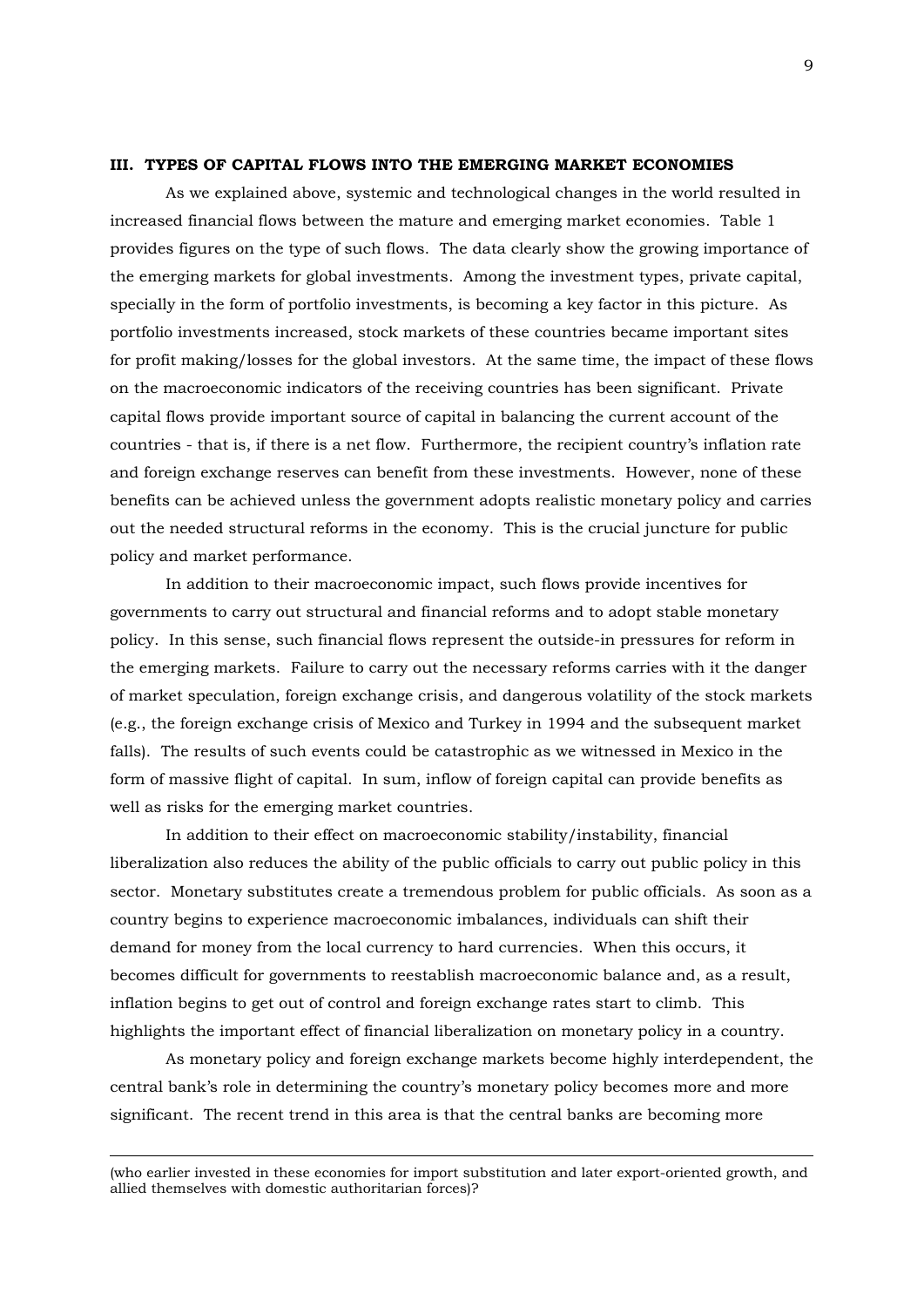independent. The structural reforms demanded by foreign institutions like the IMF and the World Bank also reflect this pressure. Under such conditions, governments find it more and more difficult to go to the central bank and manipulate the money supply to satisfy their economic policy targets. These crucial developments in demand for money, monetary substitutes, and foreign exchange policies coupled with pressures to reform the relevant economic structures represent the inside-out pressures for reform. Under financial liberalization individuals can resort to monetary substitutes with relative ease (inside-out pressure). Subsequently, failure of public officials to establish macroeconomic balance can have dramatic effects on the economy. A sensible response would be to provide for central bank autonomy and allow professional technocrats the capacity to determine monetary policy of the country in accordance with market conditions. Yet, in many emerging markets, governments find it difficulty to surrender this politically crucial instrument to non-elected technocrats.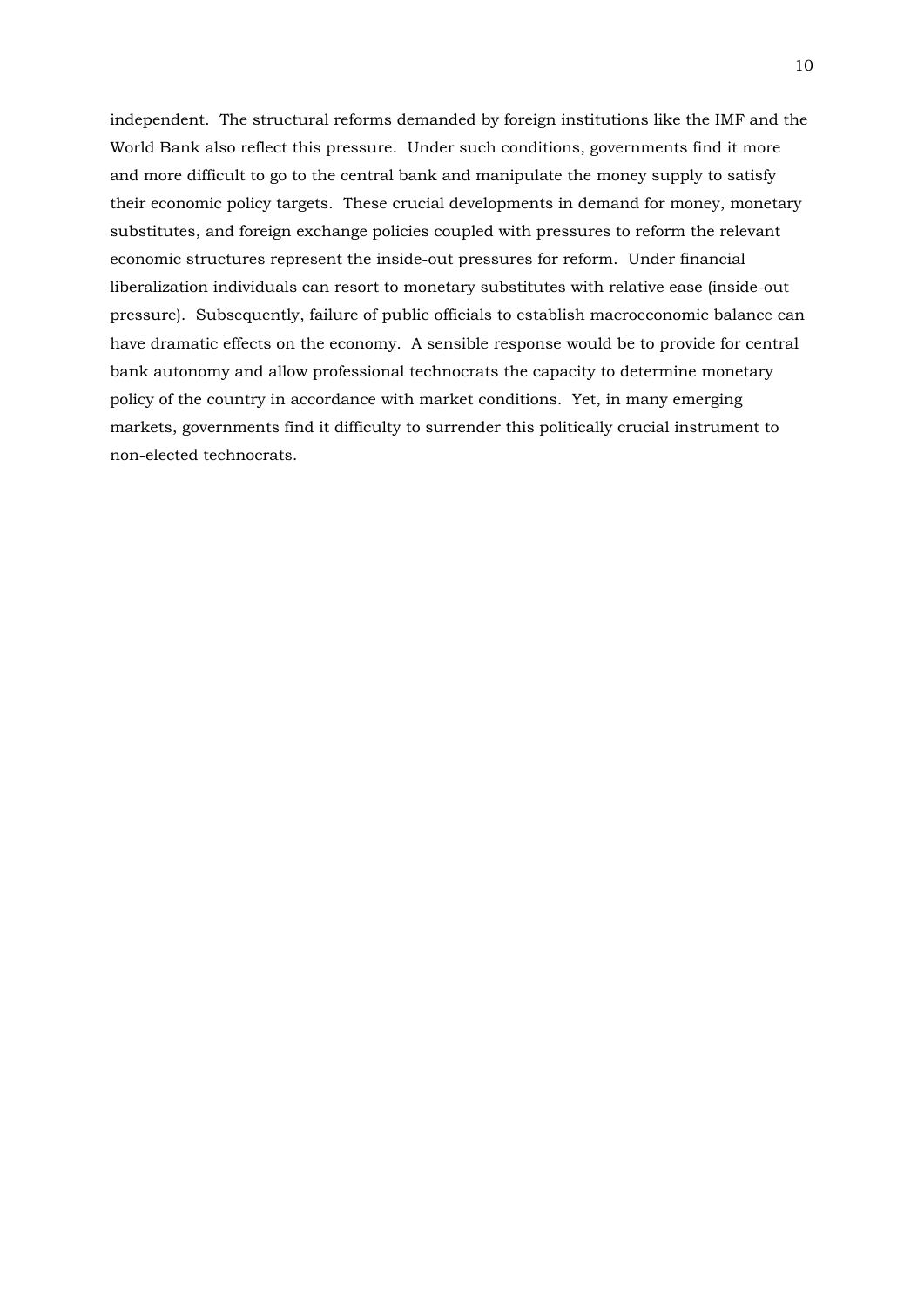| Type of Finance                  | 1985-89 | 1990-92 | 1993   | 1994  | 1995  |
|----------------------------------|---------|---------|--------|-------|-------|
| <b>Official Developmental</b>    |         |         |        |       |       |
| <b>Finance</b>                   | 209.1   | 178.4   | 53.0   | 48.6  | 64.2  |
| <b>Private Debt Flows</b>        | 67.9    | 73.9    | 40.3   | 43.8  | 54.8  |
| commercial bank                  | 22.8    | 18.0    | $-4.9$ | 9.2   | 17.1  |
| others                           | 23.4    | 26.9    | 6.9    | 2.4   | 4.0   |
| portfolio, bonds and debt        | 15.6    | 29.0    | 38.3   | 32.2  | 33.7  |
| Portfolio, Equity                | 6.0     | 25.4    | 45.6   | 34.9  | 22.0  |
| <b>Direct Foreign Investment</b> | 82.9    | 106.6   | 68.3   | 80.1  | 90.3  |
| <b>Total Private</b>             | 157.2   | 205.9   | 154.2  | 158.8 | 167.1 |
| <b>Aggregate Net Resource</b>    |         |         |        |       |       |
| <b>Flows</b>                     | 366.2   | 384.3   | 207.2  | 207.4 | 231.3 |
| of which official $(\%)$         | 57.6    | 47.9    | 25.6   | 23.4  | 27.8  |
| of which portfolio, equity       | 1.5     | 6.1     | 22.0   | 16.8  | 9.5   |

**Table 1: Aggregate Net Long-Term Resource Flows to Emerging Markets (\$US b.)**

Source: IFC. *Emerging Stock Markets Factbook, 1996.* p. 6.

#### **IV. THE POLISH AND TURKISH CASES**

#### **Polish Experiment With Reform**

 Due to prolonged economic crisis of the late 1980s and widespread direct appeal to the public of the Solidarity movement, the parliamentary elections in June 1989 resulted in Solidarity winning all available 161 seats in the lower house, and 99 out of 100 in the Senate. In August the first non-communist Solidarity-led government of prime minister Tadeusz Mazowiecki took office. Its comprehensive economic program was developed by an economic team formed by the deputy-prime minister and finance minister Leszek Balcerowicz. Although Mazowiecki, after losing his bid for presidency to Walesa in November 1990, was replaced by Jan Krzysztof Bielecki in January 1991 (a second Solidarity-led government), the economic team remained intact with Balcerowicz remaining on both of his government positions.

 In October of 1991, the first completely free parliamentary elections were held. Although the anti-Solidarity opposition remained relatively weak, the honeymoon season for the government was quickly evaporating. The public was increasingly becoming impatient with the harsh reforms and with fragmentation of the post-Solidarity parties. The elections resulted in a new center-right government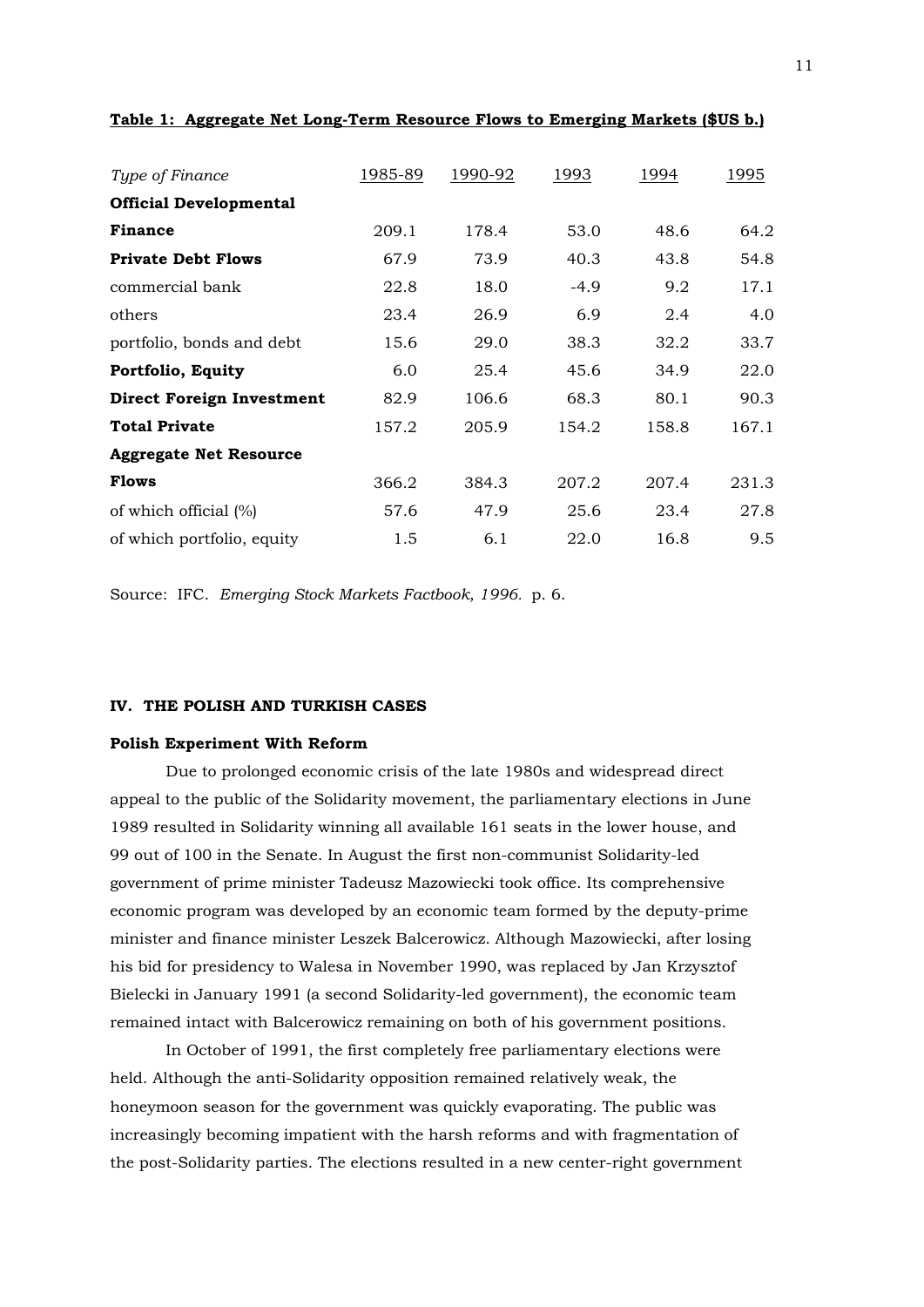of prime minister Jan Olszewski. Since Balcerowicz left the government, and new president Walesa was gradually losing his charismatic appeal, there were hardly any leaders with a vision of reforms and alternative economic program at the top of Polish politics. Quickly the political issues took precedence over economic considerations. Politicking in parliament resulted with the Solidarity leaders losing public approval.

 As we see in Table 3, about mid-1992 the honeymoon period for the Solidarity-led governments was over. At that time prime minister Olszewski was succeeded by Waldemar Pawlak, who for a month was not able to form government and was subsequently replaced by Hanna Suchocka from Democratic Union  $(DU)^{27}$  $(DU)^{27}$  $(DU)^{27}$ . Despite the introduction of constitutional amendments enabling governments to bypass legislative procedures and decide on economic issues by decree, the fragmentation of the legislature was perceived as such an obstacle for efficient governing that president Walesa dissolved the parliament in mid-1993. Soon thereafter, in August, the Suchocka's government resigned after a vote of no confidence. The widespread direct appeal of Solidarity to the public came to an end.

 New elections were held in September (with 5 % threshold substantially reducing the number of parties in the parliament), resulting in former communists, the Democratic Left Alliance (SLD) receiving the most votes (more than 20 %) and 173 seats in the parliament, and the Polish Peasants' Party (PSL) ranking second with 130 seats (and more than 15 % of the vote). The urban-based SLD was promarket reform oriented, whereas the rural PSL favored substantial domestic protectionism (especially in terms of financial supports for farmers, wide preservation of nationalized industry, and tariff shields against subsidized agricultural imports from the EU). A new government of prime minister Waldemar Pawlak (PSL) was formed in October 1993, and lasted until March 1995, when he was replaced by Jozef Oleksy (SLD) who became the seventh prime minister since August of 1989. In the period of 1993-1995, president Walesa remained the main opposition figure to the ex-communist government and proceeded to undermine it whenever possible at the cost of substantially losing personal popularity. Subsequently, in November 1995, he lost his bid for reelection to Aleksander Kwasniewski (SLD). Following increasing accusations of spying for the KGB at the end of 1995, prime minister Oleksy resigned and was replaced by Wlodzimierz Cimoszewicz (SLD) on 1 February 1996.

 The last communist government before 1989, was reluctant to take tough stabilization measures to restore Poland's macroeconomic stability. It left the legacy

<span id="page-11-0"></span> $\ensuremath{^{27}}$  DU transformed later into Freedom Union.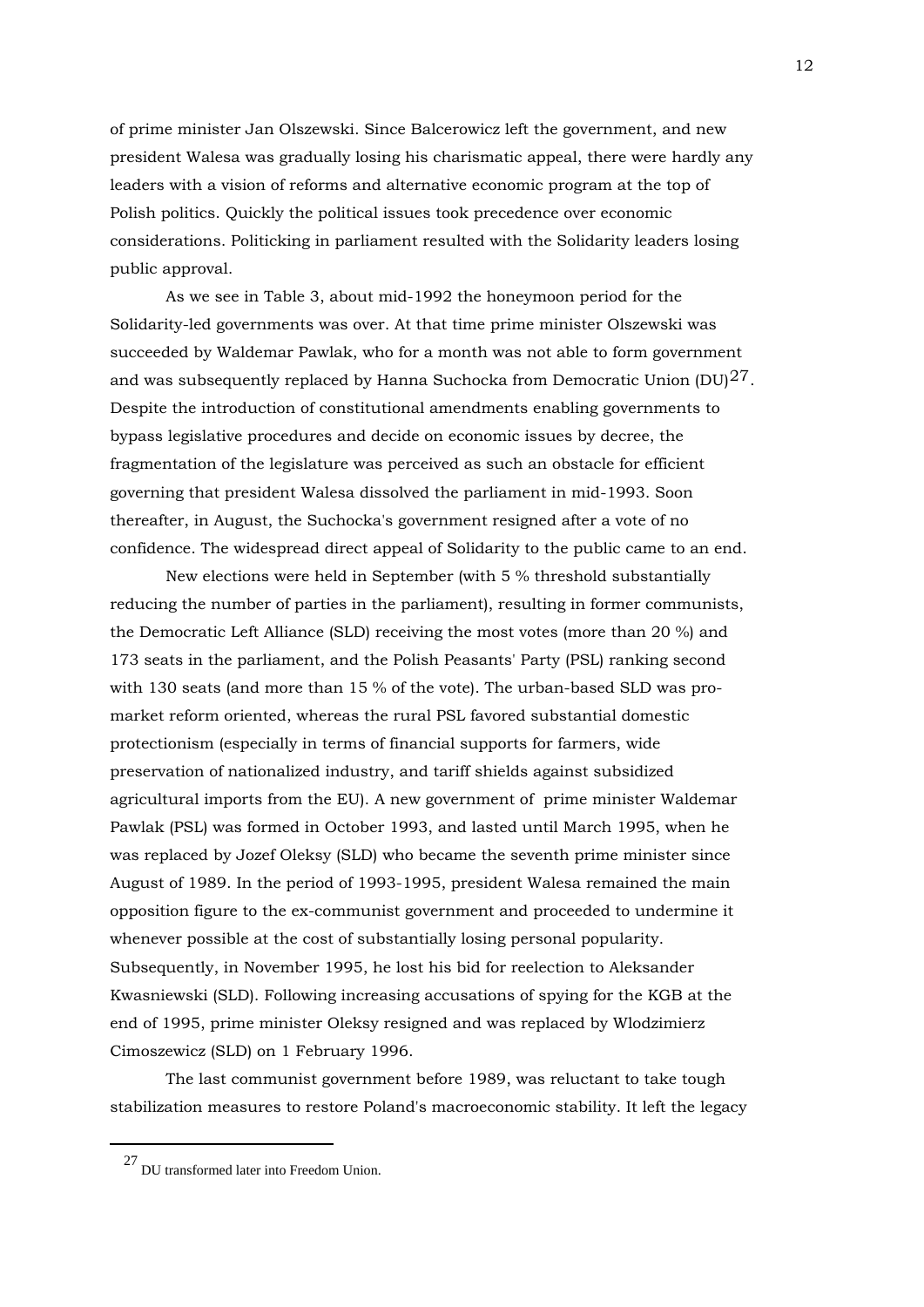of excessive wage increases, irresponsible monetary policy (with inflation increasing at a monthly rate of 10% at early 1989), and budget deficit (reaching 10 % of Gross Domestic Product (GDP) for the first nine months of  $1989$ <sup>[28](#page-12-0)</sup>. One of the main policy goals of all of the governments in the 1990s was to establish the foundations for sustainable economic growth, as expressed by the first Polish Letter of Intent to the IMF: "the sustained growth of output and living standards and the strengthening of our external position over the medium term...are the ultimate goals of our efforts"[29](#page-12-1).

 The first step towards that end was the implementation of radical economic reforms in January, 1990 - the so-called *Balcerowicz plan*[30](#page-12-2) or more commonly known as the *Shock Therapy*[31](#page-12-3). This stabilization and adjustment program was a mixture of restrictive financial policies that included a drastic devaluation of the zloty. The overall goal was to stop hyperinflation and liberalize the economy. Although such policies contributed to relatively high unemployment  $32$  and to an overall economic recession, the first governments were committed to promoting a more equal distribution of income along with improving overall economic conditions and furthering structural reform. The program resulted in a spectacular capping of hyperinflation and balancing of both foreign trade and the government budget. As Jacek Osinski and Andrzej Slawinski point out it, also, produced "A favorable currency substitution. Demand for money shifted back toward domestic currency in the previously 'dollarized' economy"[33](#page-12-5).

[Tables 2 and 3 here]

<span id="page-12-0"></span><sup>28</sup> James Bjork "The Uses of Conditionality: Poland and the IMF", *East European Quarterly*, XXIX, No.1 March 1995, pp.95-96.

<span id="page-12-1"></span><sup>29</sup> LOI, December 22, 1989, p.1.

<span id="page-12-2"></span><sup>30</sup> The *Balcerowicz plan* was announced in September 1989 to both the IMF and the World Bank and revealed the finance minister's desire to go even further than IMF required. The plan's priorities were:

<sup>-</sup> rapid price liberalization,

<sup>-</sup> sharp devaluation and complete convertibility of Polish currency,

<sup>-</sup> stabilization of the exchange rate,

<sup>-</sup> elimination of government subsidies,

<sup>-</sup> substantial increase of interest rates,

<sup>-</sup> taxation of excessive wage increases,

<sup>-</sup> removal of barriers to private entrepreneurship,

<sup>-</sup> privatization of most state owned enterprises (SOEs),

<sup>-</sup> IMF and World Bank lending to Poland,

<sup>-</sup> establishment of a stabilization fund for the Polish currency, and

<sup>-</sup> substantial debt relief. (Bjork "The Uses..., p.98)

<span id="page-12-3"></span><sup>31</sup> As used interchangeably with the *Balcerowicz plan*, *Shock therapy* describes a series of radical market-oriented reforms to overcome the severe economic problems inherited from the command economy. It consisted of the IMF- supported program which focused on trade and exchange rates liberalization, privatization, and monetary/fiscal reform.

<span id="page-12-4"></span><sup>32</sup> Unemployment reached its highest in 1994 - about 17% of the total workforce (Poland: March 1996, Barclays Bank Country Report, 1996 Quest Economics: Janet Matthews Information Services, March 1, 1996.)

<span id="page-12-5"></span><sup>33</sup> Jacek Osinski and Andrzej Slawinski, *National Bank Of Poland And Open Market Operations*, Warsaw, 1994, p.4.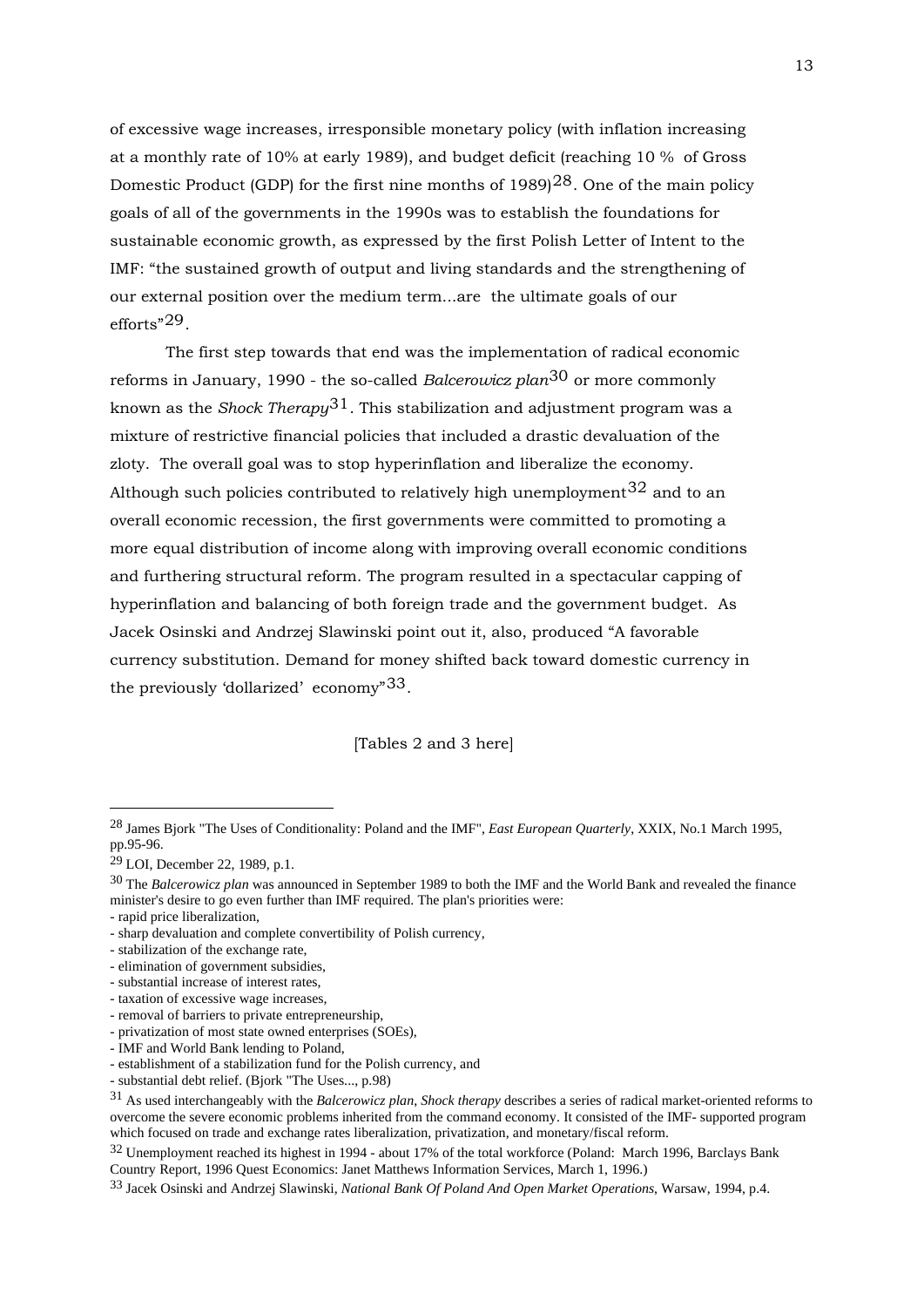The information in Table 2 shows that the implementation of market-oriented reforms was successful in a vast majority of policy issues. A "yes/no" indicates, in majority of the cases, that the governments were just not eager to speed up progress in a given issue area, but by no means did they stop or reverse the advancements that had already been done. Sometimes, even during such slowdown periods, major pieces of pro-market legislation passed the legislature (for example the mass privatization laws during the Pawlak government), but were not readily implemented by the government.

 As documented in Table 2, the very first Solidarity-led governments abolished the bulk of the quantitative trade restrictions and of export subsidies. Subsequent governments somehow revised that policy, by imposing some protectionist barriers in several sectors (for example automobiles). Along with removing trade restrictions, the limitations on the availability of foreign exchange for current account transactions have been largely eliminated  $34$ . The Mazowiecki government introduced in 1989 an enterprise income tax, with a uniform rate of 40 %. Next year it instituted an unemployment insurance scheme (Labor Fund), financed by a 2 % payroll tax (increased to 3 % in 1993). In 1992, a personal income tax was launched with a top marginal rate of 40 % (raised to 45 % in 1994). These developments were followed by a value added tax (VAT), which came into existence in 1993, with a standard rate of 22 % and a reduced rate of 7 %. The payroll tax to finance the Social Insurance Fund was at 38 %, but was raised to 45 per cent in 1992 $35$ . The first governments applied for the state enterprises, a tax to the excess of average wages over a predetermined norm (the so-called "Popiwek"). Although it ceased to exist in April 1994, it was re-introduced on 1 August 1994, during the term of Pawlak government.

 An essential part of the economic stabilization policy was the containment of the fiscal deficit. In both 1991 and 1992 the deficits were about 6 % of GDP, in 1993 and 1994 they went under 3 %. This improvement was due to the introduction of a new income tax regime, the broadening of the tax base, the imposition of a value added tax and strong recovery in economic growth in both years (which added to budget revenue)[36](#page-13-2).

<span id="page-13-0"></span><sup>34</sup> Until May 1995, the exchange rate was set up to follow a crawling peg to a basket of currencies. In 1995 the National Bank of Poland (NBP) re-adjusted that policy by introducing a managed float for the currency, under which domestic banks freely set their exchange around the central bank's rate. Such rate is set daily by the NBP after considering world market rates and devaluation of the zloty. The devaluation of the new zloty against its basket - consisting of the US dollar (45%), the DM (35%), the pound sterling (10%), the French franc (5%) and the Swiss franc (5%) - was reduced from 1.2% per month to 1.0% in January 1996. The central rate is adjusted under a crawling-peg regime, and the zloty can fluctuate within margins of +/-7.0% around the central rate. A new Foreign Exchange Law, which took effect from the beginning of 1995, removed some exchange restrictions on current international transactions. (Poland: March 1996, Barclays Bank Country Report, 1996 Quest Economics: Janet Matthews Information Services, March 1, 1996.)

<span id="page-13-1"></span><sup>35</sup> POLAND: Transition indicators, EBRD Transition Report, Janet Matthews Information Services, October 1, 1994.

<span id="page-13-2"></span><sup>36</sup> Poland: March 1996, *Barclays Bank Country Report, 1996 Quest Economics:* Janet Matthews Information Services,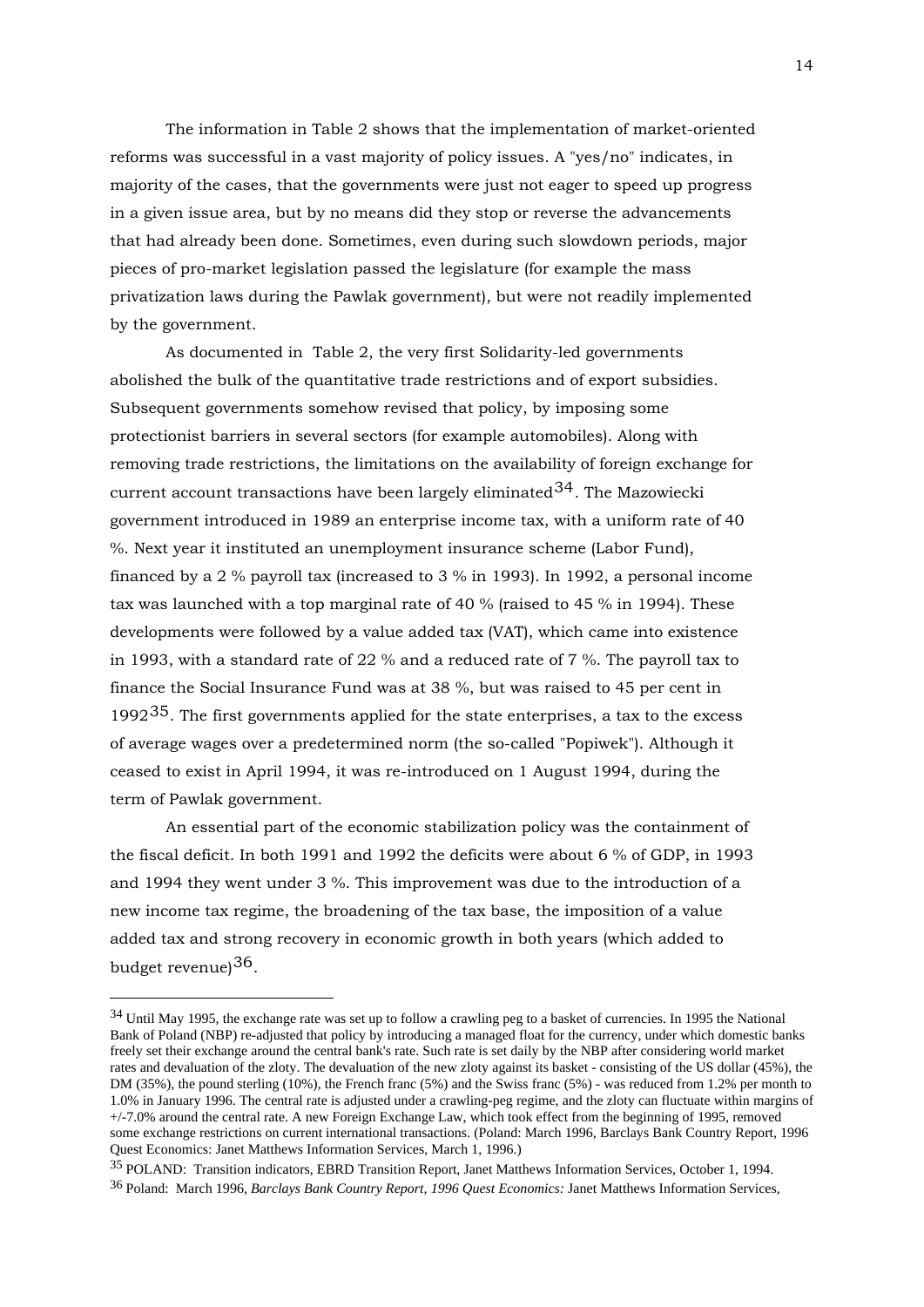The Mazowiecki government formulated its mass privatization program in 1990. It aimed to sell 50 % of state enterprises (some 8,000) within a period of five years. The implementation was slow and resulted mostly in passing the relevant legislation by the parliament in 1993. The legislation also designed the creation of privately managed National Investment Funds (NIFs). The majority of shares introduced through privatization of State Owned Enterprises (SOEs) will be held by the NIFs, with the balance going to the Treasury and employees of respective companies. A comprehensive privatization program was introduced in 1994. Its first stage covered more than 400 large SOEs valued at \$US 2.6 billion (additional 100 companies were added to this phase in 1995). The privatization of the banking sector has been slow, and privatization of strategic industries (fuel, power, coal mining and shipyards) remained politically sensitive  $37$ .

 As Table 2 shows, Poland's leftist governments have set tight fiscal policies, despite campaign pledges to reduce the social cost of economic reform. In July 1994, the finance minister presented the 1995 budget which estimated a 5 % growth in GDP, a 22 % inflation and a substantial reduction in the devaluation of the zloty. It also provided for lower income tax in expectation of increased profitability of state enterprises and increased incomes from customs and indirect taxes  $38$ . As indicated in Table 6, the economic outcomes of 1995 proved it to be a realistic strategy.

 The strong inflow of foreign exchange resulted to a large extent from rising export revenues in the unrecorded sectors of the economy and from speculative capital inflows taking advantage of relatively high yields on the zloty deposit accounts. Monetary policy was tightened during 1995. Interest rates were increased in early 1996, but were subsequently reduced as monthly inflation slowed. Relatively high interest rates continued to encourage

capital inflows, contributing to money supply growth and aggravating inflation<sup>[39](#page-14-2)</sup>. In order to limit the inflow of foreign exchange, the National Bank of Poland (NBP) abandoned the so-called "internal convertibility" and floated the Polish zloty (PLZ) on May 16, 1995. PLZ became also current account convertible on June 1, 1996.

 As mentioned earlier, in October 1994, prime minister Pawlak decided to start a Mass Privatization Program (MPP), involving the transfer of 60 % of the equity of 444 companies to 15 NIFs. Shares in the NIFs will be sold publicly on the Warsaw stock Exchange (WSE). Another 30 % of the equity will be distributed free to

March 1, 1996.

<span id="page-14-0"></span><sup>37</sup> Poland: March 1996, *Barclays Bank Country Report, 1996 Quest Economics*: Janet Matthews Information Services, March 1, 1996.

<span id="page-14-1"></span><sup>38</sup> POLAND: Review 1996, *Europe Review World of Information, Quest Economics: Janet Matthews Information Services*, March 1, 1996.

<span id="page-14-2"></span><sup>39</sup> Poland: March 1996, Barclays Bank Country Report, 1996 Quest Economics: Janet Matthews Information Services, March 1, 1996.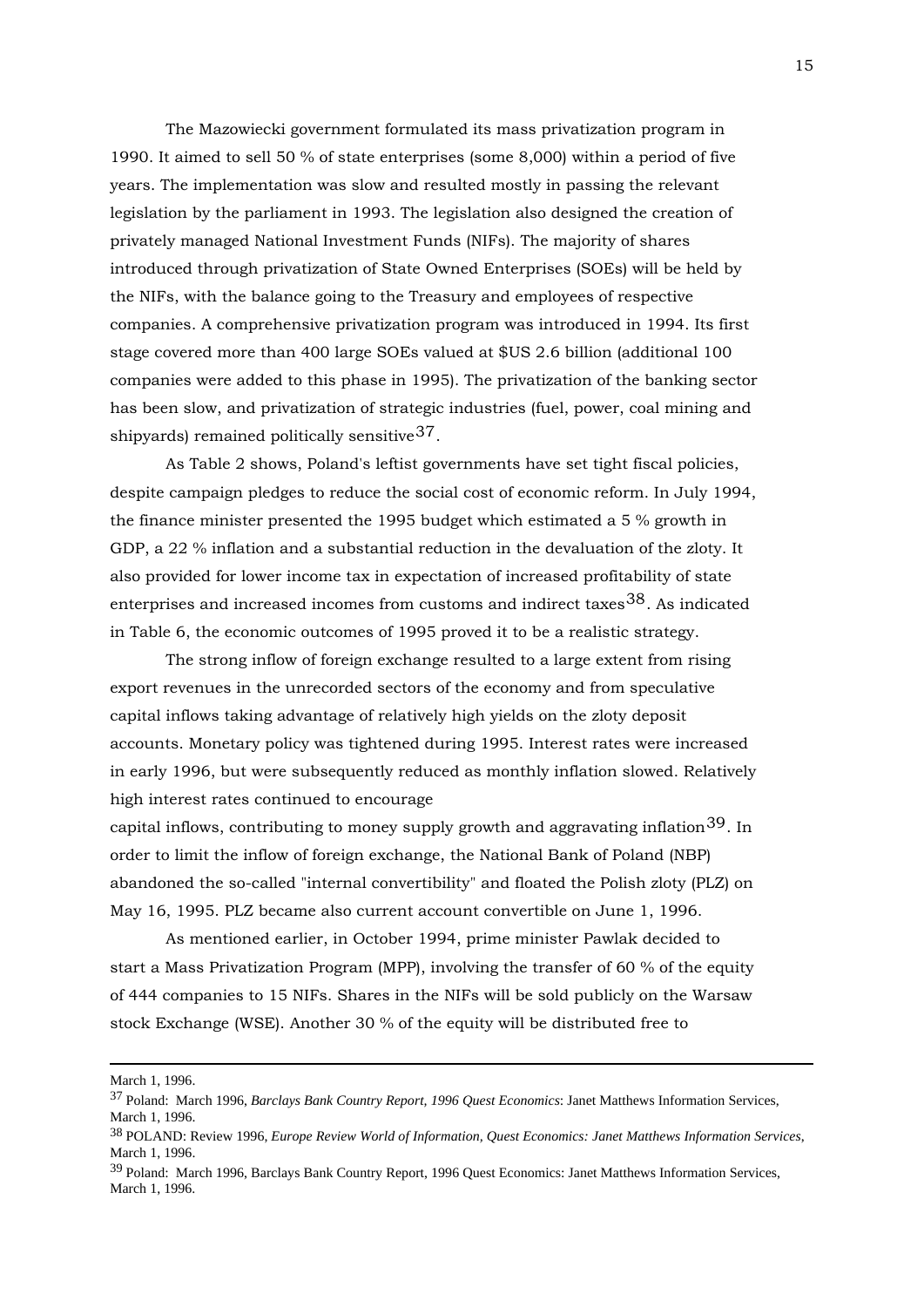employees, pensioners and social funds, with government securing the remaining 10  $\frac{0}{6}40$  $\frac{0}{6}40$ 

 The government's economic policies of the last three governments were contained in two documents prepared by the finance minister Kolodko: "Strategy for Poland" (for years 1994-97) and "Package 2000" (adopted by the governments in 1994 and 1996 respectively). If the targets in the new program were met, Poland might be considered as the new EU member state. One of the goals is to bring the budget deficit down to 1.7 % of GDP and inflation to 4.9 % in 2000, with the annual growth at above 5 %. According to the program, the average annual real GDP growth would be at 5.7 % over the next five years  $41$ . GDP growth is forecast to slow to 5.5 % in 1997, 5.3 % in 1998 and 5.1 % in both 1999 and 2000. Consumption would decrease to 3.2 % in 1997 and 1998, and 3.1 % in both 1999 and 2000. Investment is forecast to increase by 8.5 % in 1997, and by 9 % per annum in the following three years. Exports and imports are expected to increase (respectively) by 12.4 % and 8 % in 1997, 10 % and 7 % in 1998, 8.4 % and 6.5 % in 1999, and 8.3 % and 6.5 % in the year  $2000^{42}$  $2000^{42}$  $2000^{42}$ .

 One of the key challenges remained to be confronted by the Polish governments is the reform of the burdensome social security system, especially the pension requirements, which account for some 15 % of GDP. Another remaining problems are to improve the financial and banking systems and reduce inflation to single digit figure. The latter one remains to be the key element of the monetary policy. Although the inflation dropped from about 555 % in 1990 to about 30 % in 1994, it still remained relatively high at 22 % in 1995 and 1996. Government's plans are to reduce it to a single digit number in 1997, but among the obstacles in achieving that are the indexing of both wages and pensions as well as substantial inflows of short-term capital<sup>[43](#page-15-3)</sup> (especially foreign currency deposits that were induced by relatively high interest rates and stability of the zloty since 1991). Initial reforms of the social security system are to begin by the second quarter of 1997. They will probably consist of introduction of private pension funds with tax-deductible contributions and minority stakes in SOEs, as well as of reduction of special pensions for some categories of the workers. The issue, however, is going to a hot one, marked with tensions and populist election campaigning.

<span id="page-15-0"></span><sup>40</sup> POLAND: Review 1996, *Europe Review World of Information, Quest Economics: Janet Matthews Information Services*, March 1, 1996.

<span id="page-15-1"></span><sup>&</sup>lt;sup>41</sup> There are two scenarios under the program: optimistic when GDP could increase by 8.0% and pessimistic when it is below 3.0%.

<span id="page-15-2"></span><sup>42</sup> Hilfe Country Report: POLAND, OCTOBER 1996, *Quest Economics, Janet Matthews Information Services*, October 1, 1996.

<span id="page-15-3"></span><sup>43</sup> It is estimated that total money supply grew about 32 % in 1994, 39 in 1995, and some 25 in 1996 (Poland: January 1996,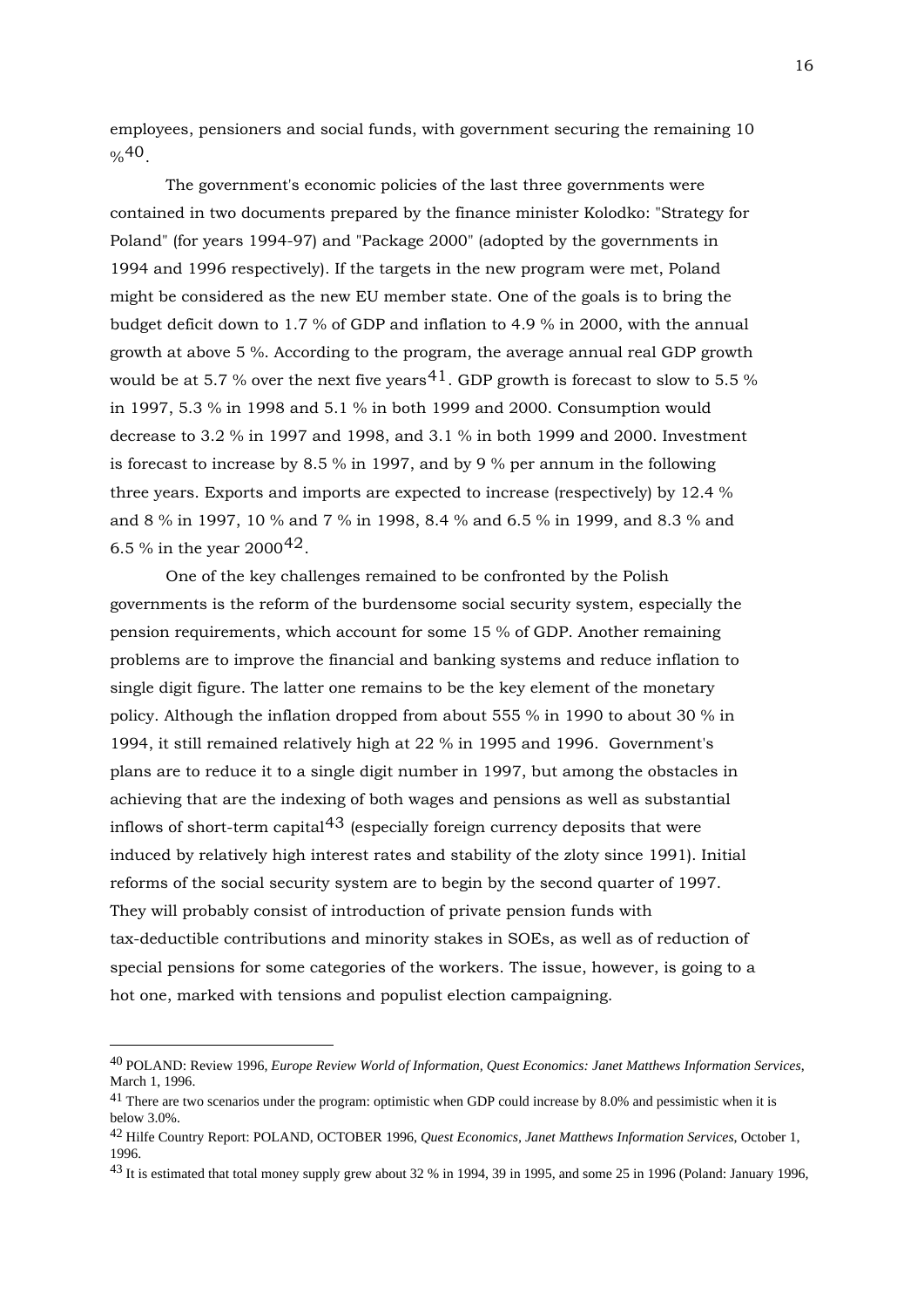#### **The Turkish Experiment With Reform**

 Much has been written about economic reorientation of Turkey since the military coup of 1980.[44](#page-16-0) Economic policy reform in Turkey began in 1980, following the adoption of the IMF sponsored stabilization and adjustment program and continues to this day. During this period, different governments pushed ahead with reforms with varying degrees of success and failure but political transformation form authoritarianism has significantly lagged behind its economic counterpart. With regard to economic liberalization two important dates are crucial to remember.

 The first is January 24, 1980, when the coalition government of Süleyman Demirel announced a wide sweeping reform package under the IMF guidance.<sup>[45](#page-16-1)</sup> These reforms were in response to the bottleneck problems the Turkish economy experienced during the second half of the 1970s as it industrialization reached a crucial point and transition to export-oriented growth became essential. However, the government was unable to implement these policies due to social and political unrest in the country. Therefore, the task of policy implementation fell into the lap of the generals following the coup of September 12, 1980. Reform began with the generals and got underway under Özal's government following return to civilian rule in 1983. The 1980 program identified two major goals, stabilization and structural transformation which are still underway today. The second important austerity package is the policy response of former Prime Minister Tansu Çiller to currency crisis of January 1994. Once again, the Turkish government visited the IMF and announced harsh economic austerity to stabilize the Turkish lira and the financial markets. Taken together, the period between 1980-97 can be summarized according to criteria recommended by Yavuz Canevi in evaluation of the specific components of reform packages. Table 3 compares these policies against the various governments which were in power during this period.

[Table 4 here]

<u>.</u>

*Bank of America WIS Country Outlooks, Janet Matthews, Information Services*.)

<span id="page-16-0"></span><sup>44</sup> Some suggestions for this reading include Yavuz Canevi, "Turkey," in John Williamson, ed., *The Political Economy of Policy Reform* (Washington: Institute for International Economics, 1994); C. H. Dodd, *The Crisis of Turkish Economy* (Hemingford Grey, UK: Eothen Press, 1990); Atila Eralp, Muharrem Tünay, and Birol Yesilada, eds., *The Political and Socioeconomic Transformation of Turkey*  (Westport, Mass: Praeger, 1993); William Hale, *The Political and Economic Development of Modern Turkey* (London: Croom Helm, 1981); Z. Y. Hershlag, *The Contemporary Turkish Economy* (London: Routledge, 1988); Anne O. Krueger and Okan H. Aktan, *Swimming Against the Tide: Turkish Trade Reform in the 1980s* (San Francisco: International Center for Economic Growth, 1992); Ziya Onis and James Riedel, *Economic Crises and Long-Term Growth in Turkey* (Washington: World Bank, 1993); Dani Rodrik, "Comment," in John Williamson, ed., *The Political Economy;* Birol Yesilada and Mahir Fisunoglu, "Assessing the January."

<span id="page-16-1"></span><sup>45</sup>Yesilada and Fisunoglu, "Assessing the January ," p. 187.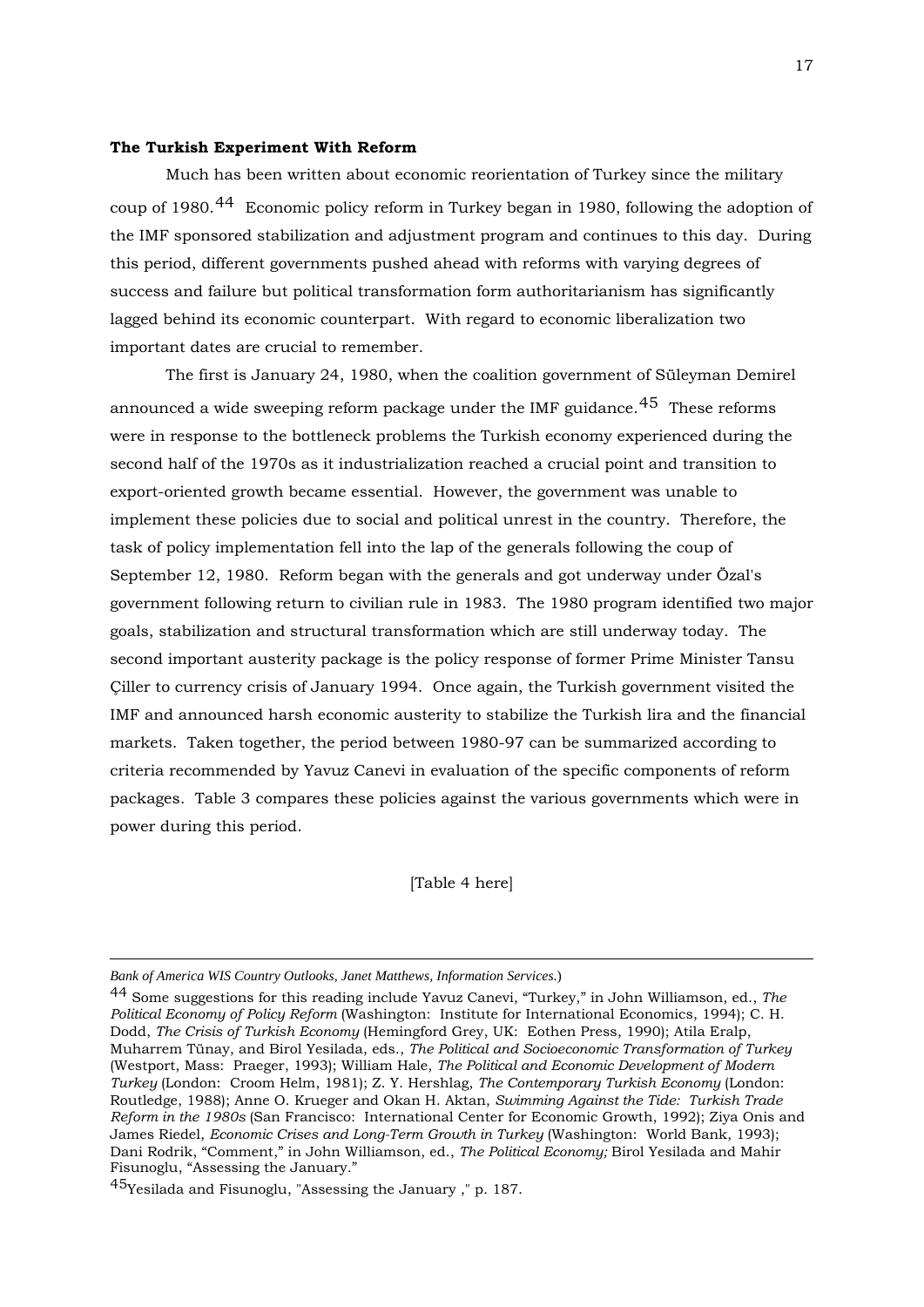The information in Table 4 show that the track record of the Turkish governments on reform have been mixed. A "yes" means that there were efforts made to implement reforms in the specified area, "no" means that the issue was not addressed and a "yes/no" indicator simply means that reforms remained on paper only. The nature of the coalitions and strong opposition form other political parties and organized labor often limited the capacity of governments to tackle such difficult issues as privatization and prioritization of public expenditures. Often, it is the case that new governments enjoy a brief period of "honeymoon" with the opposition and able to carry out reforms. However, there is more involved in examining the record of these governments. One needs to look at the nature of the opposition, quality of the government's economic think tank, leadership of its Prime Minister, and the nature of its reform program (including the items cited in Table 4). John Williamson provides a series of hypotheses, or a check list, for examining this aspect of the problem (see Table 5).

### [Table 5 here]

 In evaluating these hypotheses similar notations are used as in Table 4. Once again, the track record of the governments is mixed. One important observation is that every government came to power with a commitment for a comprehensive policy reform. One exception to this is the former Çiller-Yilmaz coalition of 1996. Nevertheless, in each case, the comprehensiveness of the respective programs remained on paper only. Even under the IMF sponsored austerity packages, in 1980 and 1994, the governments swayed away from their goals for political reasons. Only two leaders, Turgut Özal and Necmettin Erbakan, had a clear vision for the future of Turkey's economy. Özal's vision reflected the widely accepted economic doctrines of capitalism whereas Erbakan's views clearly follow the Islamist doctrine. We will return to the latter's views at a later section.

 The "yes" notation during the military rule period is also due to his presence as the economic advisor to the coup government. He was the architect of the January 24, 1980 austerity package and continued to adhere to its principles during his rule in 1983-91. However, one should be careful in distinguishing between Özal's early years and his last years in office, in the late 1980s. After the 1987 national elections, the Özal government slacked off in pushing for privatization and to control public spending. Nevertheless, Özal's economic reforms, resulting in complete reorientation of the Turkish economy from an inward oriented market to integration with global capitalism was the first economic revolution since Atatürk's time.

 During the 1980s, Turgut Özal, who was the visionary leader similar to the first image criteria found in the formulations of Cohen and Cerny, reformed the Ministry of Finance and in 1983 absorbed the Treasury Department. He also created the Undersecretariat of Treasury and Foreign Trade. According to Yavuz Canevi "in this way,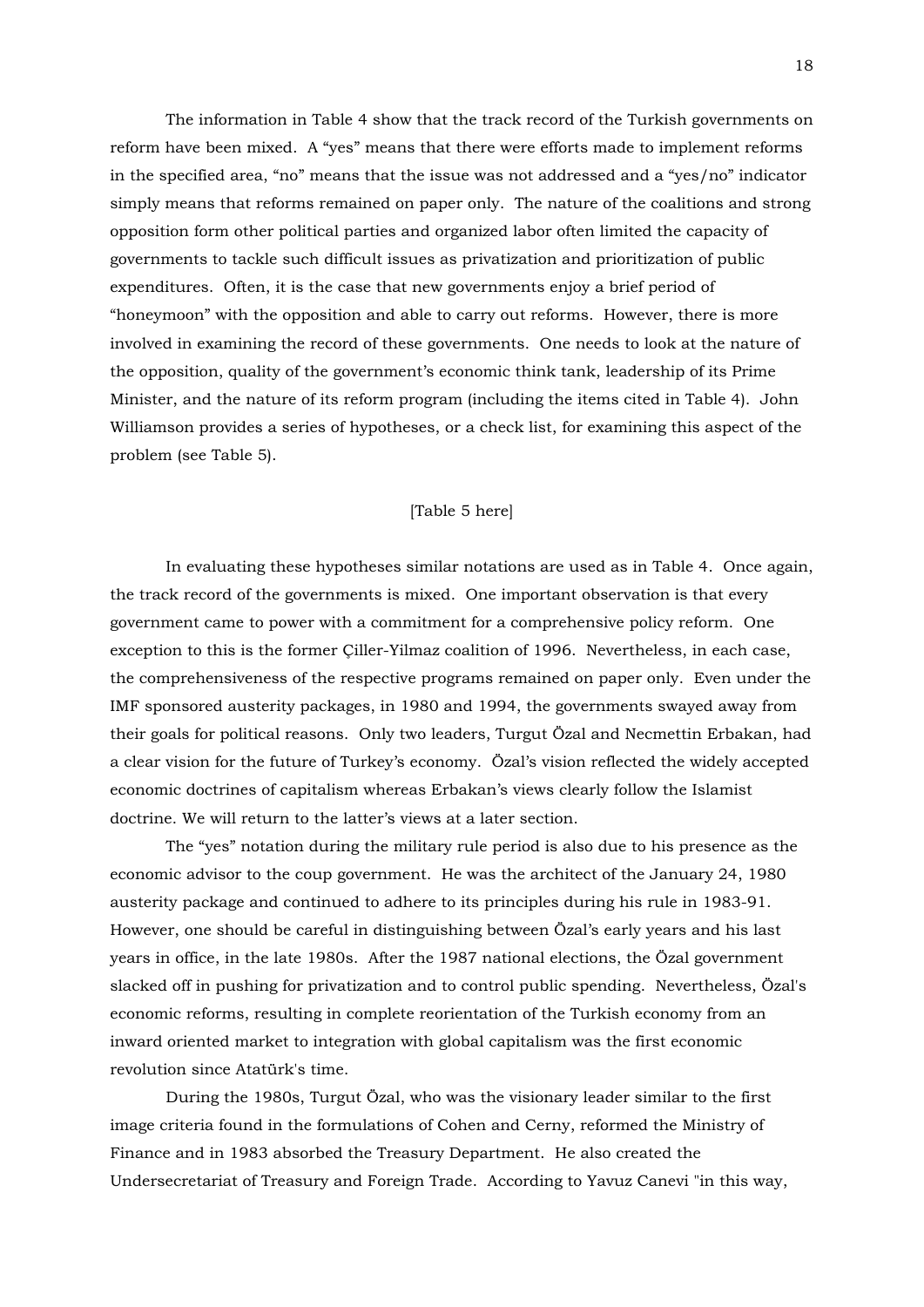the Prime Minister consolidated his direction of all the major agencies of economic and finance management; the Undersecretariat of Treasury and Foreign Trade, the Central bank, the Undersecretariat of the State Planning Organization, and the newly established Extra-Budgetary Fund Administration."[46](#page-18-0)

 He also established the Monetary and credit Committee as the technical forum to discuss policy issues and to be chaired by the Minister of Finance. The Economic coordination council, headed by the Prime Minister, was the corresponding political forum and attended by the key ministers of the cabinet and technocrats. these two bodies considered short-cuts to the long political decision-making processes of the government and the national assembly. This way, the Prime Minister got his decision implemented very quickly and often without legislative oversight. With these institutional changes, Özal embarked upon a series of reforms aimed at liberalizing the Turkish investment, foreign trade, exchange rate, and fiscal regimes. Some privatization also took place. Without going into details of these efforts, one can summarize the achievements of Özal as:

On the positive side . . . as a result of more realistic exchange rates and the government's export-promotion policies, export earnings increased significantly and, by the end of [1980s], the current account balance finally emerged out of its perennial deficit. . . . the share of industrial products increased from 36 % to 78 % of total exports. Also, the share of total trade in GDP doubled . . liberalization of the investment regime attracted a sizable stock of foreign investment into the Turkish economy. On the negative side . . . (1) The export-oriented model failed to eliminate trade deficits; (2) The money supply (M2) has shown a steady increase since 1980; (3) The high inflation rate has almost returned to its previous levels; (4) Real wages of workers and bureaucrats have declined significantly; (5) The income-distribution pattern worsened as relative factor shares in national income shifted away from popular sectors to profits, interest, and rents income; and (6) Özal government's

reliance on excessive borrowing from abroad resulted in a very large external debt.<sup>[47](#page-18-1)</sup> In another evaluation of stabilization and adjustment in Turkey, Dani Rodrik explains that the problem of unfinished reform is due to the governments' failure to capitalize on timing:

In some sense, Turkey's real political economy story is its failure to deal adequately with the public-sector deficit (and the problem of state enterprises in particular) when the government had a real window of opportunity. . . In 1980-81, the generals did not do it [and] capital inflows from abroad hid the need for fiscal reform. In late 1983, when Özal won the elections (thanks to a change in electoral laws), he spent too much energy on microeconomic reforms such as trade and financial sector liberalization. . . overall result; the Turkish macroeconomy remains rife with

<span id="page-18-0"></span><sup>46</sup> Yavuz Canevi, "Turkey" pp. 185-186.

<span id="page-18-1"></span><sup>47</sup>Yesilada and Fosunoglu, "Assessing the January," pp. 206-207.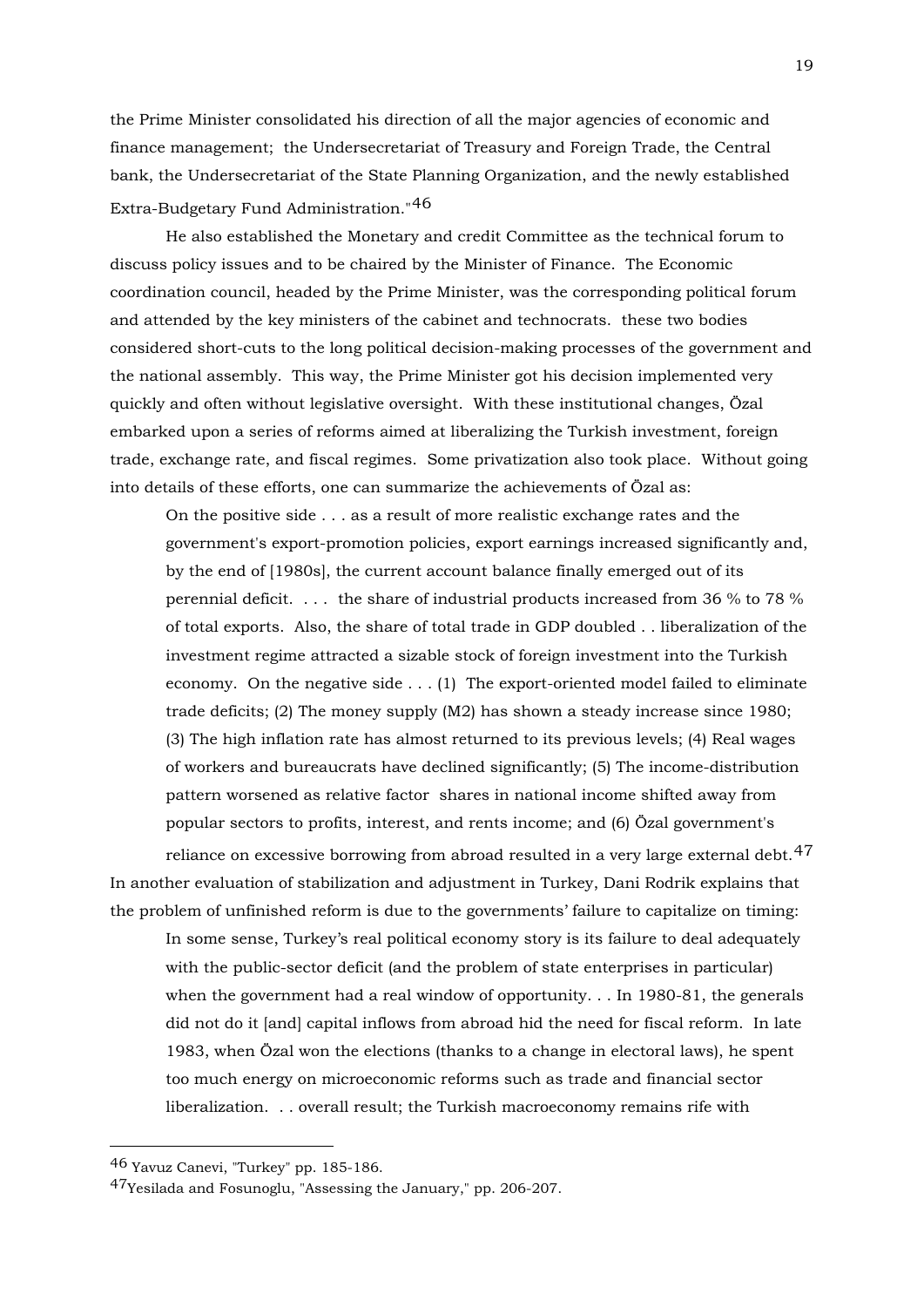instability, with the public-sector-borrowing-requirement hovering above 10 % of

GDP, and inflation at an annual rate of around 65-70  $\%$ . [48](#page-19-0)

The significance of the above observation is that the post-Özal governments inherited unfinished reforms. Under such conditions, like coalition governments, the new leadership had to cope with increasing economic pressures, both outside-in and inside-out, to complete the necessary reforms as the Turkish economy became more integrated with global financial markets.

 During the last few years, different Turkish government coalitions continued to press ahead with restructuring of the economy which had begun in 1980. However, the coalition governments of Süleyman Demirel and Tansu Çiller (first with Yilmaz and later with Erbakan) failed to maintain tight monetary policies, allowed inflation to run at an average rate of 60-90 % per year, and borrowed heavily in foreign markets. At the end of 1996, foreign debt rose to \$78 billion. This represented a major rise in foreign debt which stood at \$38 billion in 1988 and \$16 billion when the 1980 austerity measures were introduced.<sup>[49](#page-19-1)</sup> Çiller, the first female Prime Minister, paid for this irresponsible practice when she was faced with downgrading of Turkey's long-term debt rating by the Moody's, from BAA to BA1 (considered a "junk" rating) and a serious speculative attacks on the Turkish lira in 1994. Following the Moody's action, the Standard & Poor's revised its long-term foreign currency rating for Turkey from BBB to BBB minus. In an attempt to prevent economic collapse and to avoid knocking on the doors of the IMF for assistance, Çiller's government undertook series of economic decisions aimed at restoring confidence in the economy.

 The first such decision was the announcement of a new program of tax changes designed to close the country's budget gap and offset expected losses from the move to a customs union with the European Union (EU) in 1995. These measures, however, failed to prevent the further downgrading of Turkey's credit by the agencies Moody's and Standard & Poor. Following this announcement, the lira went into a chaotic fluctuation against major currencies. As pressures mounted, the central bank announced on April 5, that it will no longer intervene to support the lira and declared the official exchange rate to be 32,050 TL per one US dollar-representing a 38 % devaluation from the previous day. On the same day, the government disclosed a new austerity package to stabilize the economy.

 The first part included the stabilization measures. These were price increases on government-controlled commodities, an investment freeze and one-off tax charges on the rich (\$2.1 billion), a 15 % real wage cut in the public sector, laying off 30,000 state workers, and reform of the farm support policies to underpin a fiscal program to slash the budget deficit from TL47,000 billion to TL9,000 billion during the second quarter of 1994. The second part was comprised of adjustment policies which included faster privatization of

<span id="page-19-0"></span><sup>48</sup> Rodrik, "Comment," pp. 213-215.

<span id="page-19-1"></span> $49$ Ibid., p. 201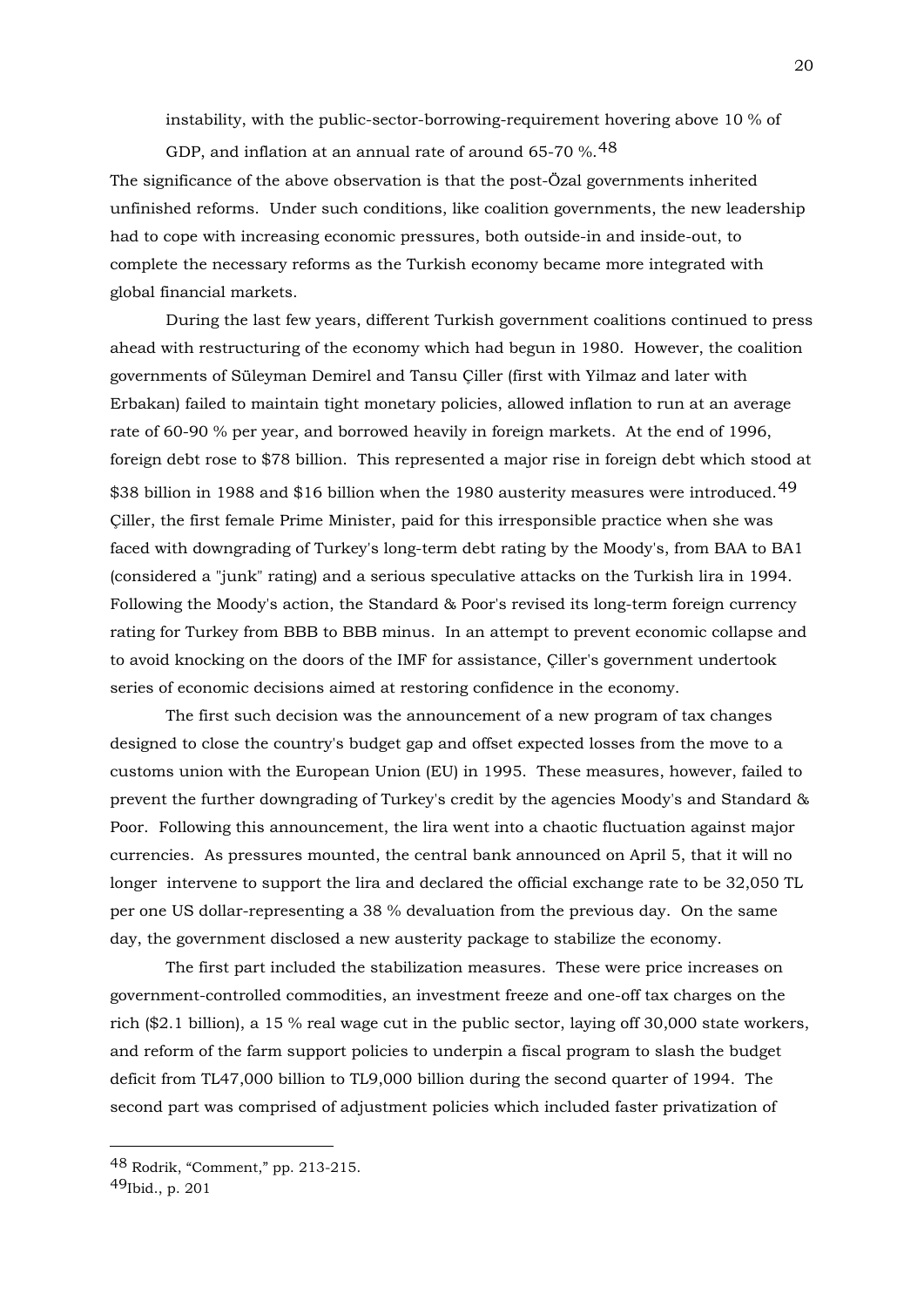state enterprises (to raise \$3.5 billion), closure of the nonprofit making state enterprises, and reform of the Central Bank by increasing its autonomy and reducing the extent to which it provided funds to help balance the budget.

 Despite the tough austerity measures of the Çiller government, Turkey was unlikely to get through these economic crisis alone. Much depended on an agreement with the IMF because without the Fund's approval Turkey could not return to international capital markets to secure foreign credits. Therefore, the government went back to the IMF for approval.

 The outcome of going to the IMF was once more a return to orthodoxy in Turkey. The subsequent signing of the letter of intent represent the cooperative nature of the game in that the two sides agree on a set of binding agreements which are enforceable. This letter was necessary for releasing of \$250 million from the Fund to support Turkey's balance of payments and send a signal to international lenders that the country was once again creditworthy.

 All in all, the IMF agreed to a two-year \$756.2 million stand-by loan in July 1994, and the Turkish government approached the World Bank for loans to support economic restructuring, particularly in the public sector. According to the World Bank officials who assessed the days of these negotiations, "Turkey had to consider privatization of her state owned economic enterprises, eliminate state subsidies, modernize the tax and social security system, and sweep away bureaucratic red tape. Determination, or the lack of it, to pursue public sector reform will shape Turkey's business environment in the years to come."[50](#page-20-0) As we will discuss in the next section, the overall outcome of Turkey's stabilization showed mixed results in 1994. The government's decision to practically stop all purchasing and payments during the second and third quarter, helped ease the balanceof-payments problem. Productivity slowed down, money supply shrunk, and the lira lost ground against other hard currencies making Turkish exports attractive in foreign markets. By the end of the year, the economy showed a negative growth rate of 6.0 %. However, despite the initial monetary discipline, the government failed to meet the target rates in controlling the inflation, and initiating the much needed privatization program.

 With growing domestic opposition and the inability of the government to meet some of the target specified in the 1994 letter of intent, the Çiller government found it necessary to go back to the IMF to renegotiate a new letter of intent in 1995. The minister of state, Aykon Dogan, submitted a new letter of intent to the IMF on February 24, 1995, following eleven days of talks with the Fund's officials in Ankara. The major aim of the letter of intent was to obtain a six-month extension on the stand-by agreement.

<span id="page-20-0"></span><sup>50</sup>Interviews with Christian Poortman, Tanju Yürükoglu, and Suman Mehra of the World Bank. June 30, 1995.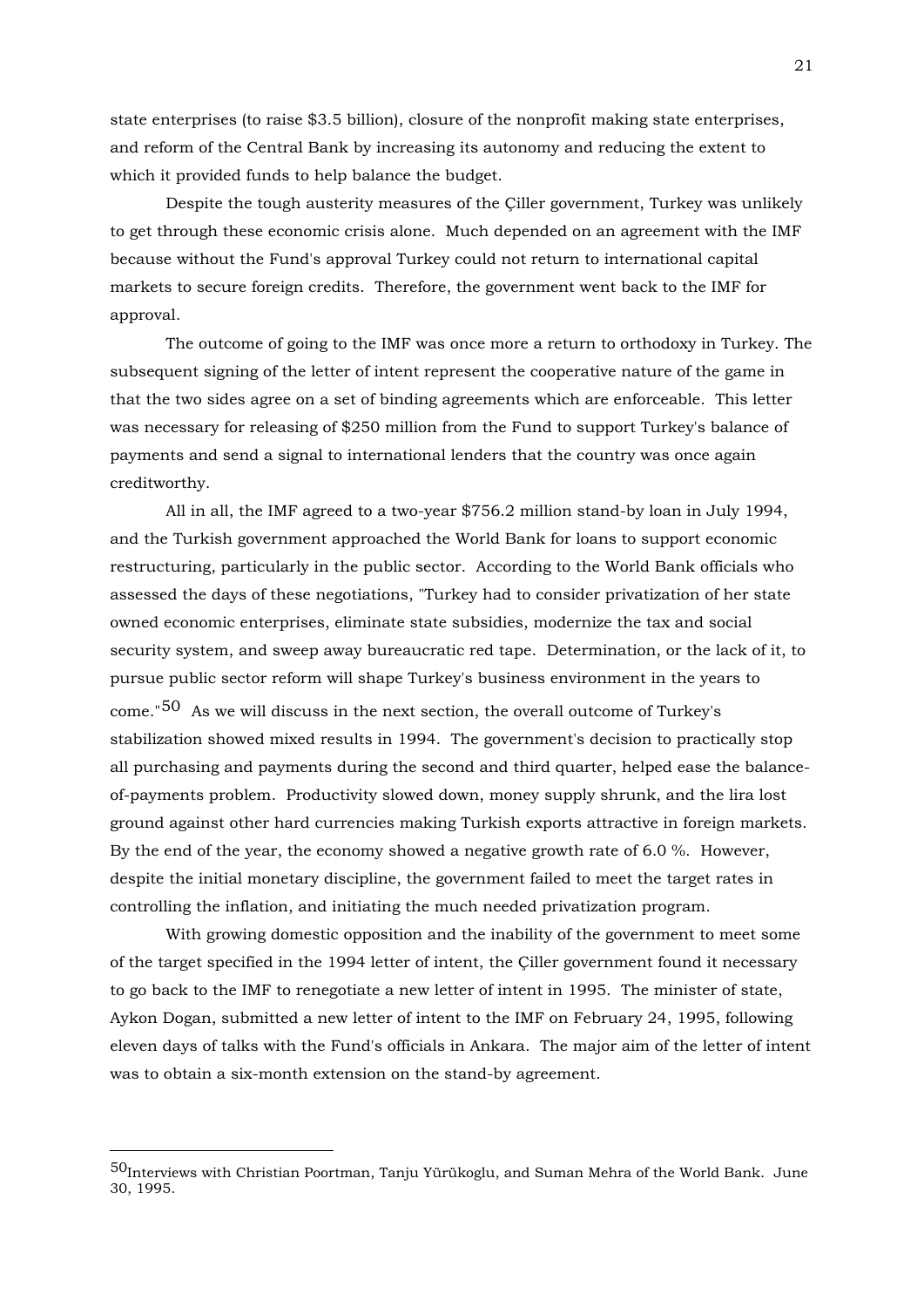The new letter of intent raised the target for annual average inflation for 1995 from 43 % to 70 %; increased the central government budget deficit by 11 % to 220 trillion liras from 198 trillion liras; planned for a public-sector-borrowing-requirement around 6.0 % of GDP (an expected decline from 10 % in 1994); targeted a current-account surplus of \$1.4 billion; a target GNP growth rate adjusted to 3.8 % from the earlier projection of 4.4 %; and serious privatization efforts.  $51$ 

 The IMF approved the letter of intent on March 9, 1995, and extended Turkey's stand-by agreement for another six-months. As a result of this decision, the stand-by financing increased by \$157.5 million bringing the total from the facility to SDR 610.5 million (\$952.4 million). The acting managing director of the IMF, Stanley Fisher, announced that these policies strengthened Turkey's external position and that the Fund expected inflation to come down and provide for sustained economic growth in 1995. Despite the IMF's approval of the letter of intent, the Turkish government suffered a serious setback in its efforts of maintain the support of the World bank in Turkish structural reform policies. The World bank withdrew its support for structural reform in Turkey because of the government's inability to carry out meaningful privatization policy and its weak political capacity to initiate civil service reform and the overhaul of the social security system.<sup>[52](#page-21-1)</sup>

 Following December 1995 national elections, Çiller and Yilmaz formed another coalition aimed at keeping the Islamist Welfare Party of Necmettin Erbakan from forming the government.<sup>[53](#page-21-2)</sup> This coalition's economic reform program was basically followed the previous Çiller-led coalition governments and were short lived as the alliance fell apart within three months. Following this split, Çiller then formed another coalition government with the Islamist WP in July 1996.

 Although the new coalition endorsed Çiller's economic program the WP has its own hidden agenda to advance their Islamist cause based on its *Milli Görüs* (the National View) and *Adil Düzen* (the Just Order) views.[54](#page-21-3) With this problem aside, the new coalition did

<span id="page-21-0"></span><sup>51</sup> EIU, *Country Report: Turkey, 2nd Quarter.* (London: EIU, 1995), pp. 17-19

<span id="page-21-1"></span><sup>52</sup> According to Christian Poortman, Division Chief for EC 1 (Turkey, Bulgaria, Cyprus, FYR Macedonia, Portugal, and Romania Department) of the World Bank, the World Bank did not see Çiller's current program sustainable. The government quietly indicated that it could not accept the tough measures for public sector adjustment (civil service reform, comprehensive privatization of the state enterprises, and social security reform) due to political conditions in the country and the weak nature of the government coalition. Thus, the World bank pulled out of supporting the government. 53 For a detailed discussion of this period see Birol A. Yesilada, "The *Refah* Party Phenomenon in Turkey," unpublished conference paper.

<span id="page-21-3"></span><span id="page-21-2"></span><sup>54</sup> National View and Just Order are two comprehensive "reform" packages that the WP wants to install instead of the IMF-prescribed orthodox economic reforms. According to these two packages, Turkey's problems can be solved as follows: (1)"Single Solution:" (i) Reject Western imitation and adopt *Milli Görüs* , (ii) reject Western capitalism and apply *Adil Düzen*, (iii) develop moral and material well being of citizens, (iv) reject Western dependency and promote Islamic unity, and, (v) realize Islamic justice [in Turkey]; (2) Stop the expansion of Western style political parties; (3) Instate *Adil Ekonomik Düzen*; (4) Adopt an independent foreign policy for Turkey, and; (5) Promote Islamic unity. *Milli Görüs* emphasizes five important points: (1) Domestic peace; (2) Unity between the State and nation (*Devlet-Millet Bütünlügü*); (3) Revival of the "Great Turkey" (Büyük Türkiye) torch; (4) Spiritual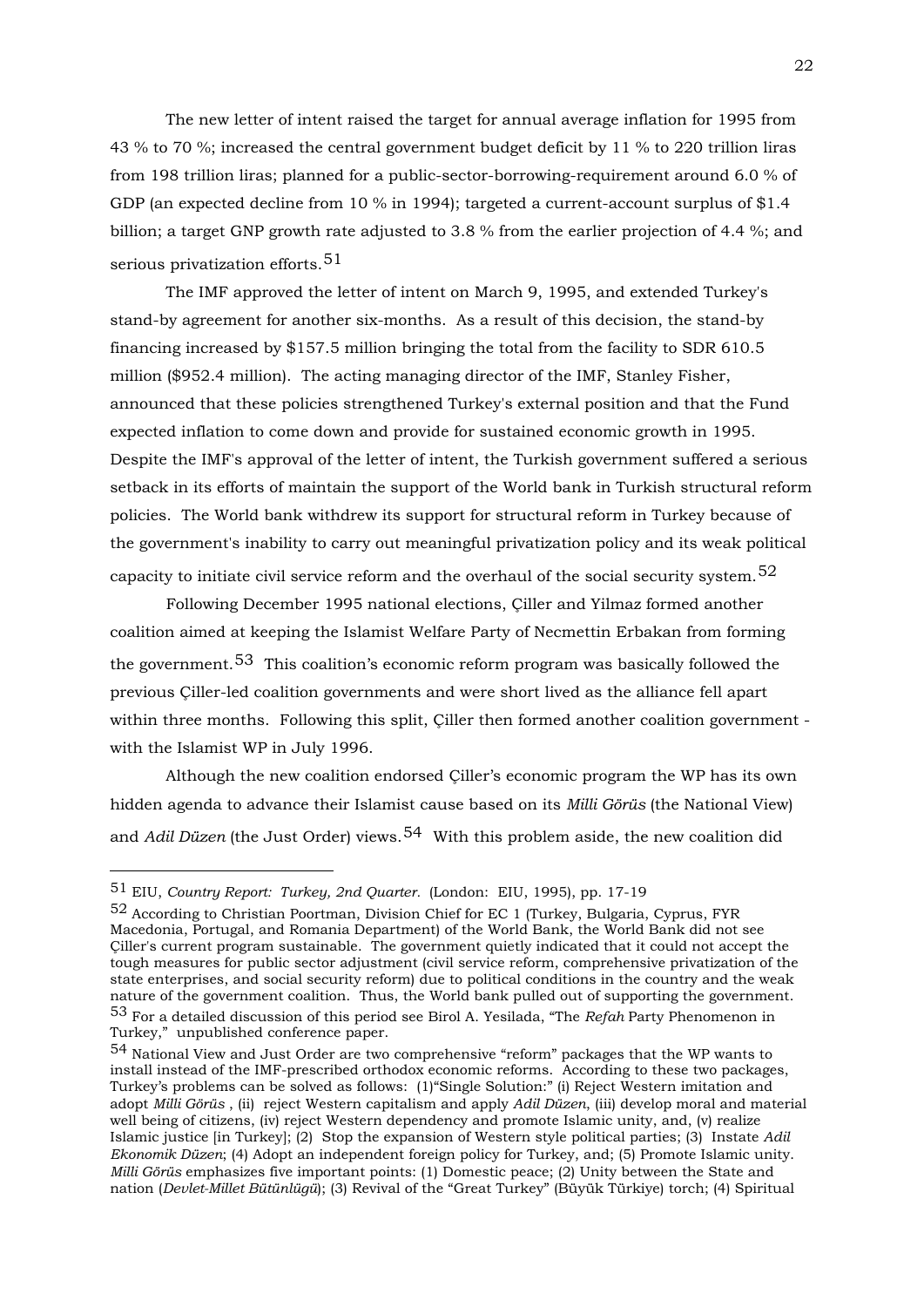put into effect two important policies which had remained on paper during the previo us coalition periods - public expenditure prioritization and privatization. The most significant privatization news came in January 1997, when the Constitutional Court rejected appeals to stop the privatization of Turk Telekom. Furthermore, the Williamson Hypotheses show major differences between the current coalition government and the previous ones. The most dramatic difference between the current Erbakan-Ciller coalition and the previous ones (except Özal) is that the WP-wing of the coalition does have a leader with a vision. It also has a direct appeal to the public, and favors liberalization of economic regimes. However, the coalition's economic program does not include fiscal discipline, a tax reform, or reform of property rights.

## **THE EFFECTS OF FINANCIAL FLOWS ON THE POLISH AND TURKISH ECONOMIES AND POLITICAL SYSTEMS**

 In discussing the policy outcomes of the recent austerity and reform measures in Poland and Turkey, we will first present a brief overview of the macroeconomic outcomes, discuss developments in business and finance and assess the possible links between integration with international financial markets and domestic.

## **Macroeconomic Trends in Poland**

1

 Poland's economic stabilization and reform programs, of the early 1990's have proved successful and the country seems to be now in the process of a strong economic recovery.

[Table 6 here]

 Tax revenues and savings in public spending reduced substantially the budget deficit. Inflation is falling gradually, balance of payments stabilized, and there were large inflows of short-term foreign capital. Polish exports increased sharply (continuing since 1992, but especially in 1995, due to strong demand on the European markets that year), followed by surge in foreign exchange reserves. In June 1995 Poland reentered global capital markets, which resulted in increase of

growth, and; (5) Economic Growth. As it can be seen, the WP does have a very comprehensive program, and its leader - a seventy-four-year-old veteran leader - has been leading the WP and its predecessors for more than twenty years. The WP, in addition, has been very successful in directly appealing to public. It has a very peculiar party structure and party organization which share similarities with Duveger's 'branch party,' 'cell party,' and 'militia party.'Through many *tarikat* (religious order), the WP branches down to large numbers of people. In addition, just like cell parties, it permeates all aspects of its members' lives from work to recreation. Hence, the party ideology is a philosophy that extends beyond the political realm, and provides its members a way to discover truth and frame their decision making. Furthermore, the radical faction of the WP is similar to Duveger's militia party with armed militants. The only reason for their participating into the regime is to try to bring about its demise. For more information see Yesilada, "The *Refah* Phenomenon."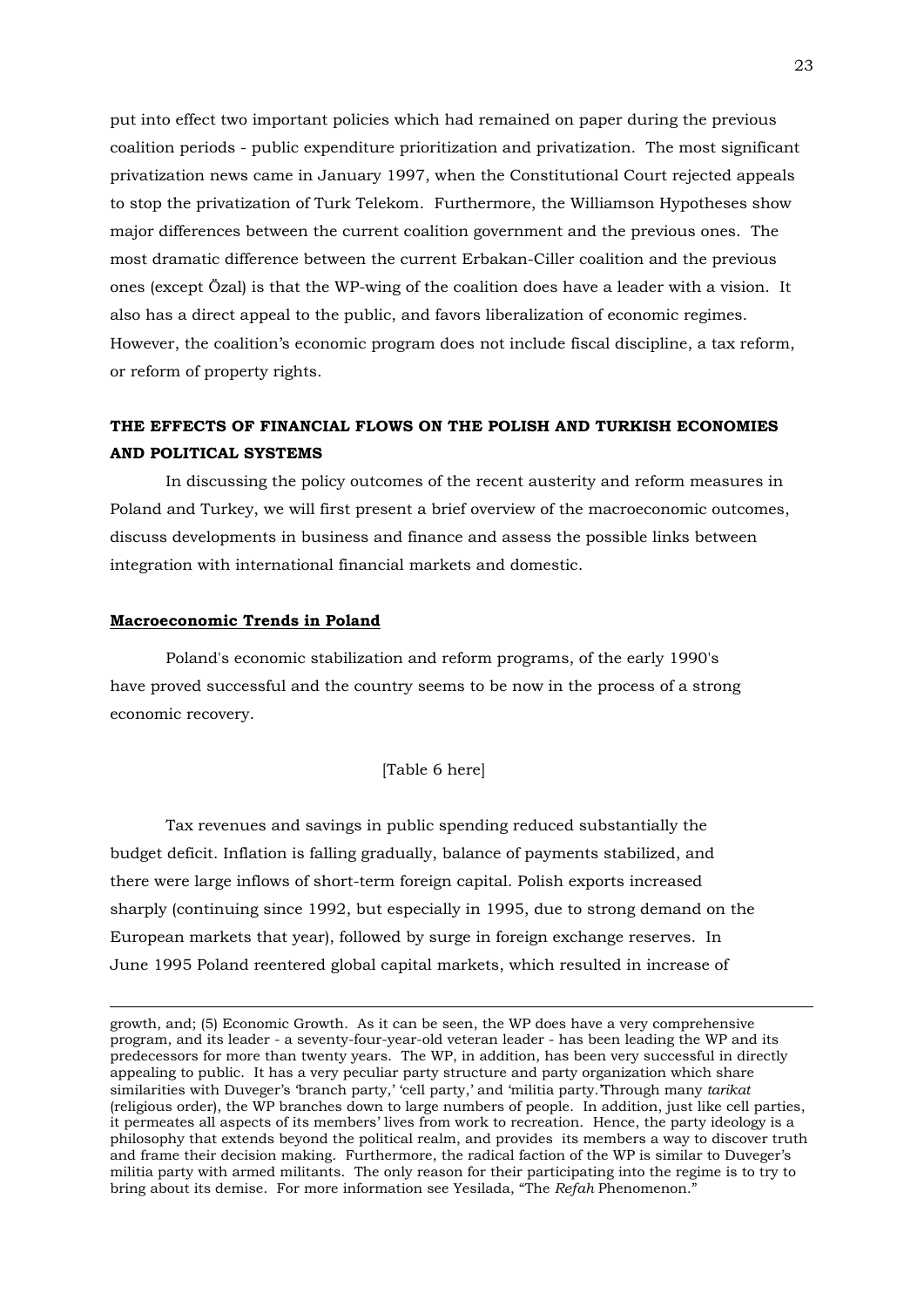foreign capital. Unemployment, although dropping, still remains high.

 The original reforms focused on lowering various consumer subsidies and entitlements, with direct consumer subsides being cut from 10 % of GDP in 1988 to less than 1 % in 1995. But, government spending on unemployment and pensions remains high and drives total government spending to some  $51\%$  of GDP<sup>[55](#page-23-0)</sup>. As a result of the radical stabilization program, the economy had started to expand in 1992. Government attempts to slow inflation are likely to be frustrated by continuing high inflationary policies of pensions and wage indexation, as well as substantial increase of money supply related to foreign capital inflows. International reserves (excluding gold) increased substantially by over \$US 9 billion in 1995 to almost \$US 15 billion in 1996, which is due mainly to speculative short-term capital inflows precipitated by the Treasury-bill market, Foreign Direct Investment (FDI) and unrecorded trade inflows<sup>[56](#page-23-1)</sup>. The net foreign exchange reserves in August 1996 were estimated at \$US 21,930 million, and official foreign exchange reserves at \$US 17,970 million. Although exports are increasing, reducing the debt-to-exports ratio, the current account deficit is decreasing  $57$ .

 Due to increasing economic activity and reduced import tariffs, imports doubled between 1994 and 1996, driving the current account deficit from \$US 900 million in 1994 to  $US 1.9$  billion in 1995 and 7,7 billion in 1996<sup>[58](#page-23-3)</sup>. The tendency of strong import is likely to continue due to further reduction of custom duties. It is forecast that Poland's capital accounts will strengthen and that it will not seek a further standby agreements with the IMF. Also, borrowing from other official agencies is to go down to less than \$US 600 million, compared with \$US 900 million raised in 1995 and \$US 1.5 billion in 1994. FDI is anticipated to accelerate due to a substantial capacity of Poland's domestic market and awaited speed up of privatization[59](#page-23-4).

 As Table 6 shows, in 1996 Poland returned to its output levels from 1989, after achieving real GDP growth of 3.8 % in 1993, 5 in 1994, 6.5 in 1995, and 5.5 in 1996. In \$US terms growth has been even greater than in the zloty terms. GDP in 1990 was equivalent to \$US 59 billion, in 1995 it went up to \$US 115 billion (PLZ 275 billion), in 1996 to \$134.5 billion, and is estimated to be \$149.4 billion in 1997<sup>[60](#page-23-5)</sup>. The government plans for budget deficit in the next four years estimate to

<span id="page-23-0"></span><sup>55</sup> Poland: January 1996, *Bank of America WIS Country Outlooks, Janet Matthews, Information Services*.

<span id="page-23-1"></span><sup>56</sup> Poland: March 1996, Barclays Bank Country Report, 1996 Quest Economics: Janet Matthews Information Services, March 1, 1996

<span id="page-23-2"></span><sup>57</sup> Hilfe Country Report: POLAND, OCTOBER 1996, *Quest Economics, Janet Matthews Information Services*, October 1, 1996.

<span id="page-23-3"></span><sup>58</sup> Sources: Poland: January 1996, *Bank of America WIS Country Outlooks, Janet Matthews, Information Services*, and *The Financial Times*, March 26, 1997.

<span id="page-23-4"></span><sup>59</sup> Poland: January 1996, *Bank of America WIS Country Outlooks, Janet Matthews, Information Services*.

<span id="page-23-5"></span><sup>60</sup> Sources: Hilfe Country Report: POLAND, OCTOBER 1996, *Quest Economics, Janet Matthews Information Services*,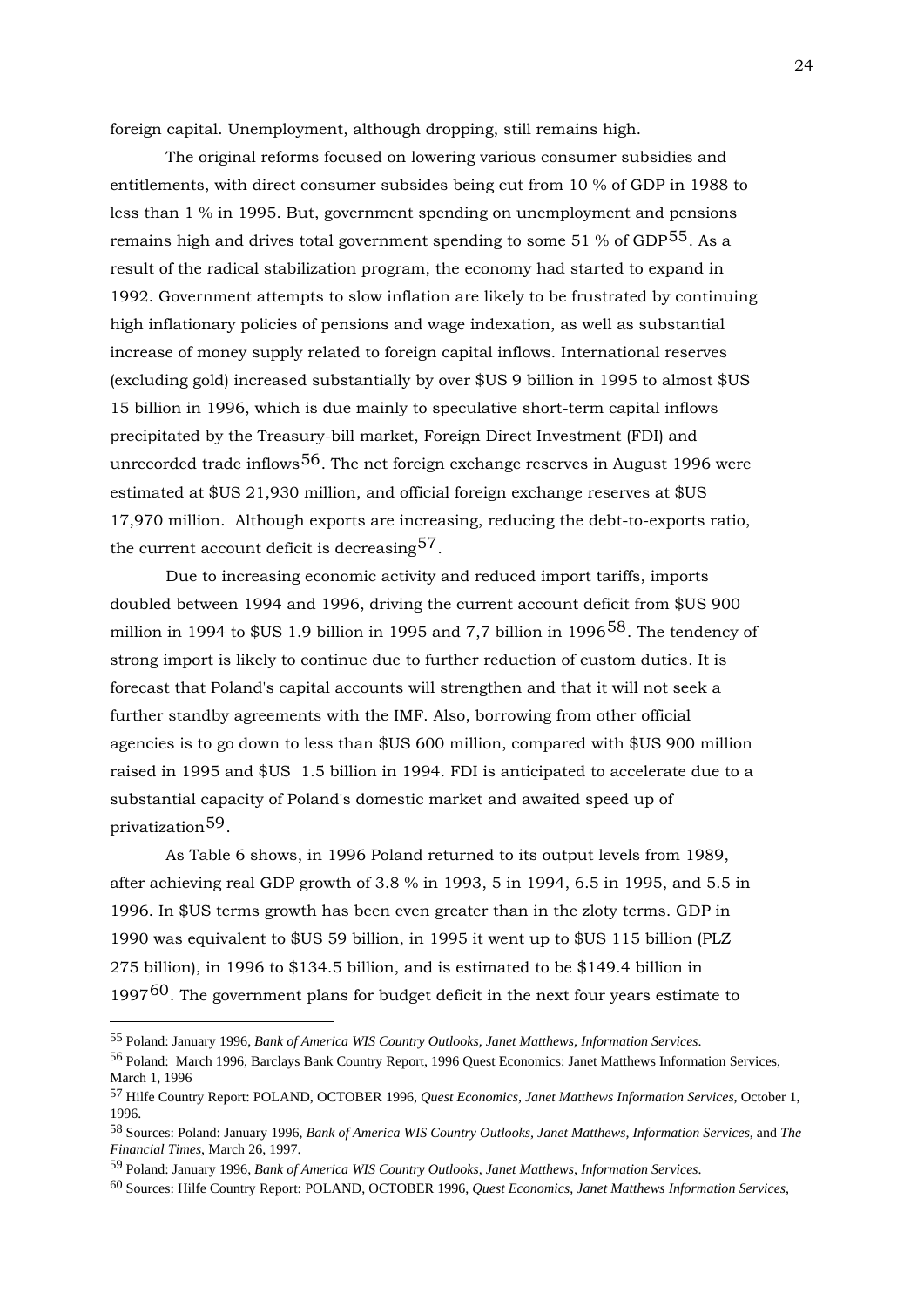be within the challenging Maastricht boundaries of less than  $3\%$  of GDP $61$ .

 Despite both IMF and World Bank made increasing privatization a condition of financing the London Club debt reduction, and of lending \$US 790 million for a 19-month extension to the standby agreement of August 1994, the privatization of 8,000 of public enterprises has been very slow since  $1990^{62}$  $1990^{62}$  $1990^{62}$ . Under the MPP, 512 firms have been distributed among 15 NIFs. Over 20 million people bought vouchers worth PLZ 20, which are exchanged for one share in each of 15 NIFs. The funds have control over those firms whose total book value is estimated at PLZ 6.3 billion (\$US 2.5 billion). Capital privatization is also being pursued with 2,000 new companies designated for sale under a new privatization law in the near future. Initially, such privatization was expected to raise PLZ 2.5 billion as part of a total PLZ 6 billion from privatization revenues in the budget. However, since privatization remains a source of tension between the coalition partners as well as a hot issue in the upcoming elections, the immediate privatization plans remain uncertain.

 The original Kolodko's "Strategy for Poland" targeted a reduction in unemployment in 1997 to 14 %, which is likely to be met. He was forecasting that rate will drop to 10-11 % in 1997, despite more tight requirements for unemployment benefits currently in place.[63](#page-24-2) However, until now, economic growth has contributed to only a marginal decline in unemployment (it was at 14.3 % in mid-1996 and 14 % at the end of the year), down from a peak of 16.4 % in 1993. It is forecast that the rate of unemployment will decline slowly because the significant business activity should generate new jobs. But, job losses will also rise due to reductions in the public sector and continuing industrial restructuring (mostly in traditional industries such as shipyards and coal).

## **Financial Services**

 In 1989, nine commercial banks were established from branch offices of the National Bank of Poland. The Banking Law of 1989, the Act on the National Bank of Poland of 1989 (both amended in 1992), and The Law on the Financial Restructuring of Enterprises and Banks of 1993 provided the regulatory framework for banking operations. After recapitalization, the branches of NBP were deemed for privatization.

October 1, 1996, and *The Financial Times*, March 26, 1997.

<span id="page-24-0"></span> $61$  Originally, the government targeted a deficit of 2.3% of GDP in 1997, but the projections have been raise twice to 2.6 and 2.8%, due to the government-proposed tax cuts in October. The finance minister, Kolodko, wanted to reduce present income tax rates from 21%, 33% and 45%, to 20%, 30% and 40% respectively, but the cabinet overruled him, and proposed them to be at 20%, 31% and 43%. Despite these proposals, the parliament voted for income tax rates of 17%, 20%, 33% and 45%, which is likely to put the 3% goal into jeopardy. The corporate tax has been cut by the parliament from 40 to 38% as well. (Hilfe Country Report: POLAND, OCTOBER 1996, *Quest Economics, Janet Matthews Information Services*, October 1, 1996.)

<span id="page-24-1"></span><sup>62</sup> POLAND: Review 1996, *Europe Review World of Information, Quest Economics: Janet Matthews Information Services*, March 1, 1996.

<span id="page-24-2"></span><sup>63</sup> Kolodko resigned as minister in February 1997.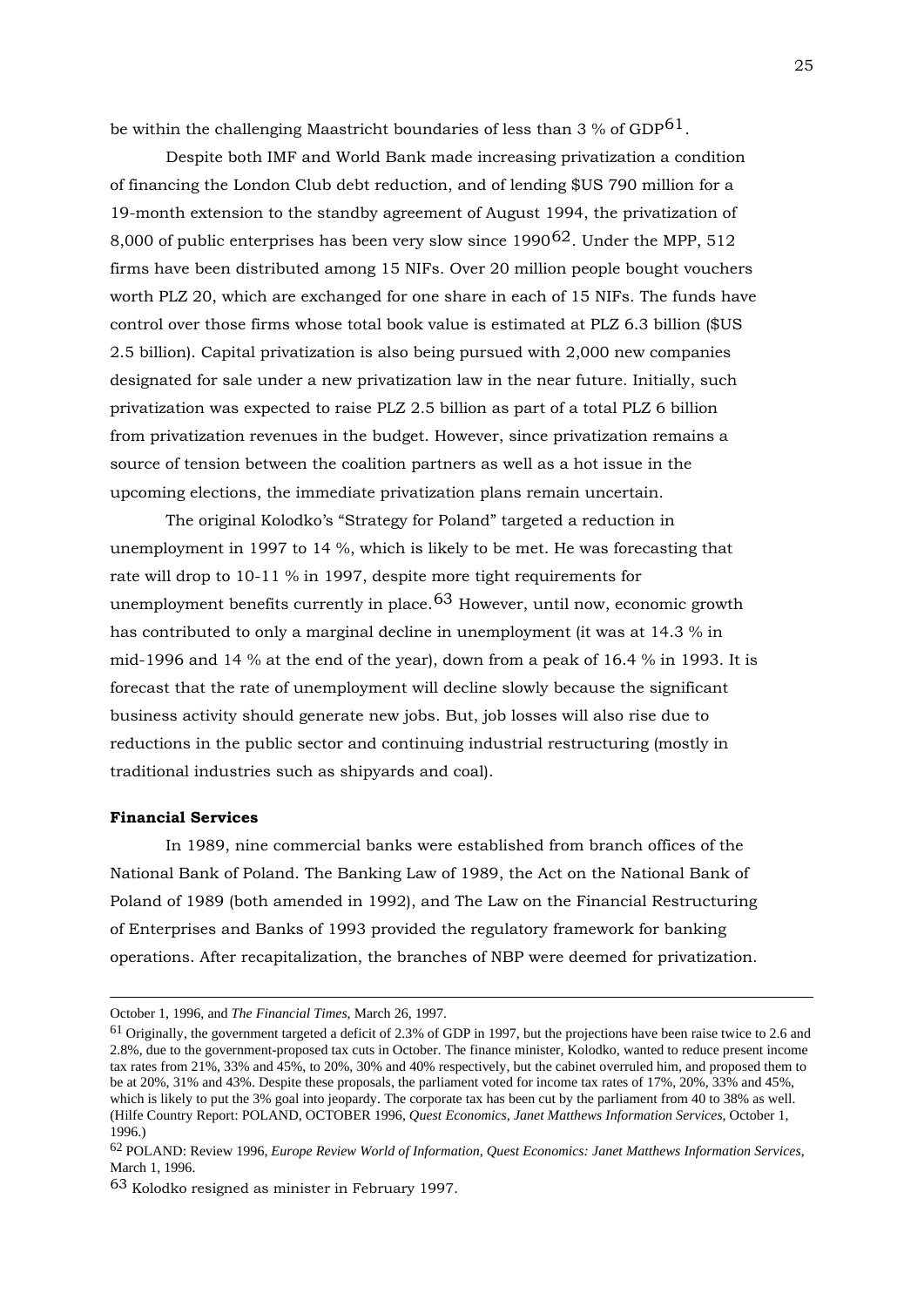First two state banks, which were in a better financial situation, were privatized in 1993 and early 1994[64](#page-25-0). Privatization of the banking sector remains under the control of the finance ministry, and is expected to progress  $65$ . New policies, after recapitalization, included adoption of tougher supervision and tighter liquidity requirements. Also, the government has developed a plan to consolidate the weaker and smaller banks before, in 1998, the Polish banking market fully opens to foreign competition[66](#page-25-2).

#### **The Warsaw Stock Exchange**

 The WSE was reopened in April 1991. Figure 1 provides an overview of the WSE (or the WIG as it is referred to in Polish). Marked points (e.g., A, B,...) indicate important points in time when events occurred that may have impacted on market performance. A long term economic recession and political instability created a very unfavorable climate for investment in the first two years of trading. In 1991-1993, prices of shares remained relatively stable. Although high interest rate on bank deposits discouraged domestic and foreign investment, the third quarter of 1992 brought a growing interest of foreign investors in the Polish market. Indeed, in the last quarter of 1992 the Polish economy continued to recover (despite the inflation rate around 40 %). Relative political stability encouraged first bullish trends in the stock market. A first unprecedented boom on the WSE was recorded during fall of 1993 and the first quarter of 1994 (A). The most important factors contributing to that were:

- (a)Positive reports on the Polish economy by foreign financial institutions at the end of 1993 and early 1994;
- (b)Growing private sector (in September 1993 accounting for 46 % of employees);
- (c)Increasing industrial production in 1993-4;
- (d)Decreasing inflation at the end of 1993;

- (e)Good financial results of the listed companies (markedly above those of the economy);
- (f)Passage of the new budget in the Sejm on February 15, 1994; and
- (g)The NBP lowering its main interest rates by 3 % on February 22, 1994 (which induced the commercial banks to greater reduce their interest rates).

<span id="page-25-0"></span><sup>64</sup> POLAND: Transition indicators, EBRD Transition Report, Janet Matthews Information Services, October 1, 1994.

<span id="page-25-1"></span><sup>65</sup> Hilfe Country Report: POLAND, OCTOBER 1996, *Quest Economics, Janet Matthews Information Services*, October 1, 1996.

<span id="page-25-2"></span><sup>66</sup> Poland: July 1996, *Bank of America WIS Country Outlooks, Quest Economics: Janet Matthews Information Services*, July 1, 1996.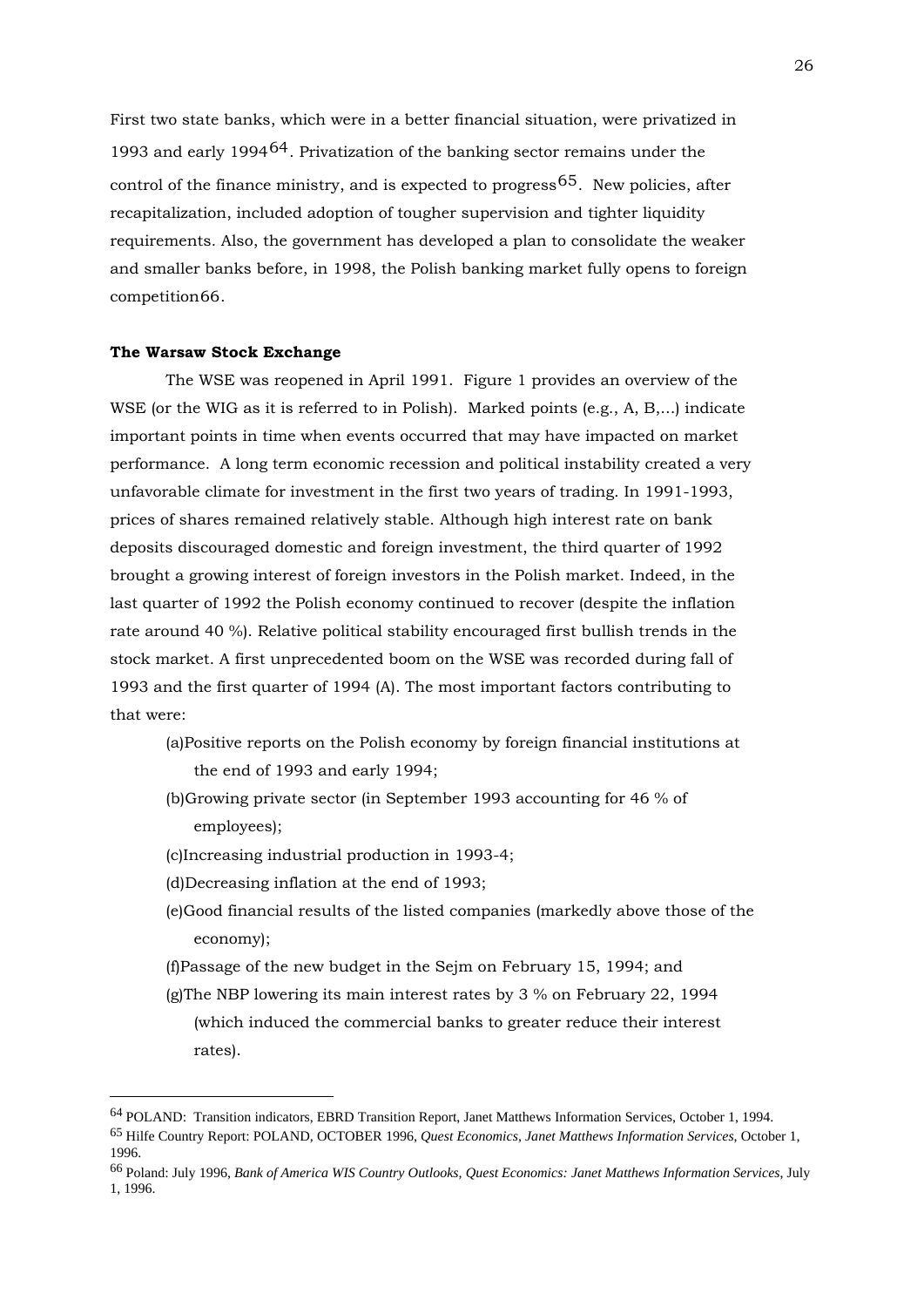#### [Figure 1 here]

 In March 1994 the WSE values hit their all-time high. Despite good performance of the Polish economy, the rest of 1994 and the beginning of 1995 witnessed a prolonged recession (the fifteen-month lows were noted in March, 1995)[67](#page-26-0), and the stock market became very volatile (B). The most important socioeconomic event at the turn of the 1995 was the re-denomination of the Polish zloty (at the rate of 10,000 to 1). In the second quarter of 1995 WSE recovered from the protracted slump of the previous year (C). Rapidly raising foreign currency reserves led the NBP to introduce in May a flexible foreign currency exchange rate which resulted in appreciation of the zloty's value, subsequently ameliorated by the NBP's 4 % cut in interest rates.

 The WIG index lost 11 % at the end of 1995, the greatest monthly fall in the value of index since January 1995, as tensions increased by the intensifying presidential election campaign (D). Investors fears were intensified by two additional factors: numerous new listings of companies listed on WSE and the inauguration of sale of privatization certificates through the MPP. In the first months of 1996 Polish macroeconomic situation continued to be good and the first quarter of 1996 was one of the most profitable periods on the WSE since 1994. When the NBP lowered interest rates in early January, the WIG gained 16 % over the first ten-day period of the month. At the end of January WIG gained 37 % (E). The January rise was mainly the result of growing interest in acquiring stock by large, very often foreign, investors. Economic growth remained high in 1996, resulting in each of the three official WSE indices gaining more than 80 % in the first six months (F). As of the third quarter of 1996, the total stock market capitalization of \$US 9 billion equaled 7 % of Poland's GDP.

#### **Foreign Debt**

<u>.</u>

 In September 1989, before launching his reform plan, Balcerowicz requested a substantial reduction of Polish debt at his speech for IMF and World Bank<sup>[68](#page-26-1)</sup>. His aim was to seek a massive debt relief instead of asking for countless refinancing agreements<sup>[69](#page-26-2)</sup>. A year later in similar address to the IMF and World Bank he emphasized the successes of Polish economic reform and pressed for the debt reduction again. Initially, the Polish government was seeking an 80 % reduction.

<span id="page-26-0"></span><sup>67</sup> *FFO* - Updater, August 1995, p.27.

<span id="page-26-1"></span><sup>68</sup> The Paris Club controls Poland's debt owed to the Western governments, whereas the London Club the debt owed to the commercial lenders.

<span id="page-26-2"></span><sup>69</sup> Bjork "The Uses..., pp.100-101.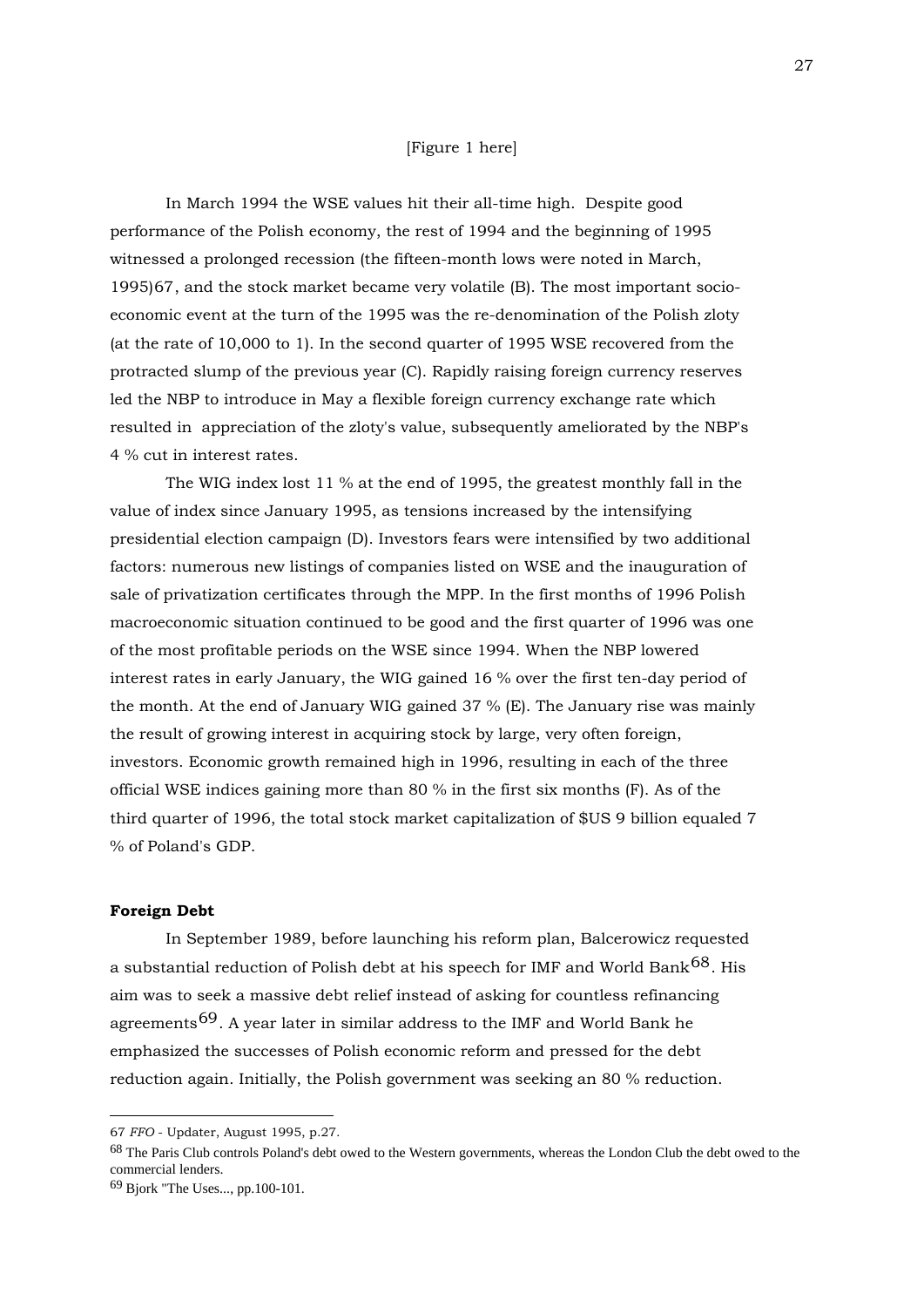Later it reduced its demands to 40 %. As the data in Table 7 show, at the end of 1990 Poland's external debt in convertible currencies was about \$US 49.5 billion.

## [Table 7 here]

 In March 1992 the Western governments (the Paris Club) reached a compromise and agreed to forgive 50 % of Poland's official debt. Shortly after that compromise, the U.S. unilaterally wrote-off an additional 20 %, followed by France's  $10\,\%$ <sup>[70](#page-27-0)</sup>. Final agreement of May 1994 with the Paris Club laid ground for a settlement with the London Club of commercial bank creditors in September of the same year. It reduced debt by about 43 % (\$US 6.6 billion), restructuring it into long-term bonds<sup>[71](#page-27-1)</sup> (valued at some  $US 2.4$  billion) which were bought back by Poland for 41 % of the value and the remainder exchanged for 30-year bonds at a value of  $US 4.6$  billion<sup>[72](#page-27-2)</sup>. Debt reduction under these agreements reduced Poland's external debt from \$US 48.7 billion in early 1993 to \$US 44 billion in 1994[73](#page-27-3). The decline in debt, coupled with economic growth, improved Polish debt/GDP ratio to some 35 % in 1995, from 45.9 % in 1994<sup>[74](#page-27-4)</sup>. Polish external debt declined further to \$US 42 billion in 1995 as a result of a mutual debt cancellation between Poland and Russia. Renewed borrowing in 1996 increased Poland's external debt to \$US 43.1 billion in 1996, but as a percentage of GDP, the debt fell from 35 % in 1995 to 33 % in 1996, and is projected to fall to  $31.6$  in  $1997<sup>75</sup>$  $1997<sup>75</sup>$  $1997<sup>75</sup>$ .

#### **Political Outcomes**

1

 Since 1989, the political situation has been characterized by the competition between the movements/parties having roots in the anti-communist Solidarity and the former communists. The Solidarity-based parties become highly factionalized and unable to form larger and stable coalitions. The ex-communists, although consisting of a number of small groupings, remained united and centered on the ex-communist Social Democracy of the Republic of Poland (SDRP), DLA (SLD). The economic austerity programs of 1990-1992 fostered widespread social dissatisfaction

<span id="page-27-0"></span><sup>70</sup> In response Japan blocked its \$US500mln loan to Poland.

<span id="page-27-1"></span><sup>71</sup> The London Club unprecedently reduced both the outstanding principal and unpaid interest on the debt. (Bjork "The Uses..., p.117)

<span id="page-27-2"></span><sup>72</sup> The agreement will reduce Poland's annual interest payments to \$US400 million. The \$US1.9 billion cost of the buy-back is to be financed through loans from the IMF, World Bank and Polish central reserves. Polish authorities estimate that the deal should result in over \$US1 billion in additional foreign investment inflows. (POLAND: Review 1996, *Europe Review World of Information, Quest Economics: Janet Matthews Information Services*, March 1, 1996.)

<span id="page-27-3"></span><sup>73</sup> Poland: January 1996, *Bank of America WIS Country Outlooks, Janet Matthews, Information Services*.

<span id="page-27-4"></span><sup>74</sup> Poland: March 1996, Barclays Bank Country Report, 1996 Quest Economics: Janet Matthews Information Services, March 1, 1996.

<span id="page-27-5"></span><sup>75</sup> Sources: Poland: January 1996, *Bank of America WIS Country Outlooks, Janet Matthews, Information Services*, and *The Financial Times*, March 26, 1997.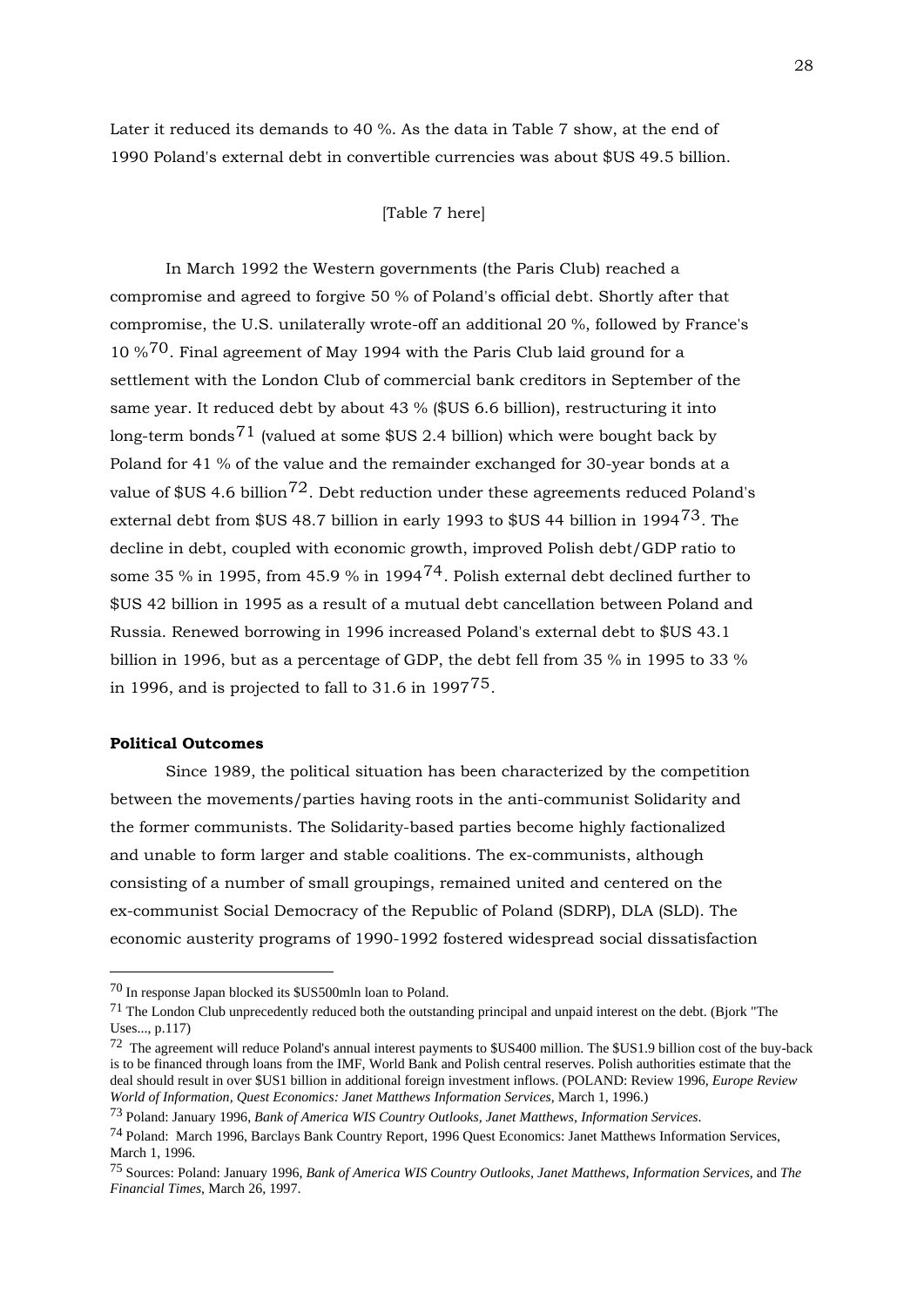with the adverse consequences of the reforms, which lead to the emergence of a DLA/PSL coalition government at the 1993 elections. The parties which emerged from Solidarity, after easily winning the parliamentary elections of 1989 and 1991, very soon lost widespread public support and in addition to losing control of parliament, surrendered to an ex-communist in late 1995 the presidency as well.

 The next parliamentary elections are scheduled for September 1997 (although such timing is uncertain) and Polish political life in the nearest time will be marked by maneuvering on the part of the government and the opposition. Despite political uncertainties, it is believed that Polish economy is substantially insulated from political concerns, and that prospects for Poland joining NATO in 1999 and the EU in 2002 are unlikely to be affected by internal political competition<sup>[76](#page-28-0)</sup>. The new constitution remains to be drafted. It is believed that its blueprint will not be approved by parliament before spring 1997, and very likely that the referendum approving it will not be held until the fall parliamentary elections<sup>[77](#page-28-1)</sup>.

#### **External Factors: The European Union and The IMF**

1

 Poland applied for EU membership in April 1994. The biggest concern during the process of admission remains Poland's large (1/4 of the labor force) inefficient agricultural sector. Also, the size of population of the country (Poland would be the sixth most populous EU member state), whose large part lives in poverty<sup>[78](#page-28-2)</sup> is a problem. With all probability Poland will be one of the first Eastern European postcommunist countries to join EU, but its admission may be loaded with exemptions and special clauses[79](#page-28-3).

 Today in Poland both economic policy and the new laws are to a large extent geared towards convergence with the EU norms, in order to smoothen the country's future admission. Although the EMU criteria will be difficult to satisfy for such young free-market economy as Polish, in 1996 the ratio of debt to GDP dropped below 60 % and the budget deficit was below 3 % of GDP, what gives Poland a comparable standing with some of the EU member states. The other key economic problems on the path to admission are to reduce inflation and to lower long-term interest rates (most resistance to these goals comes from the  $PSL|^{80}$  $PSL|^{80}$  $PSL|^{80}$ .

<span id="page-28-0"></span><sup>76</sup> Hilfe Country Report: POLAND, OCTOBER 1996, *Quest Economics, Janet Matthews Information Services*, October 1, 1996.

<span id="page-28-1"></span><sup>77</sup> Hilfe Country Report: POLAND, OCTOBER 1996, *Quest Economics, Janet Matthews Information Services*, October 1, 1996.

<span id="page-28-2"></span><sup>78</sup> Even if estimates of Polish finance minister, Kolodko, that GDP in the year 2000 will rise to \$US200bn, are met, the per capita GDP would be below \$US5,000. More than Portugal's \$US2,984 per capita GDP when it joined EU in 1986.

<span id="page-28-3"></span><sup>79</sup> Hilfe Country Report: POLAND, OCTOBER 1996, *Quest Economics, Janet Matthews Information Services*, October 1, 1996.

<span id="page-28-4"></span><sup>80</sup> Hilfe Country Report: POLAND, OCTOBER 1996, *Quest Economics, Janet Matthews Information Services*, October 1, 1996.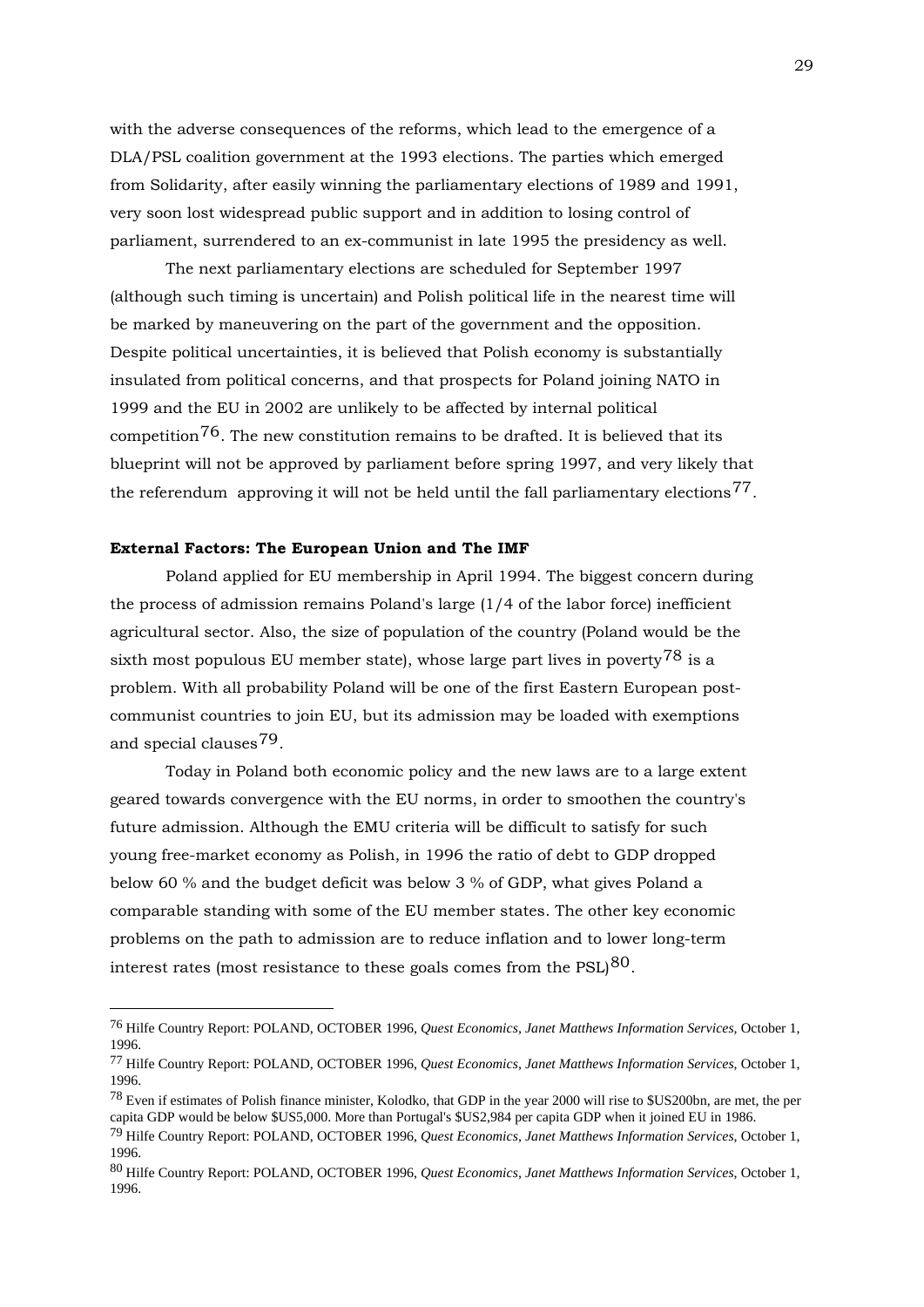Although in 1995 paid off its debts to the IMF, the latter still continues to monitor the economy at regular intervals, in order to reassure foreign businesses and investors that the government follows responsible policies. IMF also plays an advisory role to the government as well as gives its endorsement regarding certain monetary issues. When the NBP decided, in the third quarter of 1995, to move ahead with the full zloty convertibility, it petitioned the IMF for approval  $81$ . Although recently, the IMF predicted Poland's high growth of 5-6 % annually with inflation going down to a single digit figure by 2000, it advised the government of a more flexible exchange rate policy and some structural changes in order to help lowering inflation[82](#page-29-1).

#### **Macroeconomic Trends in Turkey**

 The results of economic austerity in Turkey have been mixed. As discussed above, the main reason behind this mixed picture has been the inability of the governments to carry out the reforms to their fullest extent. This, in turn, was due to the weakness of the coalition governments. With the nature of the recent national election results, it is doubtful that the newest coalition government will be able to implement meaningful reforms in privatization, civil service, social security, and government subsidies. Table 8 presents data on macroeconomic indicators.

<u>.</u>

<span id="page-29-1"></span><span id="page-29-0"></span><sup>81</sup> *FFO* - Updater, August 1995, p.1.

<sup>82</sup> Hilfe Country Report: POLAND, OCTOBER 1996, *Quest Economics, Janet Matthews Information Services*, October 1, 1996.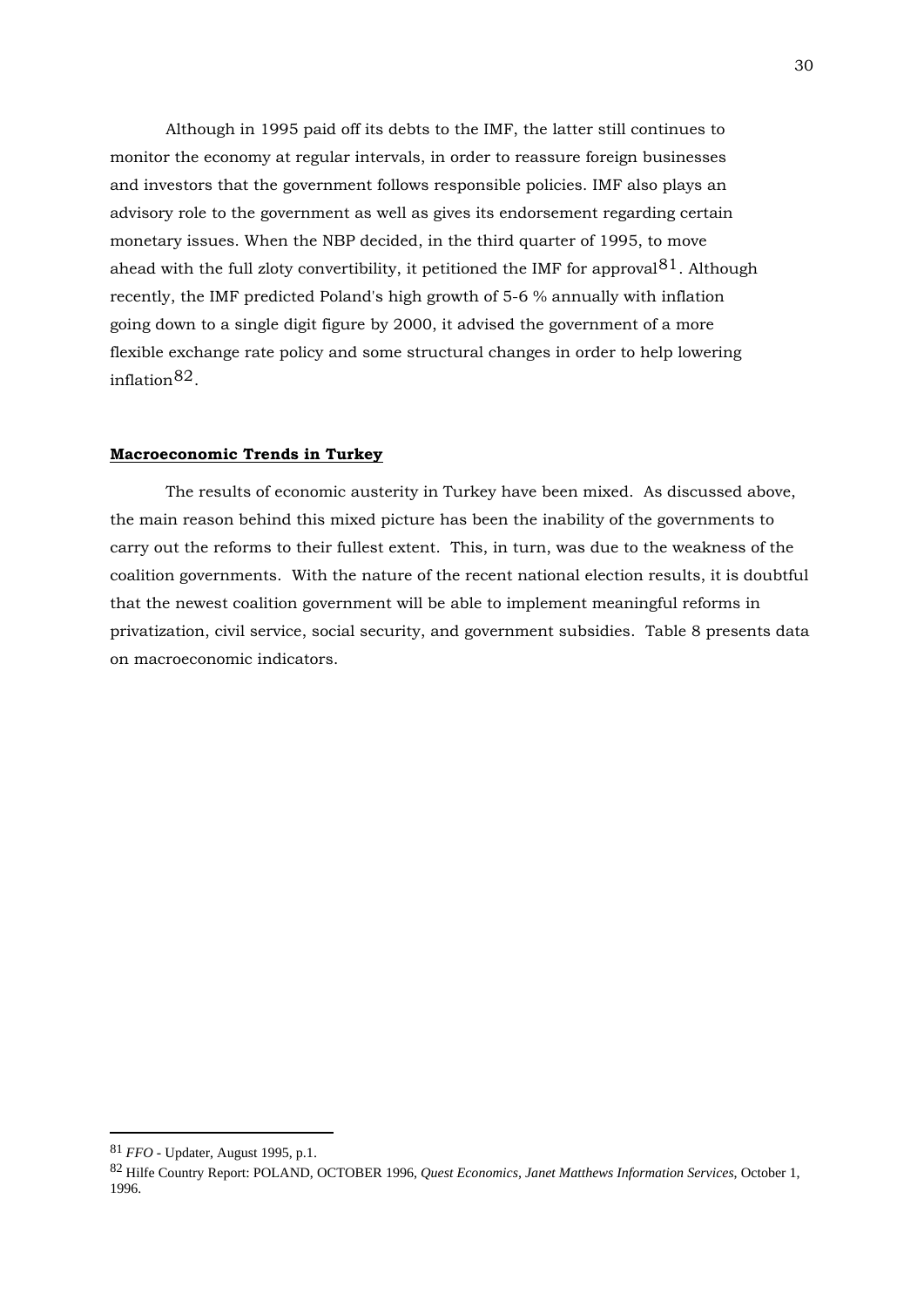|  | Table 8: Macroeconomic Indicators for Turkey |  |  |
|--|----------------------------------------------|--|--|
|  |                                              |  |  |

| Indicator                                  | 1994   | <u>1995</u> | <u>1996</u> |
|--------------------------------------------|--------|-------------|-------------|
|                                            |        |             |             |
| Real GNP Growth $\omega$ 1987 prices (%)   | $-6.1$ | 8.1         | 7.1         |
| Consumer price inflation $(\%$ )           | 106.3  | 88.1        | 80.4        |
| Export fob $(\$$ billion)                  | 18.4   | 21.9        | 23.1        |
| Import fob $(\$$ billion)                  | 22.6   | 35.2        | 42.6        |
| Current Account (\$ billion)               | 2.6    | $-2.2$      | $-6.6$      |
| Reserves excluding gold (\$ billion-Dec)   | 7.2    | 12.4        | 16.5        |
| Total external debt (\$ billion-Dec)       | 66.3   | 73.9        | 78.7        |
| Public sector borrowing req. (% of GNP)    | 8.1    | 6.9         | 9.5         |
| Budget balance (% of GNP)                  | $-3.7$ | $-4.1$      |             |
| Exchange rate against $$ US (end of year)$ | 38,726 | 59,650      | 101,575     |

Source: EIU, *Country Report, 1997 1st Quarter*

 The data in Table 8 indicate that the GNP recovered nicely from the serious decline in 1994. The PSBR, on the other hand, shows a disturbing trend. While it declined and foreign reserved increased by \$5.3 billion in 1995, the borrowing requirement jumped to 9.5 % of GDP in 1996 due to the WP's irresponsible monetary policy (e.g., like the doubling of public sector salaries without dramatic increase in public revenues). On the negative side, trade deficit widened, current account balance registered a deficit, the lira continued to fall against major currencies, and inflation remained at very high level. Also, Turkey's foreign debt increased substantially to reach 78 billion dollars (see Table 9). The financial aspects of austerity on the other hand, show a more promising results.

 Despite a major reorientation of the Turkish economy, reforms are needed in numerous areas. Failure to properly address these issues will most certainly affect the future relations of the economy with external capital. One such area is the social security system. The government plans to raise the retirement thresholds to reduce public expenditures because the current system does not specify a minimum age for receiving government pension. Under the proposed new system, which required major bargaining between the two coalition parties, the required minimum age will be 55 for women and 60 for men. However, as Poortman pointed out, "the new arrangements will now cover all the present defects in the system because many workers are not registered and, thus, do not pay premiums."[83](#page-30-0) Moreover, the government faces political obstacles from some members

<span id="page-30-0"></span><sup>83</sup>Interview with Yesilada.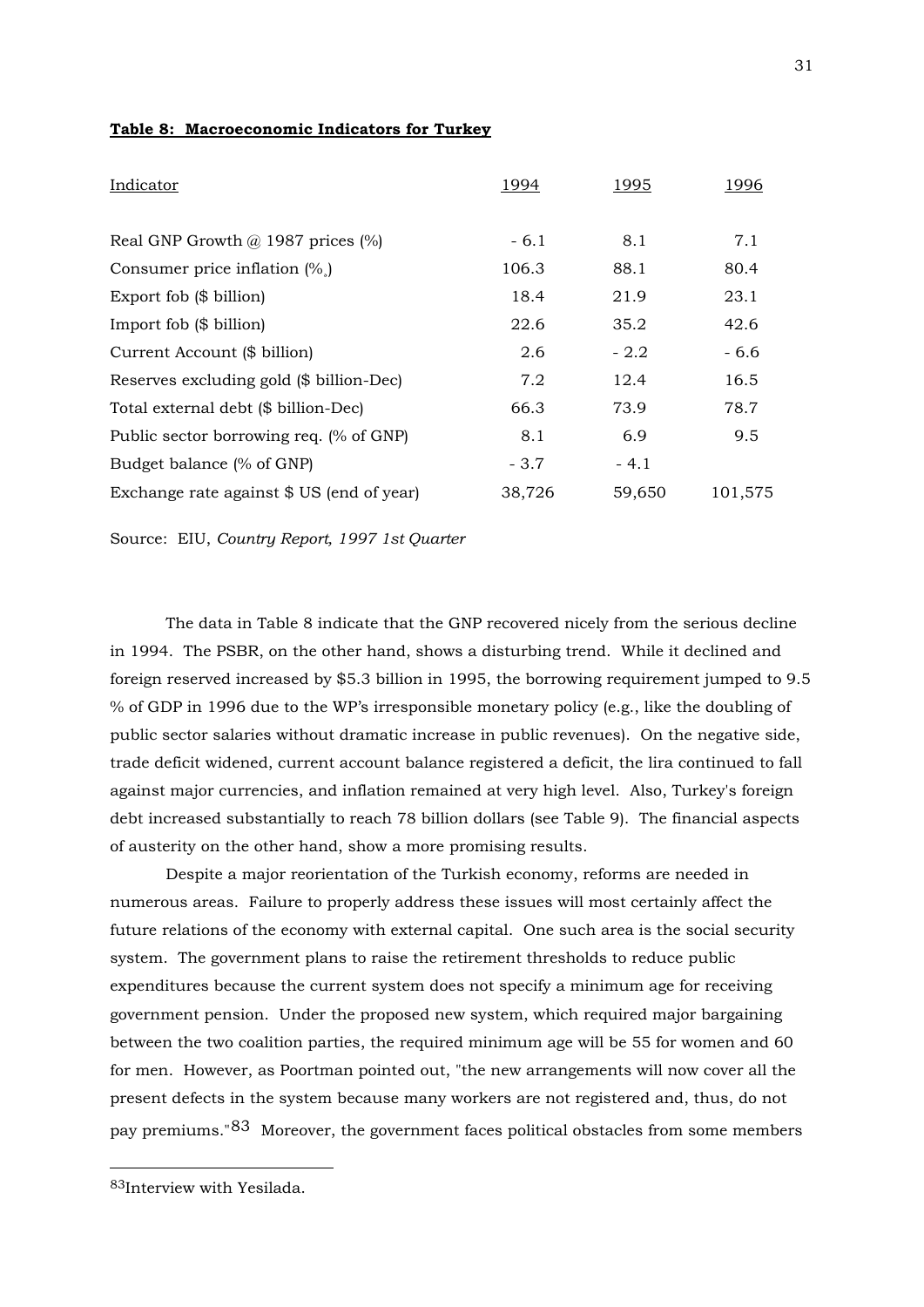of the Republican People's Party (RPP) and trade unions. With regard to the civil service workers, the current arrangement of an oversized civil service with low salaries is a sure formula for disaster. The exact opposite is necessary to reform this sector. However, no politician in Turkey is powerful enough to take on this task! Welfare Party's response has been to increase salaries without touching the oversized bureaucracy.

 Privatization is another sore point in the government's efforts to achieve long-term structural reform. Law 3291, passed in 1986, authorized the Public Participation Administration (PPA) to privatize the designated SEEs. The program began in 1987 at an experimental level but never reached a full scale effort. The Özal government let it slide down to a lower priority in late 1980s as the Motherland Party lost public support. The subsequent Demirel government did little to advance the topic either as powerful members of his coalition partner (RPP) objected to the idea. Tansu Çiller, on the other hand, feels strongly about this topic but has to cope with the objections of members her same coalition partner. Traditionally, the RPP has had strong ties to trade unions which are widely represented at the SEEs.

 Feeling confident about her ability to achieve a break through in privatization, the previous Çiller government proposed to privatize the postal, telephone, and telegram (PTT), estimated at \$10bn-\$15bn. This attempt came to a sudden halt when it was challenged in the Constitutional Court in 1993. Following this failure, the government went back to the drawing board in 1994 and passed a law in November, after much parliamentary objections and bargaining, to speed up privatization. Once again, the law was challenged at the Constitutional Court. Finally in January 1995, the Constitutional Court upheld the law (EIU, 1995: 21). Finally in January 1997, the Constitutional Court allowed the privatization of Turk Telekom, thus signaling the go ahead of privatization in Turkey. The current government now targets privatization revenue at an initial figure of \$5 billion by selling 20 SEEs, which employ 105,000 workers and accounting for 38 % of the SEE sales.[84](#page-31-0)

 Other important issues include fiscal reform, investment incentives, continued realignment of the Turkish lira, reform of the banking sector, and civil service reform. Success or failure will continue to depend on the internal dynamics of the Turkish political

<span id="page-31-0"></span><sup>84</sup>In February 1995, the state's 99.9 % holding of the Petlas tire factory was sold to Nadir Impex (owned by Muhtar Azeri) for \$60 million; by mid-February, eight bids were made for 30 % share of the Eregli iron and steel works out of the state's holding of 51.1 %;privatization of HAVAS (the airport ground handling company) run into major problems when workers went on strike and the Prime Minister and her Transport Minister publicly accused each other of mishandling the sale, resulting in the resignation of the latter; the government also cancelled the sale of hte Meat and Fish Co. (Et ve Balik Kurumu) following mishandling of the bids; finally, there are talks in Ankara that the government is planning to draft a major privatization scheme for the PTT with the hope that this sale might bring in more than \$10 billion.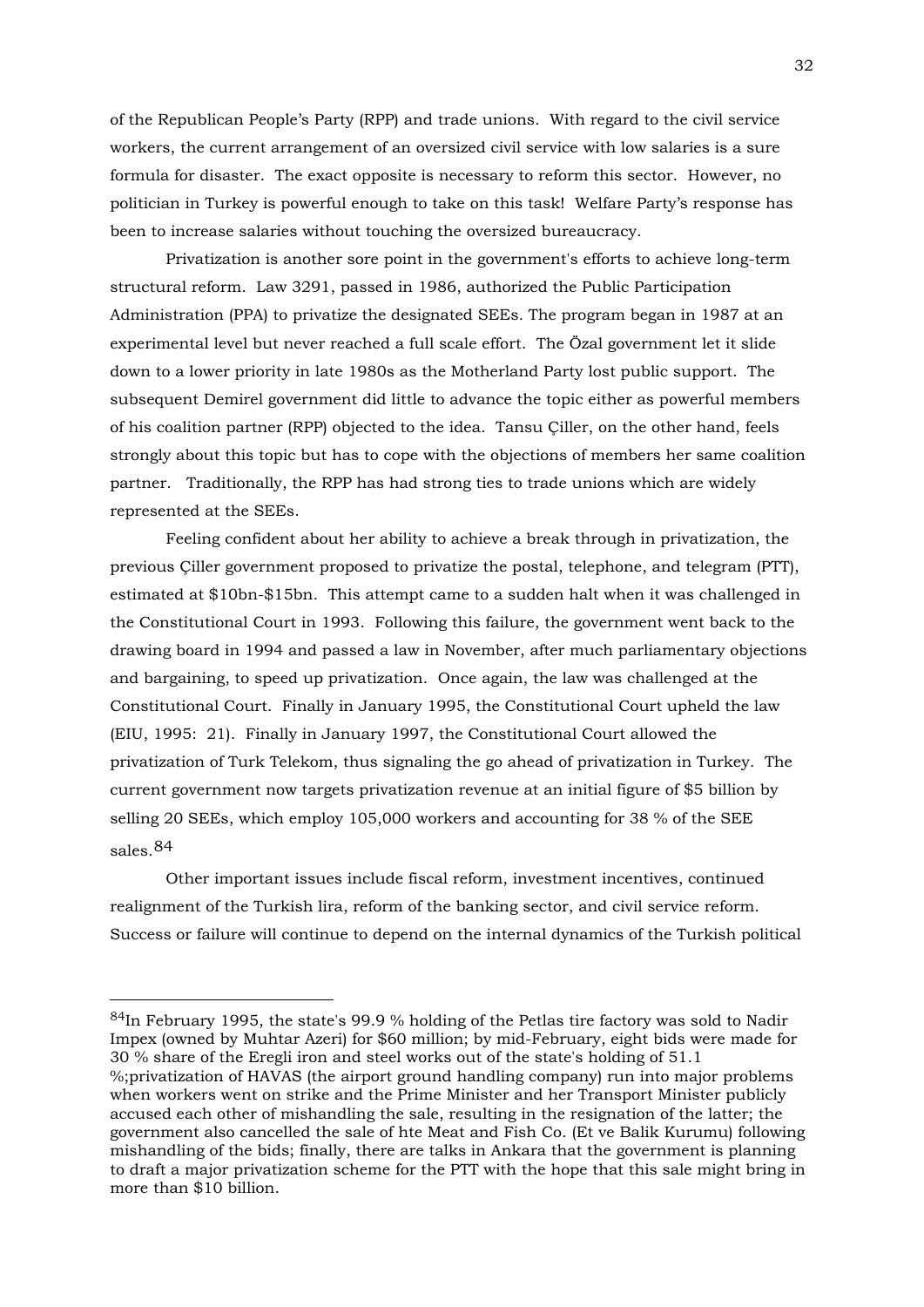system and the relative pressures exerted on Turkish officials by foreign economic agents and institutions.

 The decision to give the Central Bank more autonomy under the April 5 austerity package was very important because according to central bank law of November 1993, the government, through the treasury, was permitted to go to the bank for up to 15 % of budgetary outlays. In 1994, this would mean a 50 % increase in broad money M2 which, in turn, would add to inflation sending it into hyperinflation range. The new proposal of Çiller, reduced the treasury's demand to 7.5 %. This was a welcomed move by the government given the fact that Çiller's lax monetary policy since July 1993 ,and her use of central bank funds to finance the budget deficit contributed to rise inflation by increasing the money supply and, moreover, caused the resignation of two central bank governors (in seven months)! Unfortunately, the new coalition of Erbakan-Çiller has not paid attention to fiscal and monetary discipline. Under their irresponsible policy decision, like the doubling of civil servant salaries, the Central Bank's autonomy might became a mute point.

 Finally, one other issue needs to be addressed. This is the problem of a very large "Black Economy" or "Unregistered Economy" in Turkey which still presents a serious challenge to the Turkish government. According to Osman Altug of Marmara University, the unregistered economy grew to 41% of GDP in 1994 from 34 % in 1992. Unregistered workers now numbered at about 200,000. The textile industry probably has unregistered exports of about \$3.3 billion per year. The Turkish bankers suspect that while the official figures show the economy shrinking by 6 % in 1994, following Çiller's austerity program, if one takes into account the black economy, the actual figure is more likely to be 2-3  $\%$ .  $85$ This factor explains the hidden resilience of Turkey's economy. The black economy is also a source of perverse national pride in that it allows the Turks to be more wealthy than the official figures indicate. However, the reality is that it helps the richer classes and hurts the underclass. Tax evasion is extremely rampant resulting in higher budget deficits, increased interest rates, and higher inflation. Under these condition, the IMF insisted on a new letter of intent for which the present government is by no means ready

## .**Financial services**

1

 Banking in Turkey continues to undergo reforms since 1980. Recently, efforts were underway to bring Turkey into line with European standards on capital accuracy and other prudential ratios in accordance with the customs union agreement. There are 71 banks, 21 of which are foreign owned. State owner banks are the major source of finance but this is declining. About fifty % of total bank assets are concentrated in four banks: Ziraat Bankasi (Agriculture Bank), Emlak Bankasi (Housing Bank), Isbank, and Akbank. The first two are

<span id="page-32-0"></span><sup>85</sup>Financial Times, "Bulkward Against Recession" ny John Barham in Survey of Turkey June 12, 1995, p. 3.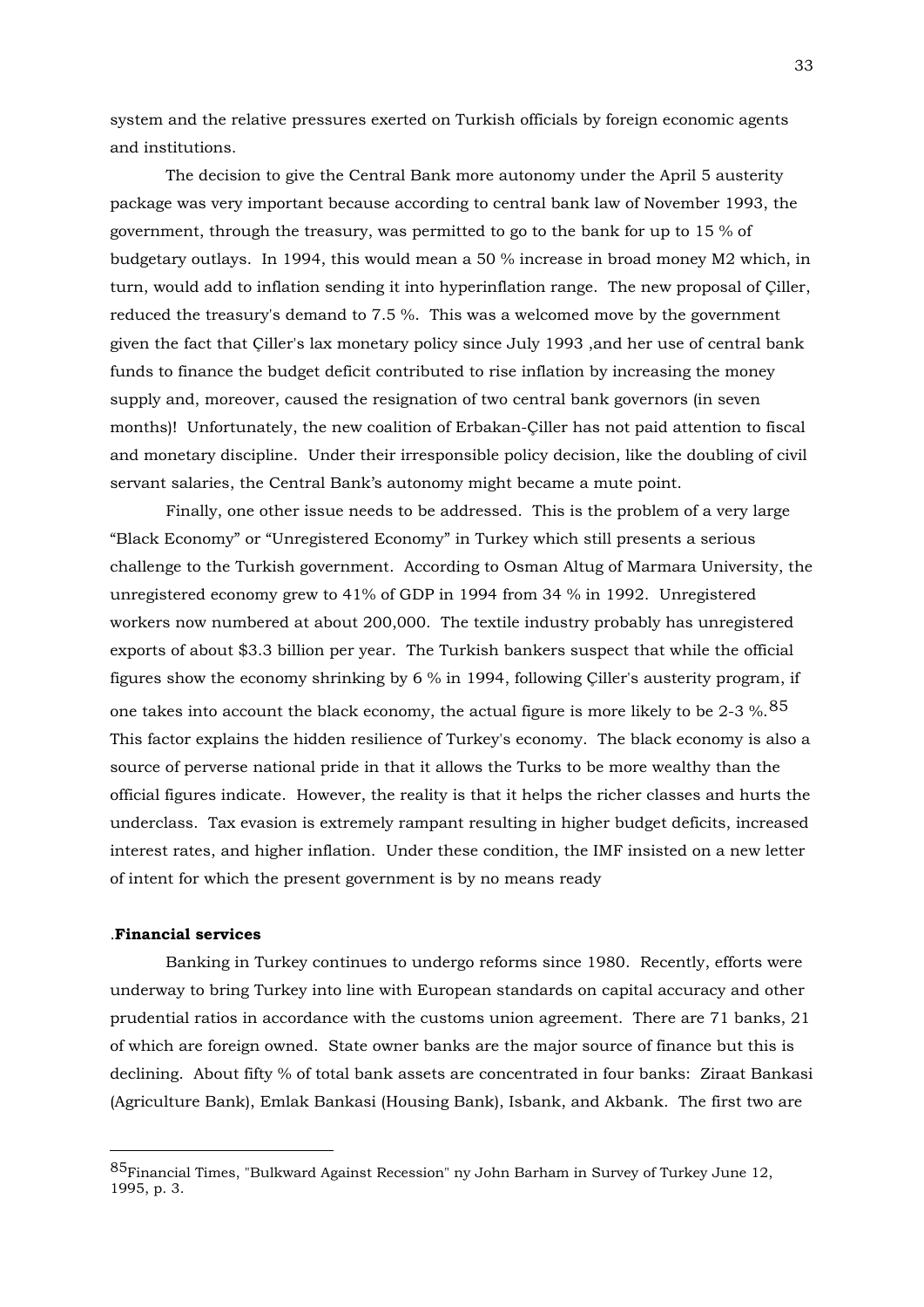state owned. Most of the private banks in Turkey are linked to major industrial groups and represent a merger of industrial and financial interests of the Turkish business elites. Çukurova group controls Yapi Kredi bank, Pamukkale bank and Interbank. The Sabanci Holding owns the most profitable private bank Akbank. Koç holding includes the Koçbank. And Yasar holding owns 90 % of total shares in Tütünbank. In addition to Turkish banks, there are Western commercial banks and some Middle Eastern finance houses. In this environment, most Turkish firms generate funds internally from their banking subsidiaries rather than from equity floatations.  $86$  Trading in government bonds and Treasury bills remain as dominant instruments of investors.

 Five major institutions provide services as development banks. These are the Industrial Development Bank of Turkey (TSKB), the Turkish Development Bank, the Industrial Investment and Credit Bank (SYKB), the Iller Bank (Provinces Bank), and the Turkish Export Credit Bank. The TSKB is the largest provider of long-term foreign exchange loans and local funding for industrial venture. It distributes medium and long-term credits from the International Finance Corporation as well as other international agencies. Credit from the TSKB is typically for 2-10 year period.

 In contrast, private domestic investment bank are relatively new on the Turkish financial scene. They are products of banking and other financial market reforms initiated by Özal. Prior to 1980, they were, for most practical purposes, unheard of. Their rise coincides first with liberalization of foreign exchange markets in the mid-1980s. Since then, these banks have been feeding on capital markets. There are five major private merchant banks in the country: the EuroTürk Bank (subsidiary of Général Bank, Banque Indosuez, Amsterdam Rotterdam Bank, and Société Générale de Belgique), the Turk Merchant Bank (owned by Bankers Trust), the United Investment Bank (Kavala group and Jordanian interests), Tekfen Yatirim ve Finansman Bankasi (Tekfen Investment and Finance Bank), and the Yatirim Bank (Investment Bank which is owned by the Trans-Arabian Investment Bank and other Saudi Arabian Interests). It is widely believed that as the Istanbul Stock Exchange (ISE) expands and Turkey's economic and business ventures in the region (including Central Asian republics) increase, other Western investment banks will enter the Turkish market. As discussed above, this was an issue during the recent approval of a major credit package for Turkey by a consortium of Western banks. However, before continuing with the ISE, where much activity has been witnessed, it is important to explain how and why Islamic banking entered the Turkish market at a time when all reforms pointed in the direction of western economic interests.

 The last type of banking in Turkey is Islamic finance houses which practice Islamic banking. At the end of 1994, there were five major Islamic banks and four Islamic finance houses operating in Turkey. The banks are the Arab-Turk Bank, Bank Mellat (Iranian),

<span id="page-33-0"></span><sup>86</sup>EIU, *Country Report: Turkey, 1995-96,* p.23.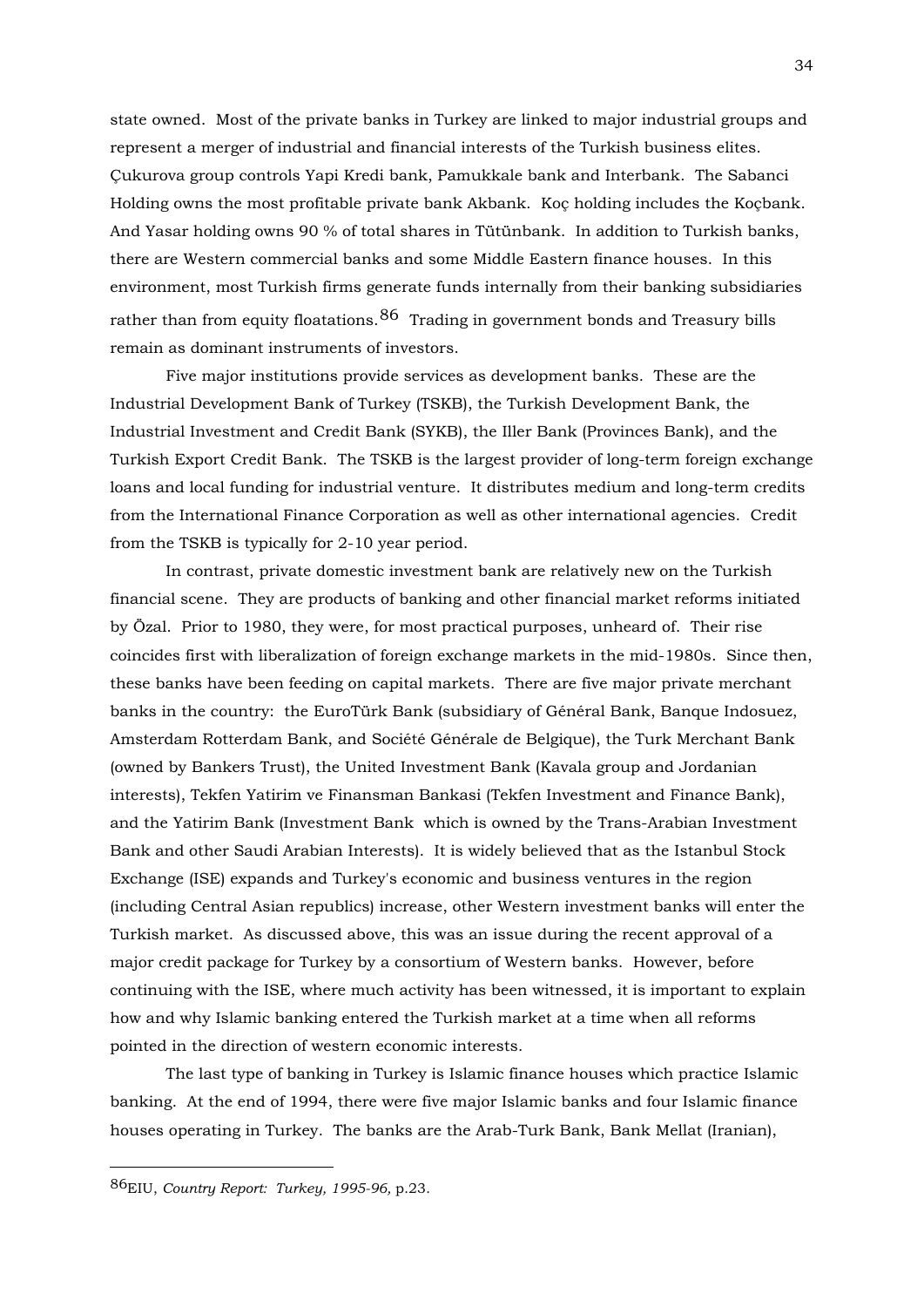Bank of Bahrain, Bank of Kuwait, and Habib Bank (Pakistan). The main finance houses are the Al Baraka and Faisal Finance (both Saudi interests).

 In Turkey, the entry if the Islamic capital into the economy coincided with the transition from military to civilian rule following the Motherland Party victory in the 1983 national elections and continued until the 1991 national elections when the True Path Party of Süleyman Demirel won the national elections. Turgut Özal's key role in accomplishing the necessary policy changes concerning foreign investment is obvious. First, as soon as Özal became the Prime Minister in November 1983, he revised the regulations on private financial institutions through a series of governmental decrees. Other related decisions soon followed.

 First, Özal allowed the establishment of the Faisal Finance and Al Baraka Turkish Finance houses and provided them with special exemptions from Turkish bankruptcy laws. Interestingly, this happened shortly after the elections, on December 16, 1983, before the new government of Özal received a vote of confidence in the National Assembly. Second, the government extended tax exemptions to the Islamic Development Bank in order to allow capital flows in accordance with the ISEDAK agreements.[87](#page-34-0)

## **Capital Flows and the Istanbul Stock Exchange**

1

 Following the signing of the new letter of intent and the Fund's approval in 1995, Turkey returned to international loan markets in April 1995, and secured a \$500 million three-year loan package put together by U.S. and Japanese banks. This was achieved after a year's absence from such efforts by Turkey. The agreement signaled Turkey's return to credit worthiness and paved the way for additional \$2.0bn - \$2.5bn in loans later in 1995.[88](#page-34-1) The consortium of banks included the Citibank (which plans to expand its operations in Turkey), the Chemical Bank (which is looking at privately financed infrastructure projects in Turkey), investment banks such as Goldman Sachs and J. P. Morgan (which are hoping for privatization mandates), and Japanese banks (Bank of Tokyo, Nomura, and Yamaichi). It is interesting to note that, the Turkish government sent international banks a letter in January 1995, warning that their future business operations with Turkey and/or in Turkey depended on their support for the government's effort to secure this loan.

 The new loan consisted of \$252 million floating rate notes that appealed to investment banks and \$248 million in conventional syndicated loans. The Çiller government intended to use the loan for covering budget deficit and financing of foreign

<span id="page-34-1"></span><span id="page-34-0"></span><sup>87</sup>This was a conference of Islamic countries where the participants decided to increae financial and other economic ties among the states. Turkey wa a participant. For extended analysis see Birol Yesilada, "Turkey's Foreign Policy Toward the Middle East," in Atila Eralp, Muharrem Tünay, and Birol Yesilada, eds., *The Political and Socioeconomic Transformation,* pp. 169-192. 88 *Financial Times*, April 27, 1995, p. 3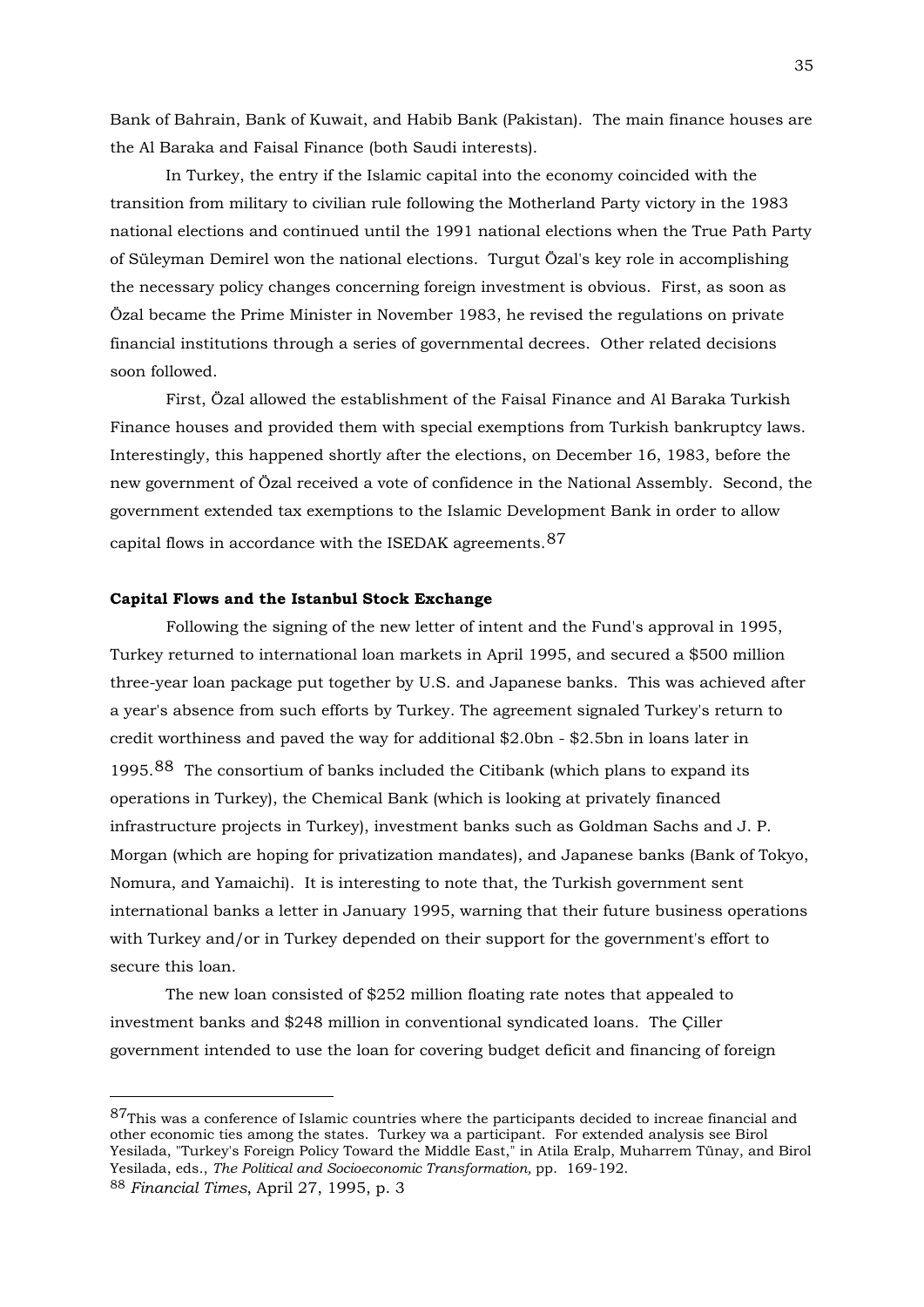debt payments (the government faced a \$2.1 billion debt payments in July-August 1995). The cost of the deal was 3.5 % over London Interbank Loan Rate (LIBOR) which was rather expensive by today's standards. However, it was cheap when one considers that it was proposed in late 1994 at the time when the Turkish government was rolling over its \$12.5 billion domestic debt every quarter at extremely high interest rates. These developments provided positive signals for the investors in Turkish market. Despite such difficulties like the downgrading of Turkey's credit rating in 1994 and again in December 1996 - first half of January, 1997, Turkey has continued to actively borrow on the international capital markets, and it has not had major difficulties in keeping up its debt repayments. In addition, Turkey's reserves have steadily increased.

 FDI in Turkey has been very little. This is more obvious if one considers the size and growth of the Turkish economy. For example, the net FDI in 1995 was only \$772 million. The Gulf Crisis and its effects, many government crisis during the Ciller-led coalitions, the coming to power of the Islamist Welfare Party made the investors very uneasy and cautious. In that regard, most of the investment in Turkey since 1992, has been directed to maintain the existing projects instead of creating new projects. While the portfolio inflows and outflows remained very insignificant up until the late 1980s, net portfolio investment increased steadily in the 1990s. In 1993 it rose to \$3.9 billion. However, in 1995 it fell sharply to \$1.72 billion.

 The performance of the ISE, on the other hand, defies economic risk assessment. Despite continuing political problems (volatile coalitions, the Kurdish problem, and regional instability), and economic difficulties (e.g., high inflation, fiscal imbalances, etc.) the ISE continues to be one of the stars of the emerging markets. Flow of capital into Turkey's buoyant stock market is also an indicator of the vitality of its private sector. It should be noted that portfolio investments and outflows were insignificant in Turkey until the late 1980s, when the government removed all foreign exchange controls. The increase was remarkable. The Istanbul Stock Exchange (see Figure 2), which suffered a major setback after the downgrading of Turkey's long-term debt in early 1995, showed remarkable recovery in the second quarter of 1995, following the signing of the Customs Union (CU) agreement between Turkey and the European Union.

## [Figure 2 here]

 Following the signing of the CU agreement, the index continued to grow until the government began to experience problems with the unions and challenges to its efforts to amend the constitution. In Figure 2, (A) represents the time of the signing of the CU agreement, (B) the National Assembly's approval of constitutional amendments, (B)-(C) the period of political instability as the government faced organized labor's opposition and the collapse of the coalition, (C) the ratification of the CU by the European parliament, (D)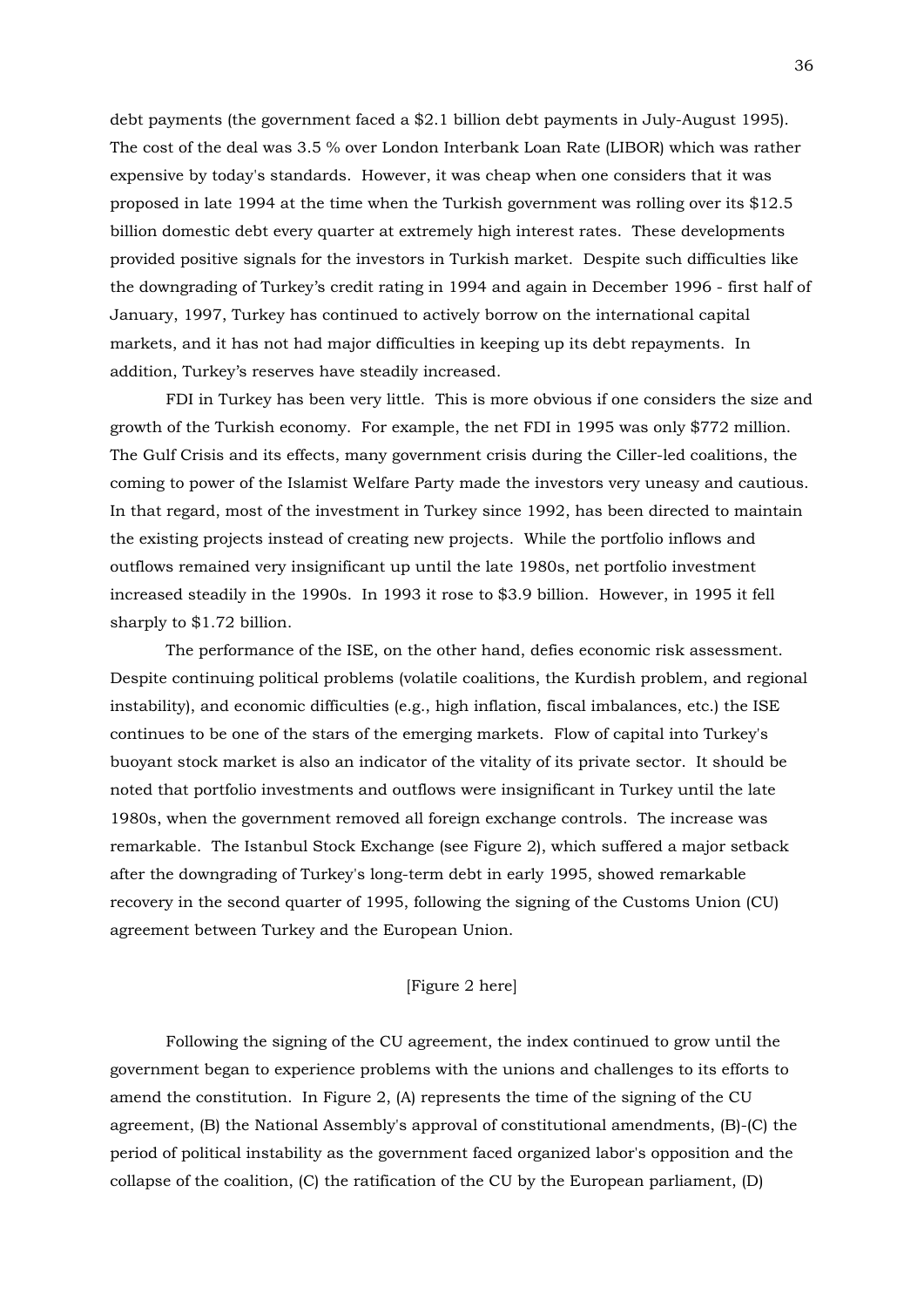national elections of December 1995, (E) the CU goes into effect, (F) WP-TPP coalition, and (G) the privatization decision of the Constitutional Court.

 The graph indicates that despite political instability, the market performed well since the signing of the CU agreement. Furthermore, the trend seem to continue since the beginning of 1996. Observations since that time show continued increase in the ISE composite index. Much of this increase is due to domestic trading though international investors are gradually increasing the funds available for the ISE investments. According to Landen Thomas, portfolio manager at Morgan Stanley's Turkey Fund, investors are attracted to Turkey for two reasons. First is improvements on the political scene despite the shifts in coalition governments. And the second is improvements in the interest rates. <sup>[89](#page-36-0)</sup> Furthermore, returns on investments in Treasury bill show remarkable opportunity. Such yields, which surged to 250.9 % in December 1995 due to political instability, dropped to a low of 120 % in early 1996. As of mid-March, 1996, T-bill yields stood at 137 % which is far above the consumer price inflation of 69.6 %. These are promising developments since the ISE composite index dropped 4.4 % in dollar terms in 1995, even though it was up 46.8 % in lira terms. Since the beginning of 1996, the ISE composite increased in dollar terms to reach an all time high of 791 (1986=100) in January 1997. It is, however, unrealistic to expect this remarkable rise to continue as the government will face huge debt payments in early Summer and mid-Autumn.

 An additional attraction of the Turkish market for foreign investors is this country's growing economic prominence in the region (Black Sea, the Middle East, and Central Asia). Potential of these new markets is known to international players who plan to increase their presence in Turkey (see above). Expecting this increase in foreign capital, the Turkish capital markets board announced plans to establish two regional exchanges.[90](#page-36-1) The two locations considered are Denizli in the Aegean region and Gaziantep in the Southeastern region. The goal is to integrate regional development projects with international financial capital. The Aegean region is a highly diverse area in economic terms. Gaziantep, on the other hand, represents a far lesser developed region but one where the gigantic Southeast Anatolian Project is located. Following the completion of this project, an area larger than the size of Belgium will be converted to irrigated farming. Finally, there are plans to develop an international stock market with the status of a free-trade zone. Under this plan, trading will take place in dollars with no taxation of transactions.

 In contrast to portfolio flows, FDI has been relatively small in Turkey not exceeding 0.4 % of GNP per year since 1985. One can find most Western brand names in the Turkish market but these are manufactured under license or partnership with Turkish businesses. Continued government regulations, red-tape, foreign exchange-rate instability, and regional

<span id="page-36-0"></span><sup>89</sup>Reuter, report on Turkey by Daren Butler, March 29, 1996.

<span id="page-36-1"></span><sup>90</sup>EIU, *Country Report: Turkey, 1st Quarter,* p.31.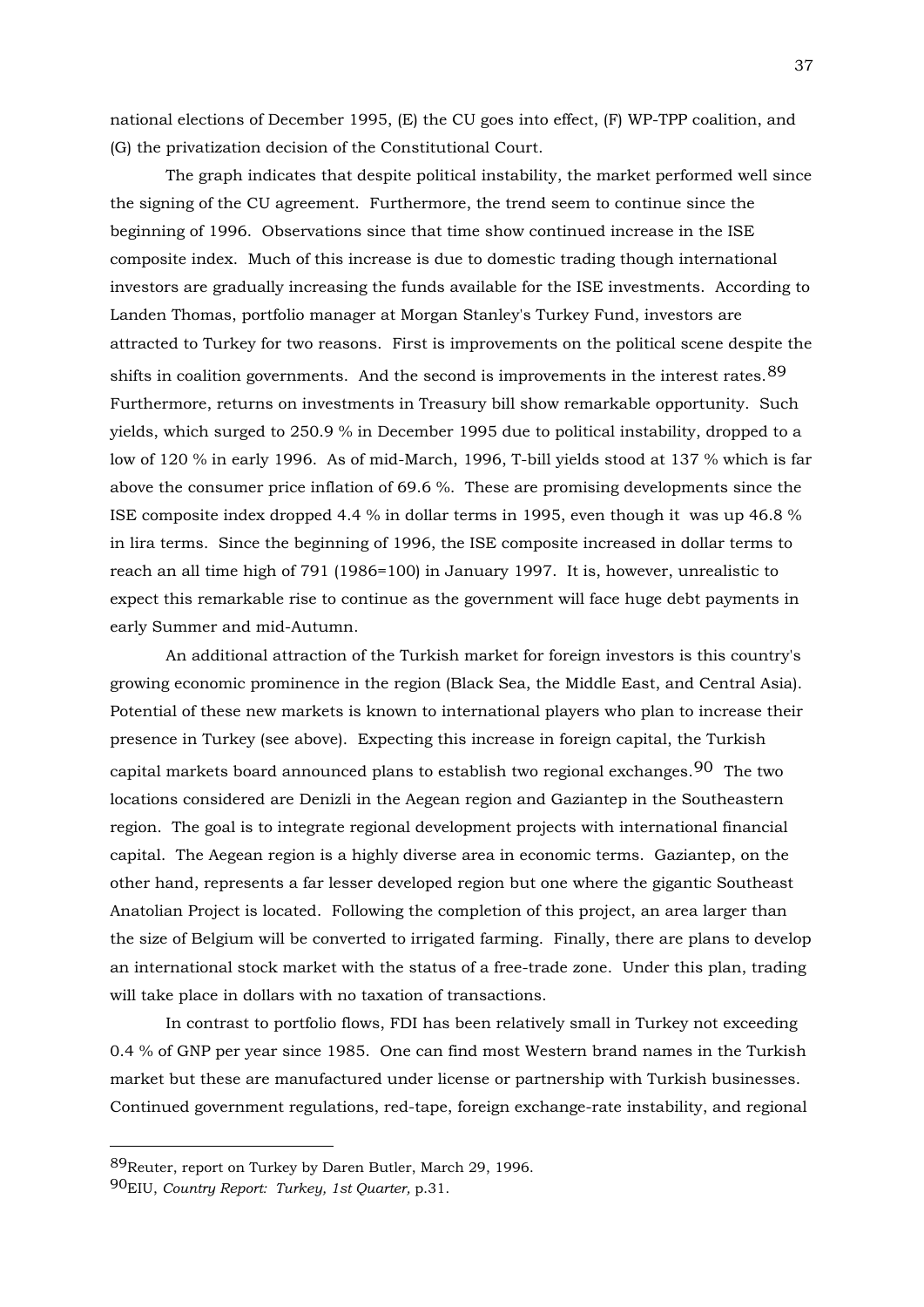uncertainties contribute to this trend. The CU agreement, however, is expected to increase direct investment by EU companies since Turkey's until labor cost is considerably below the EU levels. Perhaps with this agreement the government will be able to implement its buildoperate-transfer scheme more successfully. Such investments are designed to attract investment in infrastructure without direct financing from the public sector.

#### **Foreign debt**

 As explained above, Turkey returned to return to the foreign loans market in February 1995. According to the Treasury department, the country's foreign debt stock fell to \$65.6 billion in September 1994 from a high of \$67.3 billion in January of the same year (see Table 9).<sup>[91](#page-37-0)</sup> The country still faced a major challenge in this area as it paid \$10-12 billion in debt service in 1995. However, there were no major concerns in Turkey's ability to meet its debt service requirement, particularly following the securing of the letter of intent agreement and the return to international loan markets. According to figures obtained from the Treasury and the Central Bank, 80 % of the country's \$74bn foreign debt in 1995 was long-term debt. The debt service ratio was around 29.0-31.9 % with total external debt/GNP ratio standing at 35.1 %. Under these circumstances, the immediate debt crisis was not expected. However, these figures took a turn to the worse as the new Welfare-True Path government returned to the bond markets and private lending institutions (for shortterm credits) rather aggressively and increased the debt burden once again.

[Table 9 here]

#### **Table 9: Outstanding External Debt of Turkey (Million US\$)**

|                                              | 1991            | 1992            | 1993            | 1994            | 1995            | 1996 Q3 (*)     |
|----------------------------------------------|-----------------|-----------------|-----------------|-----------------|-----------------|-----------------|
| <b>BY MATURITY</b>                           |                 |                 |                 |                 |                 |                 |
| Total Outstanding External Debt (DOD) 50,489 |                 | 55.592          | 67,356          | 65,601          | 73.278          | 78.042          |
| Medium - Long Term DOD                       | 41.372          | 42.932          | 48,823          | 54.291          | 57.577          | 58,808          |
| (Public Sector)<br>(Private Sector)          | 39,120<br>2,252 | 39,748<br>3,184 | 42,855<br>5.968 | 48,147<br>6,144 | 49,958<br>7.619 | 49,762<br>9,046 |
| Short Term                                   | 9.117           | 12.660          | 18,533          | 11,310          | 15.701          | 19.234          |

<span id="page-37-0"></span><sup>91</sup> EIU, *Country Report*, p. 28.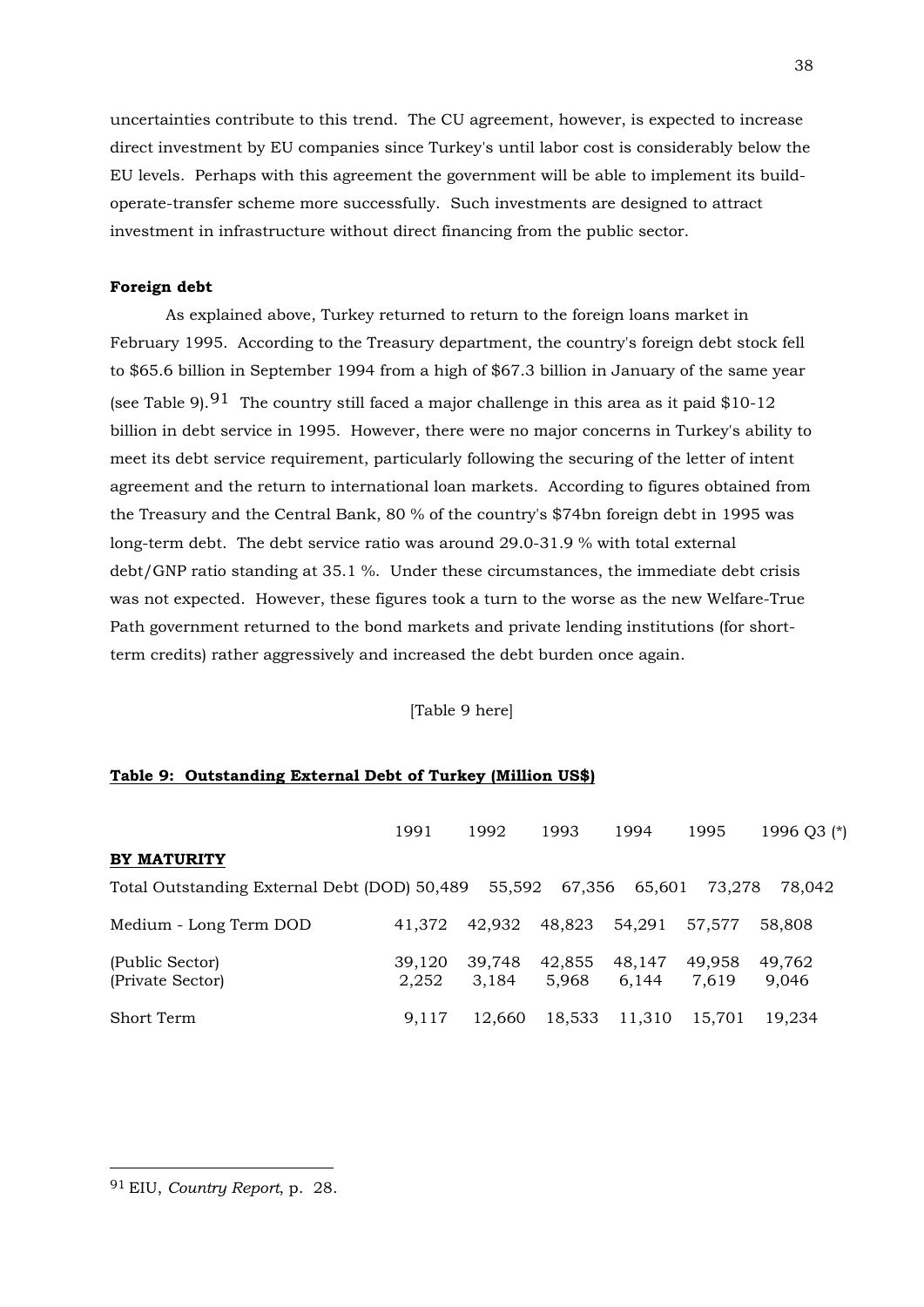| MEDIUM - LONG TERM             | 41,372       | 42,932      | 48,823         | 54,291                  | 57,577 | 58,808       |
|--------------------------------|--------------|-------------|----------------|-------------------------|--------|--------------|
| Multilateral Agencies          | 10,069       | 9,160       | 8,674          | 9,183                   | 9,081  | 8,293        |
| IMF                            | $\mathbf{0}$ | $\mathbf 0$ | $\mathbf{0}$   | 344                     | 573    | 663          |
| IBRD, IDA, IFC                 | 6,540        | 5,761       | 5,440          | 5,380                   | 5,191  | 4,695        |
| European Investment Bank       | 602          | 463         | 250            | 264                     | 86     | 70           |
| European Resettlement Fund     | 2,859        | 2,889       | 2,952          | 3,065                   | 3,114  | 2,739        |
| Islamic Development Bank       | 54           | 40          | 15             | 117                     | 108    | 118          |
| OPEC Fund                      | 5            | 3           | $\overline{2}$ | $\Omega$<br>$\mathbf 0$ |        | $\mathbf{0}$ |
| Int. Fund for Agr. Development | 9            | 13          | 15             | 13                      | 9      | 8            |
| <b>Bilateral Lenders</b>       | 14,587       | 15,035      | 18,153         | 20,678                  | 21,558 | 22,564       |
| <b>OECD</b> Countries          | 13,169       | 13,542      | 16,607         | 19,001                  | 19,552 | 20,108       |
| <b>OPEC Countries</b>          | 438          | 363         | 317            | 236                     | 247    | 216          |
| Other Countries                | 980          | 1,130       | 1,229          | 1,441                   | 1,759  | 2,240        |
| <b>Commercial Banks</b>        | 4,309        | 3,640       | 3,083          | 2,325                   | 2,346  | 2,016        |
| <b>Bond Issues</b>             | 6,683        | 9,316       | 12,623         | 13,788                  | 14,186 | 15,118       |
| Private Lenders                | 5,724        | 5,781       | 6,290          | 8,317                   | 10,406 | 10,817       |
| <b>SHORT TERM</b>              | 9,117        | 12,660      | 18,533         | 11,310                  | 15,701 | 19,234       |
| <b>Commercial Bank Credits</b> | 4,144        | 6,490       | 9,526          | 2,901                   | 4,263  | 4,599        |
| Private Lender Credits         | 4,973        | 6,170       | 9,007          | 8,409                   | 11,438 | 14,635       |

(\*) Provisional

1

Source: Turkish Treasury (1997)

#### **Political Outcomes**

 The above analysis show that since 1980, Turkey has experienced important liberalization of its economy. There is no doubt that in today's economy Turkish citizens enjoy more freedoms than ever before. However, has economic freedom spilled over into political freedoms–specially since transition to civilian rule took place in 1983?

 In order to answer this question, it is crucial to briefly review how economic and political policies interacted during the last two decades. During the 1970s, political instability and violence increased as economic conditions worsened in Turkey.<sup>[92](#page-38-0)</sup> The result was the coup of September 12, 1980. Once in power, the coup coalition announced its adherence to the January austerity package and then severely restricted individual civil and

<span id="page-38-0"></span><sup>92</sup>For detailed discussion see Henri J. Barkey, *The State and Industrialization Crisis in Turkey* (Boulder: Westview, 1990); C. H. Dodd, *The Crisis of Turkish Democracy* (North Humberside: Eothen Press, 1983); Frank Tachau, *Authority, Democracy, and Development* (New York: Praeger, 1984).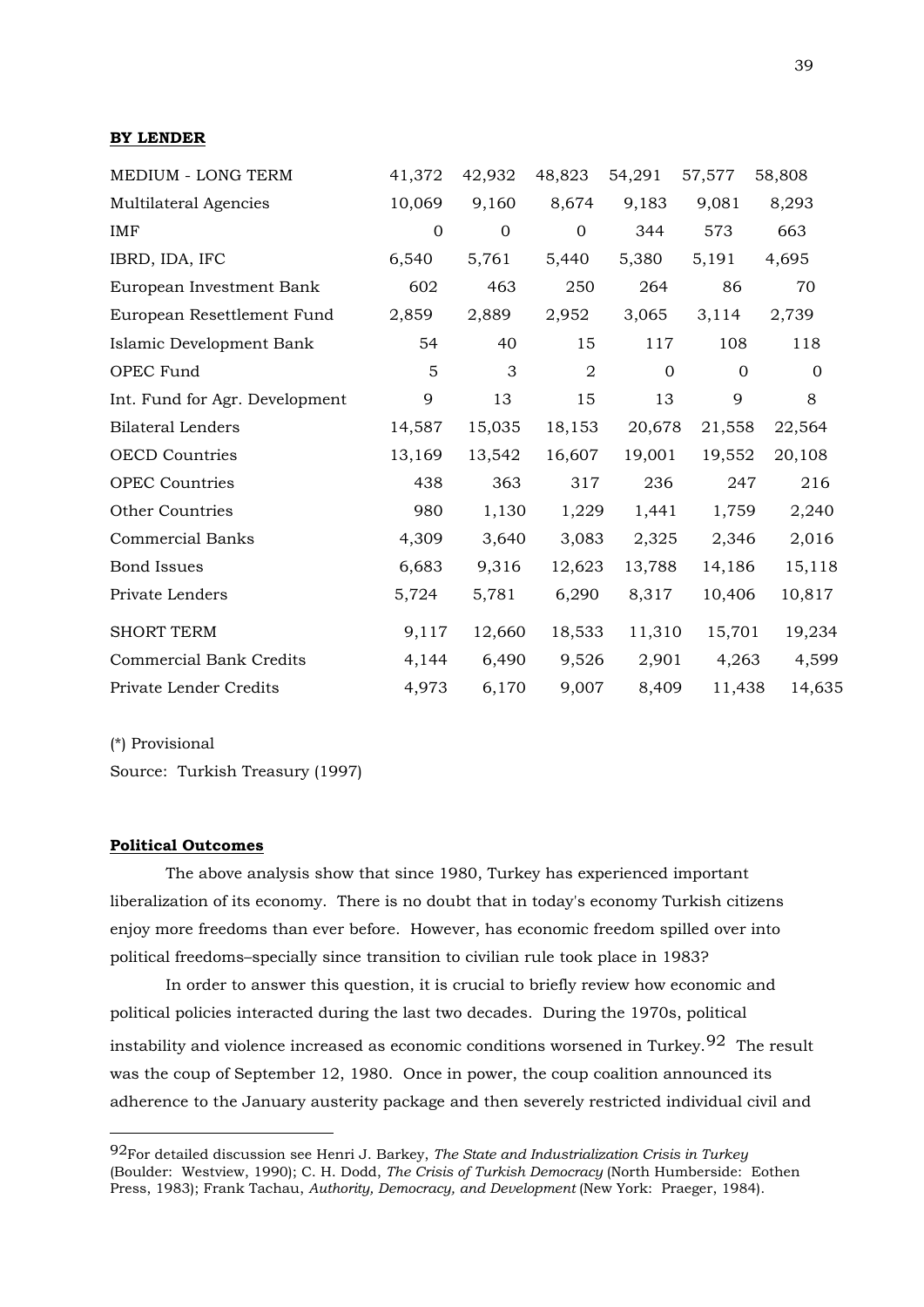political rights by replacing the 1961 Constitution with an authoritarian document. Moreover, it closed down all political parties. In an earlier study, Yesilada argued that the new Turkish political system resembled a heterogeneous form of interest representation which is a cross between state corporatist and pluralist forms of interest representation.<sup>[93](#page-39-0)</sup> The 1982 Constitution placed state control over the activities of citizens, interest groups, and political parties much like the practices observed in other exclusionary state corporatist systems. Yet, despite these restrictions, politics have moved in the direction of pluralism, though it has been a gradual progress, since transition to civilian rule in November 1983. Today, all of the pre-1980 political parties are re-established, all restrictions on party officials have been lifted, and above all, in June 1993, Turkey became one of the few Western democracies to have a women head of government.

 Can one attribute this transition from the coup imposed authoritarian state corporatism to a more pluralistic system to Turkey's integration with global financial markets? As explained earlier, there is no clear cut empirical evidence that such causality exits. In the Turkish case, we see a mixed record. Initially, foreign capital benefited from the authoritarian order of the 1980 coup. Since the application to join the European Union, however, there are signs of external economic pressures to reform the political system.

 During the 1980s, the resurfacing of the pre-1980 political forces can be attributed to the following political factors: (1) continuity of political leadership in the Turkish political parties; (2) general opposition to the military imposed political parties; (3) some pressure from the European Union, than the European Community, and the United States to return to multiparty democracy; and (4) internal tensions and contradictions of the political order established by the generals.  $94$  Basically, it was primarily the domestic political pressures and not international capital that led to the unraveling of the authoritarian order. In fact, during the initial economic reform period, the national and international capital enjoyed the presence of an authoritarian regime since this neutralized organized labor's and opposition parties from preventing the implementation of the economic program.[95](#page-39-2)

 However, when we consider the recent experiences of Turkey with external capital the above observations are no longer applicable. This is particularly the case when we observe the interplay between Turkey's desire to be part of the European Union, the signing of the Customs Union (CU) agreement, and the reaction of the Istanbul Stock Exchange to this relationship. That is, the relationship involves Turkish response(s) to EU pressures for reform, EU's response to Turkish action(s), and the investors reaction to the policy outcome. In the next section, I will provide a brief overview of this relationship.

<span id="page-39-2"></span><u>.</u>

<span id="page-39-0"></span><sup>93</sup>Birol Yesilada, "Problems of Political Development in the Third Turkish Republic, " *Polity,* Vol. 21, no. 2 (Winter, 1988), pp. 345-347.

<span id="page-39-1"></span><sup>94</sup>Ibid., and also see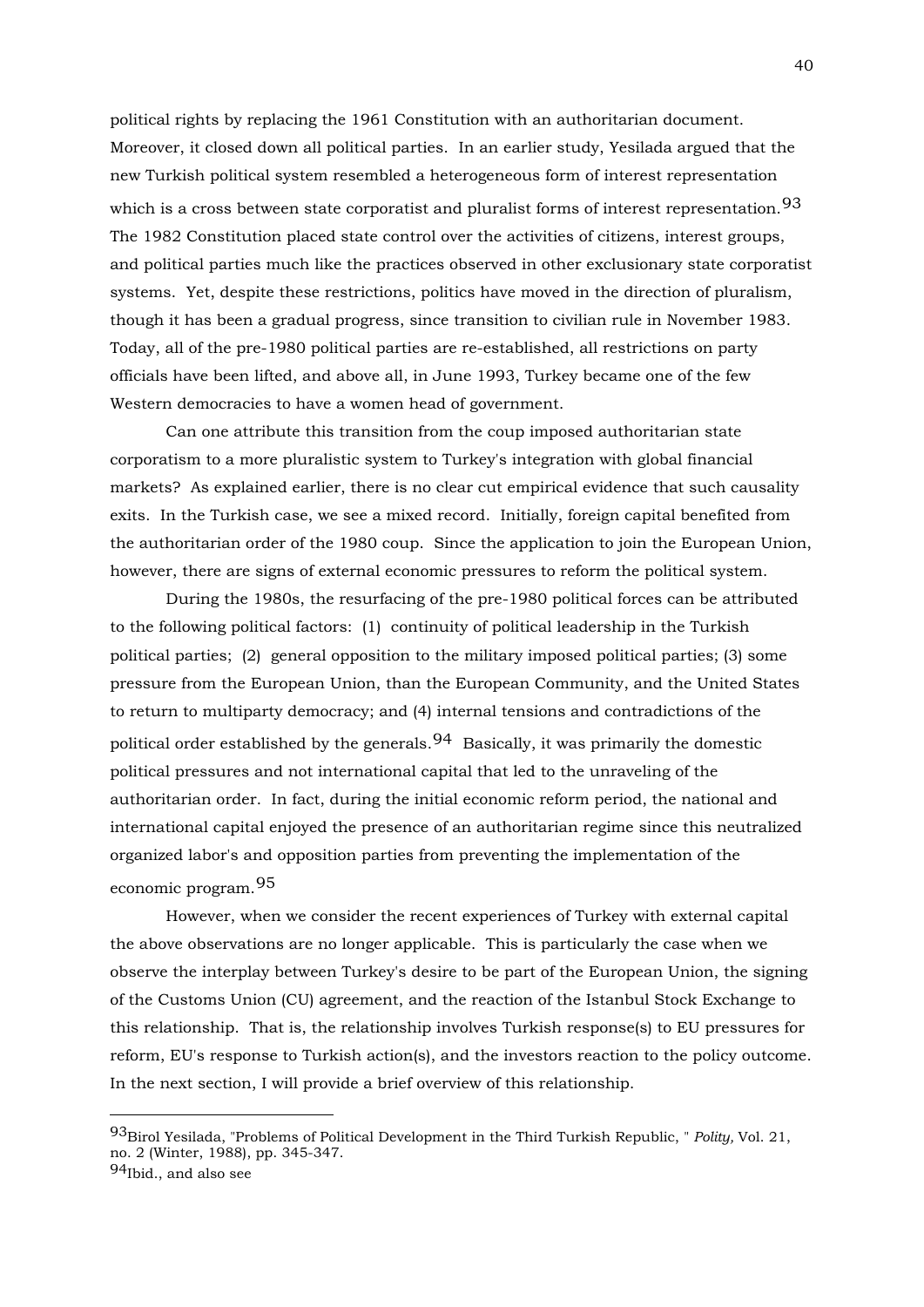#### **A Crucial External Factor: The European Union**

 Turkey applied for membership in the EU in 1987. Without going into the details of membership requirements and how Turkey fairs vis-à-vis these criteria, it is sufficient for the purposes of this paper that the two sides agreed to create a customs union to further integrate their markets.  $96$  Yet, this was not to be an easy task. When the EU and Turkish officials met to discuss the CU, Greece vetoed the idea at the EU Council of Ministers meeting on December 19, 1994. The Greek government explained that it opposed the CU as long as Turkey did not improve its human rights record and ended its occupation of northern Cyprus. The supporters of the CU argued that Turkey was in the process of reforming its authoritarian constitution and that the Turkish military presence in northern Cyprus was result of complex problem which, in part, was caused by the Greek Junta in 1974. However, it quickly became clear that Greece was not about to drop its objection to the customs union until it obtained some concessions from the other EU countries. The deadlock ended as a result of intense negotiations between the EU and Greece, under the leadership of the then French foreign minister Alain Juppe. In exchange for lifting its veto, the Greek government received some economic and political concessions from the EU[97](#page-40-1)

 Yet, the agreement still required ratification by the European Parliament (EP) where Turkey opposition. The socialist bloc and the Greens opposed the CU because of Turkey's poor human rights record, especially in relations to the Kurdish problem, and the presence of authoritarian elements in the Turkish constitution.

 The supporters of the CU, mostly the member countries with vested economic interests in Turkey, argued that since transition to a civilian rule in 1983, Turkey's political system has been gradually becoming more democratic in the Western pluralist fashion. The Kurdish problem, on the other hand, was more than a domestic concern for the Turks since the militant Kurdish Workers Party (PKK) operated out of Iraq and Syria. Nevertheless, the Turkish government of Tansu Çiller moved to reform the constitution of the country in order to secure the ratification of the CU.

 In July 1995, the National Assembly passed amendments to 15 articles of the constitution easing the restrictions on individual civil and political rights. Among these, the important changes included:

1. The right of trade unions to engage in political activity (Arts. 33 & 52).

<u>.</u>

<span id="page-40-1"></span>97Athens News Agency Bulletin, February 20, 1995, as cited in Wood and Yesilada, *The Emerging European Union,* p. 209.

<sup>95</sup>Yesilada and Fisunoglu, "Assessing the January," p. 207.

<span id="page-40-0"></span><sup>96</sup>For detailed discussion of EU-Turkey relations see Atila Eralp, "Turkey and the European Community: Prospects for a New Relationship," in Atila Eralp, Muharrem Tünay, and Birol Yesilada, eds., pp. 193-214 and John Redmond, (Aldershot: Dartmouth, 1993).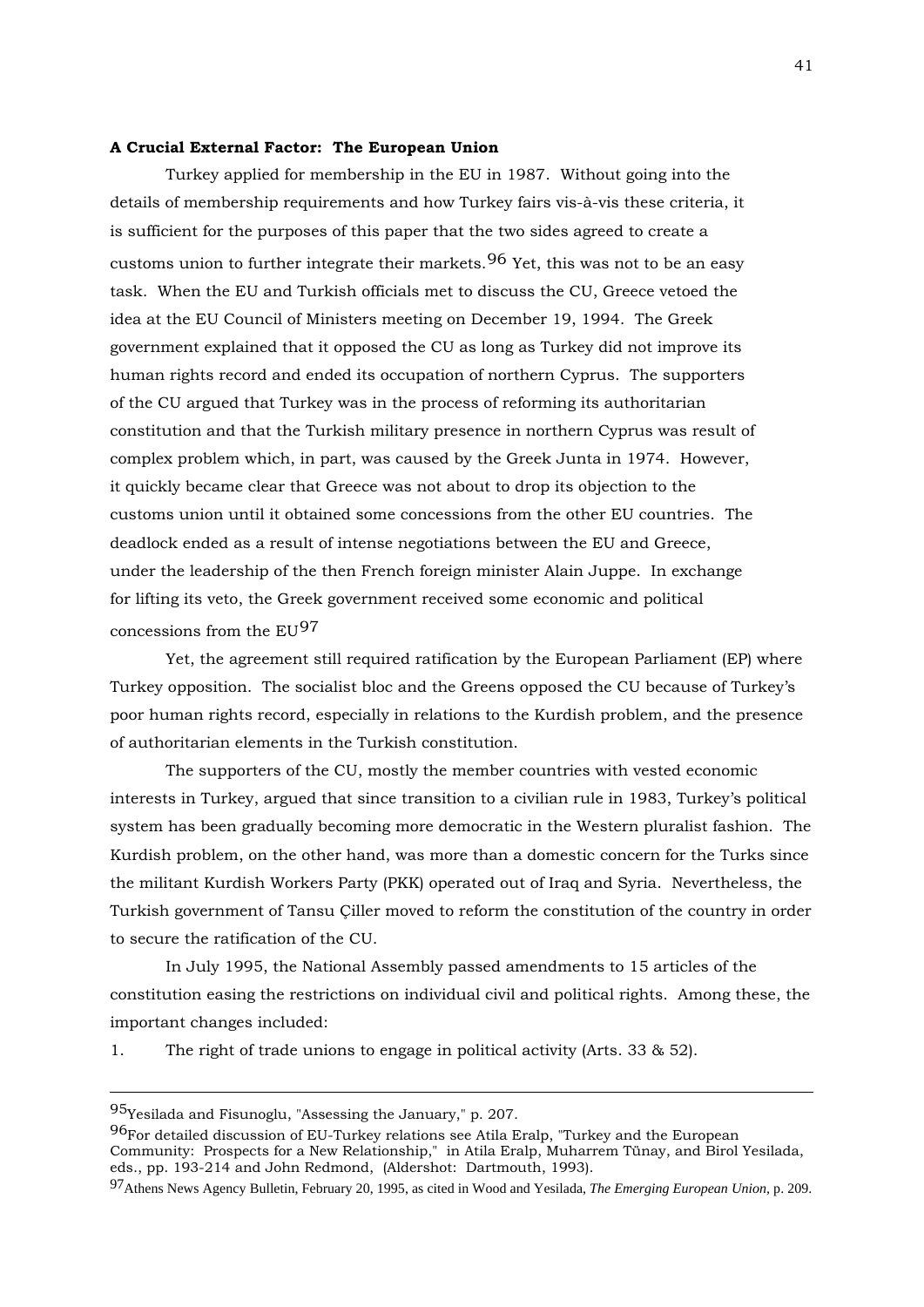2. The right of civil servants to join trade unions (Art. 53).

3. The lowering of the voting age to 18 (Arts. 67 & 68).

4. Permitting professional organizations to engage in politics (Art. 135), and

5. Permitting university staff and students to engage in politics (Arts. 67 & 68). However, six other amendments were defeated which would have made it more difficult for the government to ban strikes, allowed strikes by civil servants, and withdrawn the present immunity from persecution of former members of the military government of 1[98](#page-41-0)0-83.<sup>98</sup> More alarming was that the government failed to amend Article 8 of the Law for the Suppression of Terrorism. This article makes even a verbal support of Kurdish nationalism a crime against the state. It was this law that the State used as basis for punishing the six ex-DEP (pro-Kurdish Democracy Party--closed down in 1994) members of the National Assembly. These parliamentarians received long prison sentences.

 Against this background, the Turks and their European allies intensified their diplomatic efforts, aided by the U.S., to secure the ratification of the CU agreement. They argued that beside providing important economic benefits to European businesses, the CU held the promise of assisting Turkey with greater economic liberalization and structural reforms and eventually further democratization. Furthermore, they argued that the CU would give a leverage to the coalition government of Çiller as it faced growing Islamic fundamentalist opposition form the Welfare (*Refah*) Party of Necmettin Erbakan. This Islamic party opposed the CU and favored withdrawal of Turkey form NATO. With the national elections scheduled for December 24, 1995, the pro-CU forces intensified their efforts and succeeded in obtaining the ratification of the agreement by the EP on December 13, 1995. Unfortunately, the CU victory did not translate into an electoral victory for Mrs. Çiller. Her party, the True Path, received 19.2 % of the votes, while her other center-rightist opponent, the Motherland Party, obtained 19.7 % support, and *Refah* took 21. 3 %.[99](#page-41-1) With these results the Turkish political scene entered a period of uncertainty. Mrs. Çiller resigned as Prime Minister and negotiations began between the parties to formulate a new coalition government. After three months of intense bargaining between the parties the Motherland and True Path formed an uneasy coalition government that only lasted three months. Since then Çiller formed another coalition, this time with *Refah,* and agreed to Erbakan's serving as Prime Minster for the first two years of the coalition government.

 The CU which entered into effect on January 1, 1996, gives the Turkey closer economic relations with the EU than any other nonmember countries except Iceland and Norway. It opens Turkey's huge market of 65 million consumers to EU products and encourages investments in Turkey by third parties (e.g., American and Japanese companies

<u>.</u>

<span id="page-41-0"></span><sup>98</sup> Economist Intelligence Unit (1995). *Country report, Turkey. 3rd Quarter,* (London: EIU), pp. 10-11.

<span id="page-41-1"></span><sup>99</sup> *Financial Times* (December 27, 1995), p. 2.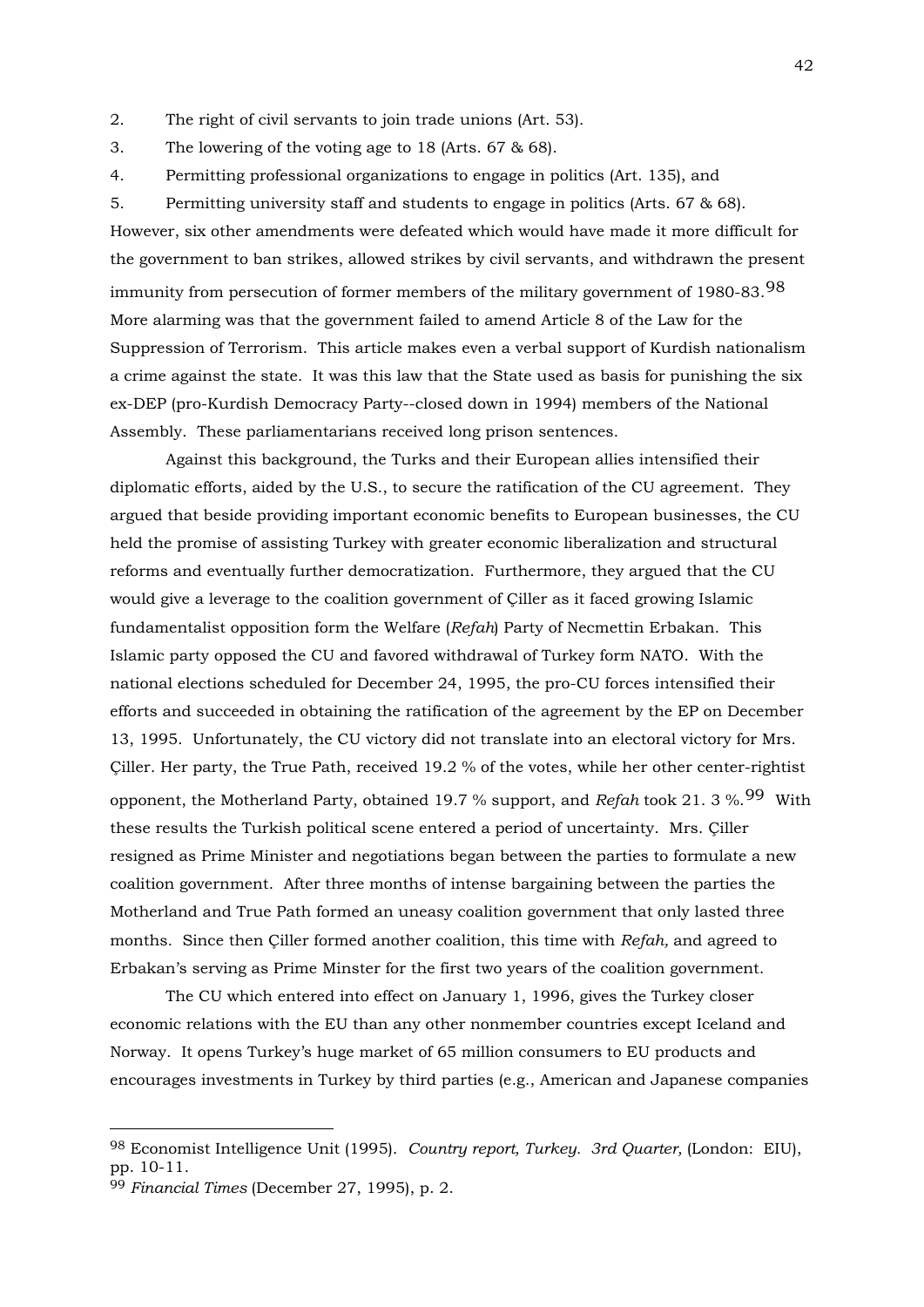which can manufacture goods in Turkey for sales in the EU). Moreover, the CU provides an access to Central Asian markets for the European companies because of Turkey's growing economic and political influence in this region. Turkey, in return, will receive large economic assistance form the EU and the Turkish companies would benefit form increased competition from their European counterparts. It was this immense economic potential and the desire of the secular Turkish elite to convince the citizens that Turkey is part of Europe that resulted in the constitutional reforms of 1995. It is highly doubtful that such reforms toward democratization would have occurred so quickly had the CU not been on the agenda.

## **CONCLUSIONS AND PROSPECTS**

 Due to lack of more refined data (weekly observations of the WIG index in dollar terms) we were unable to carry out a meaningful empirical analysis of the two time series tables. Our future research plan includes tabulation of such comparable data for both the ISE and WIG and to carry out an integrated time series analysis (ARIMA) to assess the impact of key policies and external and internal shocks on these markets. It is important to note that the two indexes show a similar volatile fluctuations during their initial phases - 1986-92 for ISE and 1992-94 for WIG. However, the fluctuations seem to be tapering off during the later years. Having said this, we can nonetheless make some general observations about economic reforms in Poland and Turkey.

 Market reforms and political reforms proceeded very fast in Poland in the 1990s. Liberalization of the economy began as a result of economic and political crises created by the communist governments of the 1980s. The communist governments continued to increase the country's foreign debt and followed inflationary policies. During the 1990s, the successive governments pushed ahead with comprehensive liberalization of the economy. As a result, the Polish economy was very rapidly transformed into a market oriented economy, abandoned its COMECON bonds and increasingly became linked to the West. The new linkage also provided a fresh supply of capital for the economy. The success of the WSE is an example of this new ties.

 On the domestic side, one observes the importance of the progressive policies of the first Solidarity-led governments which enjoyed a period of unchallenged public support. However, these governments paid heavily in future elections for not giving in to public demands. Reforms were put into effect "too rapidly." In addition, President Walesa's unclear political leadership during the early 1990s led to the ousting of the Balcerowicz team without providing for an immediate alternative. Fortunately, leftist-oriented governments that followed did not change substantially the pro-market oriented economic policies. The independent role of the National Bank of Poland in providing the stabilizing force cannot be underestimated at the time when governments preferred inflationary policies.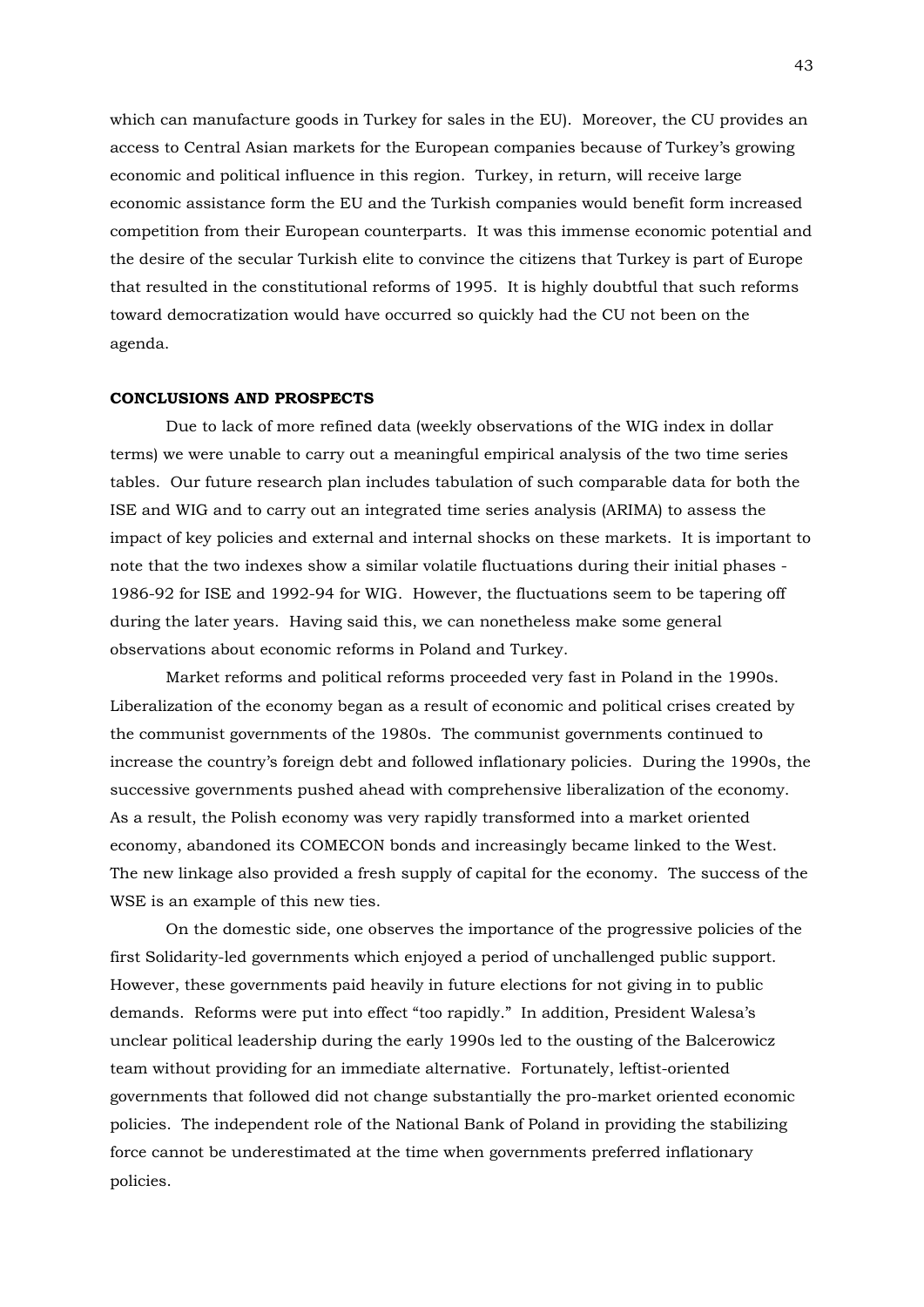Poland's economic standing and rating on the international arena was helped by a substantial reduction of its foreign debt in 1994. Subsequently, the influence of the IMF and the World Bank declined. Currently, Polish laws and policies are more often than not geared toward the EU standards in anticipation of the country's future membership in the Union. It is widely expected that after the 1997 parliamentary election the government will be formed by some form of Solidarity-PSL coalition. Although the pro-market policies are expected to continue, both parties are likely to be more cautious on two important issues of public concern: privatization and the penetration of the national economy by foreign capital.

 While one can argue that economic reform seem to have taken place during the period of political transformation in Poland, it is not clear to what extent one development led to the other. That is, we observe both political and economic pressures coming from inside-out and outside-in simultaneously. External pressures include the role of the IMF with economic transformation and the EU with both economic an political transformation. Internal pressures include the market opportunities created by the reforms, particularly in the financial services, and democratic awakening of the masses.

 The Turkish case is also important for our purposes. Market reforms and political reforms have proceeded at different paces in contemporary Turkey. Liberalization of the economy began as a result of crisis created by the bottleneck problems of the import substitution growth model. During the 1980s, the successive governments pushed ahead with liberalization of the foreign trade, investment, and foreign exchange regimes. As a result, the Turkish economy was successfully transformed into a market oriented economy with important links to international capital. The ISE grew rapidly and soon became one of the star markets of emerging markets. During the 1990s, these developments continued and Turkey became a major site for international economic activity. Several internal and external factors, which can be referred to as the inside-out and outside-in pressures, account for these developments.

 On the domestic front one sees the importance of the governments which carried out these reform measures. In addition, Turgut Özal, who had his own technocratic team, had a vision for Turkey's economic future. Without the presence of Özal it would have taken much longer for the traditional political elite to undertake the necessary reform measures. Finally, international institutions (e.g., the IMF and the World Bank, the EU, and private banks and investors) pushed for the liberalization of the economy. It was the combination of these factors that explain Turkish economic miracle. The post-Özal governments failed to implement a comprehensive reform program or they failed to complete Özal's unfinished program.

 Yet, can we conclude that recent political reforms in Turkey and the previous return to pluralism in the late 1980s are attributable to economic liberalization. Is there a link between the two? The analysis of political developments in Turkey suggests that there is no